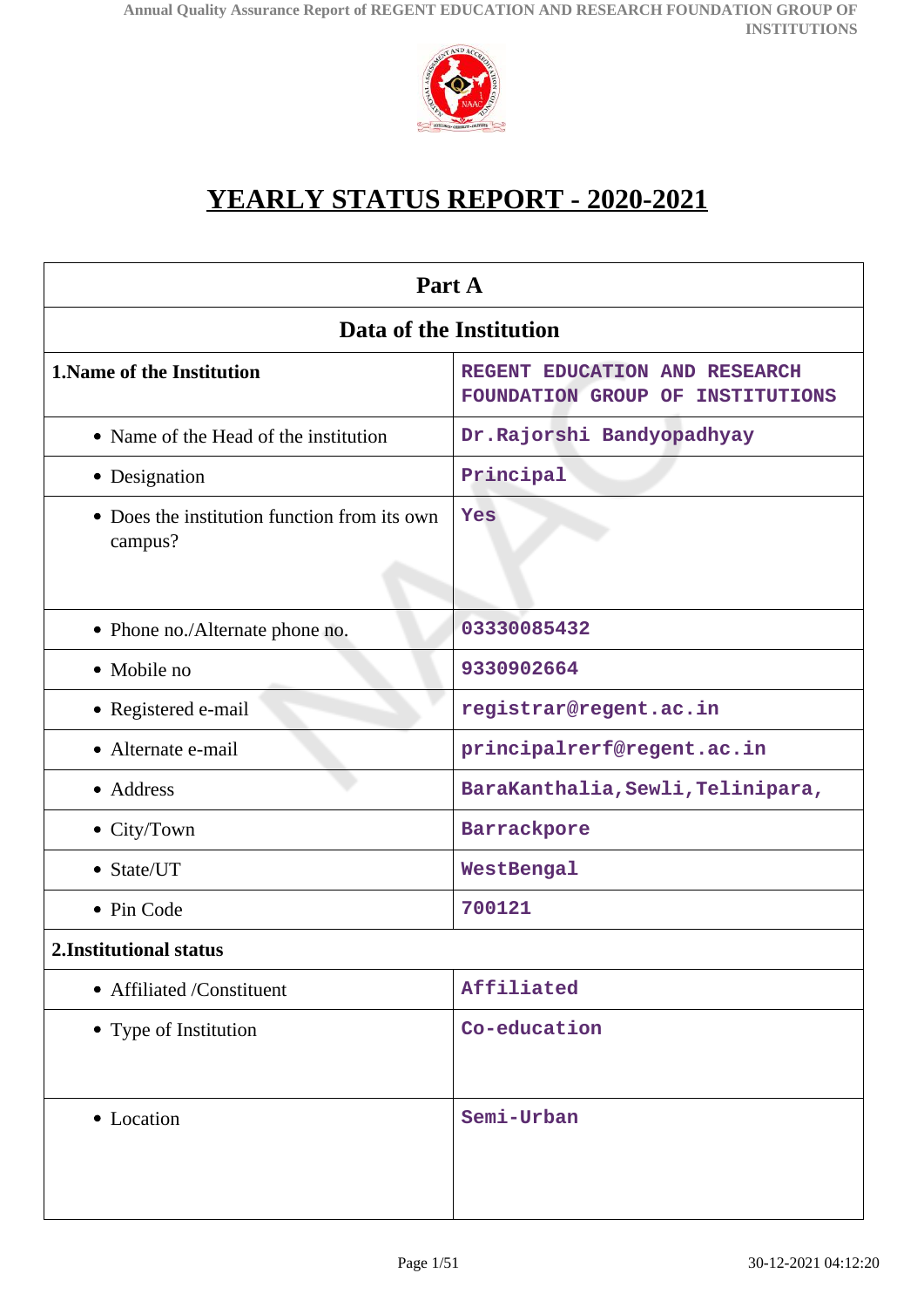|                                                                                                                   | • Financial Status |                                  |      | Self-financing           |  |                                  |                                |
|-------------------------------------------------------------------------------------------------------------------|--------------------|----------------------------------|------|--------------------------|--|----------------------------------|--------------------------------|
| • Name of the Affiliating University                                                                              |                    |                                  |      | Bengal                   |  | Maulana Abul Kalam Azad          | University of Technology, West |
| • Name of the IQAC Coordinator                                                                                    |                    |                                  |      |                          |  | Mr. Subhankar Ghosh              |                                |
| $\bullet$ Phone No.                                                                                               |                    |                                  |      | 03332213013              |  |                                  |                                |
| • Alternate phone No.                                                                                             |                    |                                  |      |                          |  |                                  |                                |
| • Mobile                                                                                                          |                    |                                  |      | 8918313743               |  |                                  |                                |
| • IQAC e-mail address                                                                                             |                    |                                  |      |                          |  | iqac@regent.ac.in                |                                |
| • Alternate Email address                                                                                         |                    |                                  |      |                          |  | principalrerf@regent.ac.in       |                                |
| 3. Website address (Web link of the AQAR<br>(Previous Academic Year)                                              |                    |                                  |      |                          |  | https://www.rerf.in/nac_igac.php |                                |
| 4. Whether Academic Calendar prepared<br>during the year?                                                         |                    | Yes                              |      |                          |  |                                  |                                |
| • if yes, whether it is uploaded in the<br>Institutional website Web link:                                        |                    | https://www.rerf.in/nac igac.php |      |                          |  |                                  |                                |
| <b>5. Accreditation Details</b>                                                                                   |                    |                                  |      |                          |  |                                  |                                |
| Cycle                                                                                                             | Grade              | <b>CGPA</b>                      |      | Year of<br>Accreditation |  | Validity from                    | Validity to                    |
| Cycle 1                                                                                                           | в                  |                                  | 2.09 | 2018                     |  | 26/09/2018                       | 26/09/2023                     |
| <b>6.Date of Establishment of IQAC</b>                                                                            |                    |                                  |      | 03/08/2017               |  |                                  |                                |
| 7. Provide the list of funds by Central / State Government<br>UGC/CSIR/DBT/ICMR/TEQIP/World Bank/CPE of UGC etc., |                    |                                  |      |                          |  |                                  |                                |
| Institutional/Depa<br>rtment /Faculty                                                                             | Scheme             |                                  |      | <b>Funding Agency</b>    |  | Year of award<br>with duration   | Amount                         |
| <b>NI1</b>                                                                                                        | <b>NIL</b>         | <b>NIL</b>                       |      |                          |  | $\mathbf 0$                      | $\mathbf 0$                    |
| 8. Whether composition of IQAC as per latest<br>Yes<br><b>NAAC</b> guidelines                                     |                    |                                  |      |                          |  |                                  |                                |
| • Upload latest notification of formation of IQAC                                                                 |                    |                                  |      |                          |  |                                  |                                |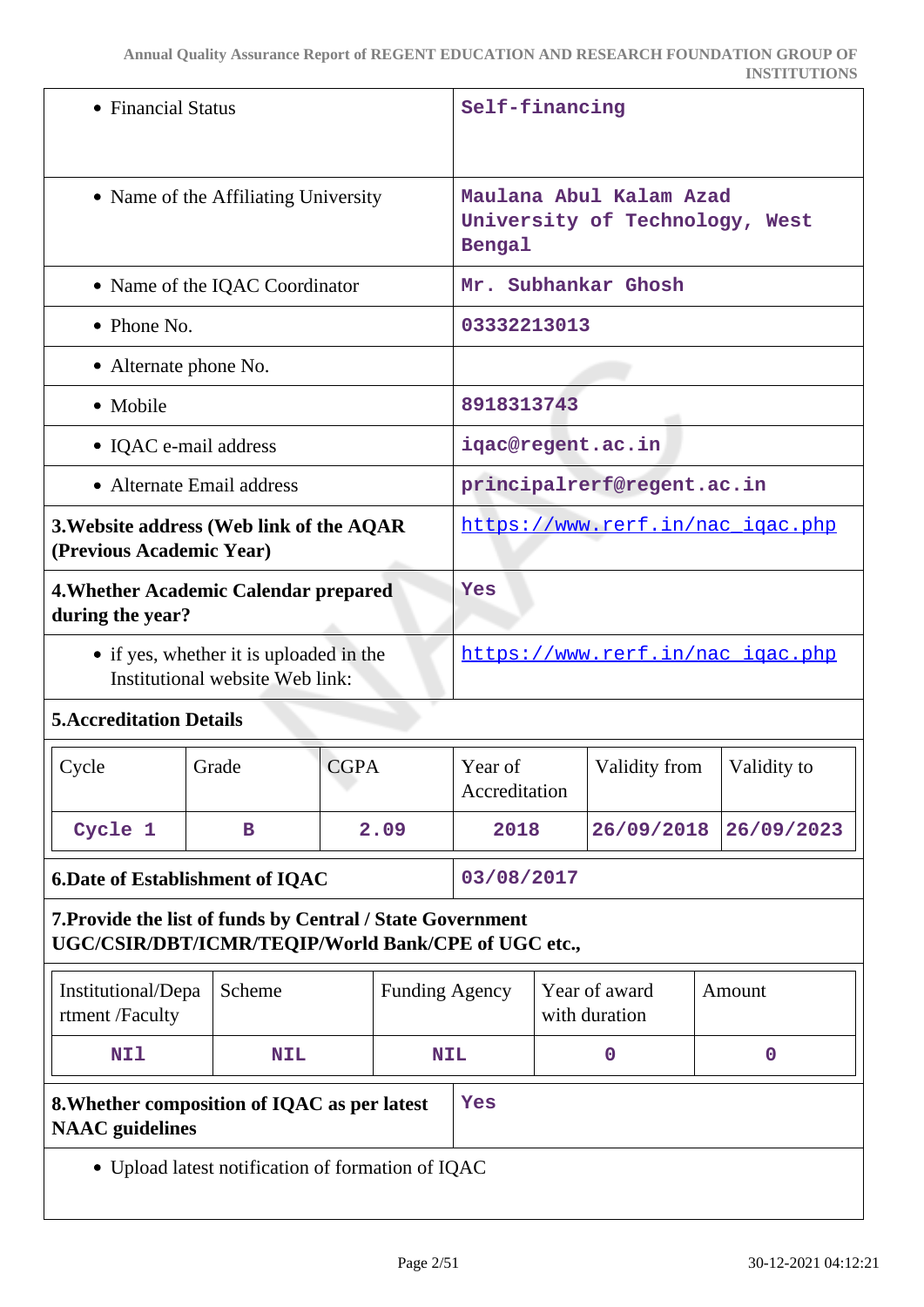r

| 9. No. of IQAC meetings held during the year                                                                                                                                                                              | 4                                                                    |  |
|---------------------------------------------------------------------------------------------------------------------------------------------------------------------------------------------------------------------------|----------------------------------------------------------------------|--|
| • Were the minutes of IQAC meeting(s) and<br>compliance to the decisions have been<br>uploaded on the institutional website?                                                                                              | Yes                                                                  |  |
| • If No, please upload the minutes of the<br>meeting(s) and Action Taken Report                                                                                                                                           | No File Uploaded                                                     |  |
| 10. Whether IQAC received funding from any<br>of the funding agency to support its activities<br>during the year?                                                                                                         | <b>No</b>                                                            |  |
| • If yes, mention the amount                                                                                                                                                                                              |                                                                      |  |
| 11. Significant contributions made by IQAC during the current year (maximum five bullets)                                                                                                                                 |                                                                      |  |
| 1. Online Feedback system is established by the initiative of IQAC.                                                                                                                                                       |                                                                      |  |
| 2. Regular meeting of Internal Quality Assurance Cell (IQAC); timely<br>submission of Annual Quality Assurance Report (AQAR) to NAAC;<br>Feedback from all stakeholders collected, analyzed and used for<br>improvements. |                                                                      |  |
| 3. Academic Audit (AA) conducted and its follow-up action.                                                                                                                                                                |                                                                      |  |
| for Faculty development.                                                                                                                                                                                                  | 4. Participation in NIRF and Provided drive on an acceptable webinar |  |
| 5. Official website of Regent Education and Research Foundation<br>Group of Institutions elevated for better information handling and<br>recovery.                                                                        |                                                                      |  |
| 12. Plan of action chalked out by the IQAC in the beginning of the Academic year towards<br>Quality Enhancement and the outcome achieved by the end of the Academic year                                                  |                                                                      |  |
|                                                                                                                                                                                                                           |                                                                      |  |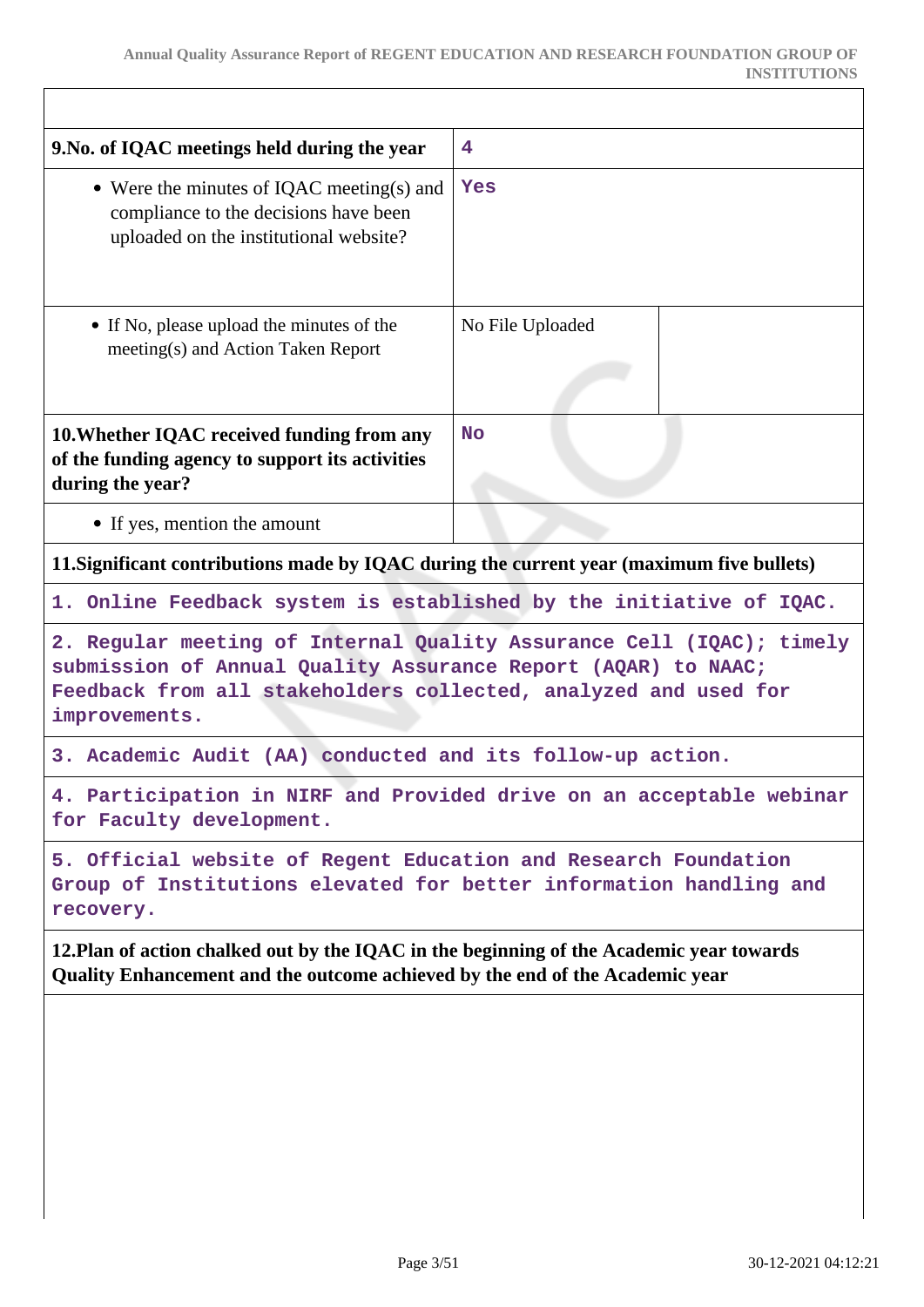| Plan of Action                                                                                                  | Achievements/Outcomes                                                                                                                                                       |
|-----------------------------------------------------------------------------------------------------------------|-----------------------------------------------------------------------------------------------------------------------------------------------------------------------------|
| Online Feedback system is to be<br>developed by the initiative of<br>IQAC.                                      | Online Feedback system developed<br>and effectively implemented.                                                                                                            |
| Grooming of students to increase<br>employability                                                               | Action taken by Career and<br>Courses                                                                                                                                       |
| Conduct webinar for faculty to<br>progress course based learning<br>environments                                | Webinar conducted and faculty<br>merged course learning<br>objectives and extent methods in<br>their courses                                                                |
| E -content development<br>facilities                                                                            | To make available the e-Content<br>useful to the students,<br>particularly during the<br>situations like COVID Lockdown.                                                    |
| Off class value supplementary<br>program                                                                        | We have arranged different off<br>class value supplementary<br>program on topics like ASP DOT<br>NET, Machine learning, AutoCAD,<br>OCTAVE from time to time                |
| Review on further improvement of<br>faculty pursuing PhD & new PhD<br>registration and quality<br>publications. | To reach the targets of '2020-25<br>strategic plan' of the<br>institution.                                                                                                  |
| Organization of seminars                                                                                        | As per this plan, different<br>seminars have been organized by<br>different departments inviting<br>resource persons from industry<br>and reputed educational<br>institute. |
| Industrial Training                                                                                             | Industrial training conducted<br>successfully for student and<br>faculties                                                                                                  |
| Remedial classes for major<br>subjects                                                                          | Remedial classes have arranged<br>according the reports based on<br>continuous evaluation.                                                                                  |
| Online access for admission to<br>be provided to the students.                                                  | Online access for admission is<br>provided to the students.                                                                                                                 |
| 13. Whether the AQAR was placed before                                                                          | Yes                                                                                                                                                                         |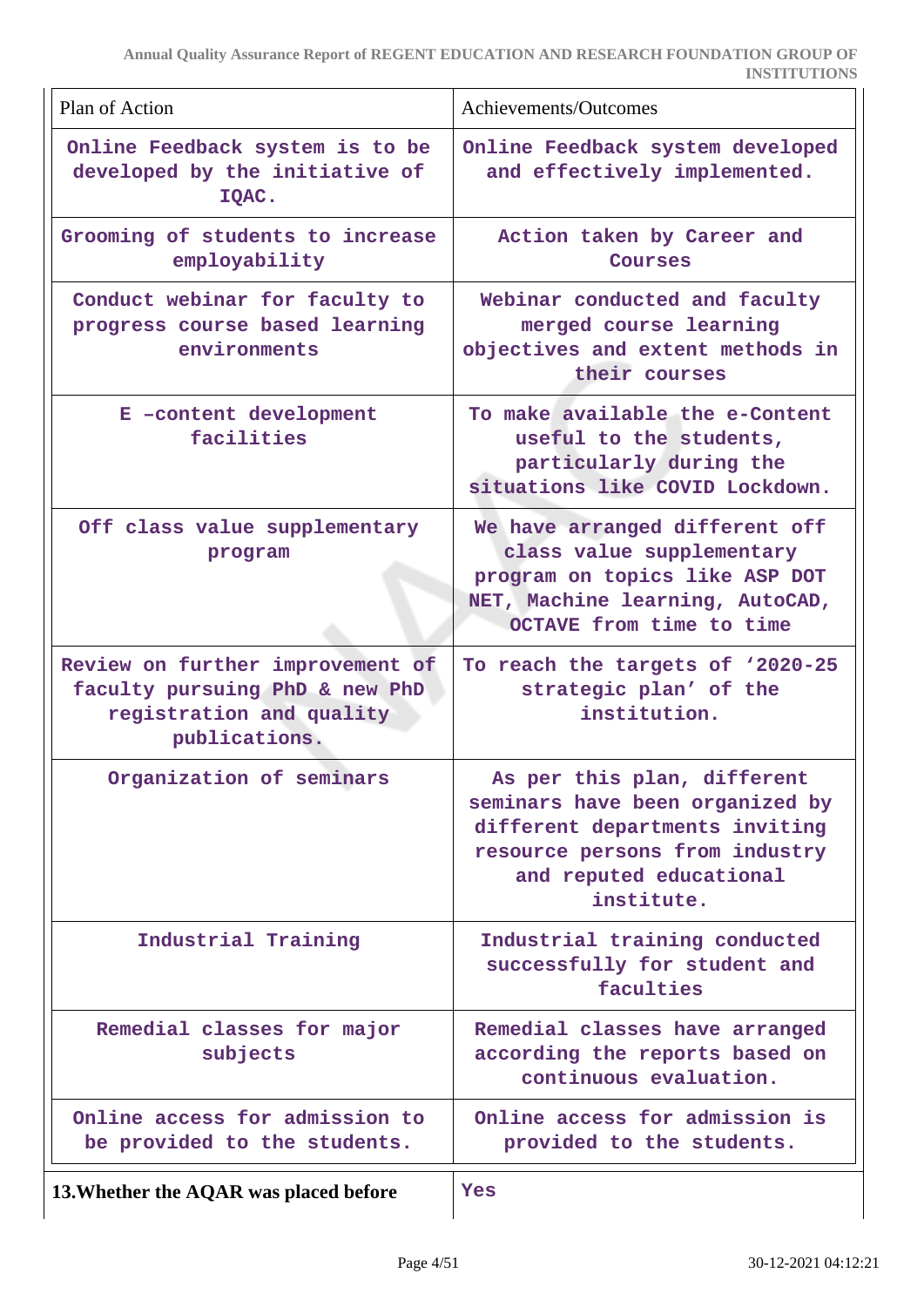| statutory body?                                   |                       |
|---------------------------------------------------|-----------------------|
| • Name of the statutory body                      |                       |
|                                                   |                       |
| Name                                              | Date of meeting $(s)$ |
| Trustee Board                                     | 15/05/2021            |
| 14. Whether institutional data submitted to AISHE |                       |
| Year                                              | Date of Submission    |
| 2021                                              | 28/12/2021            |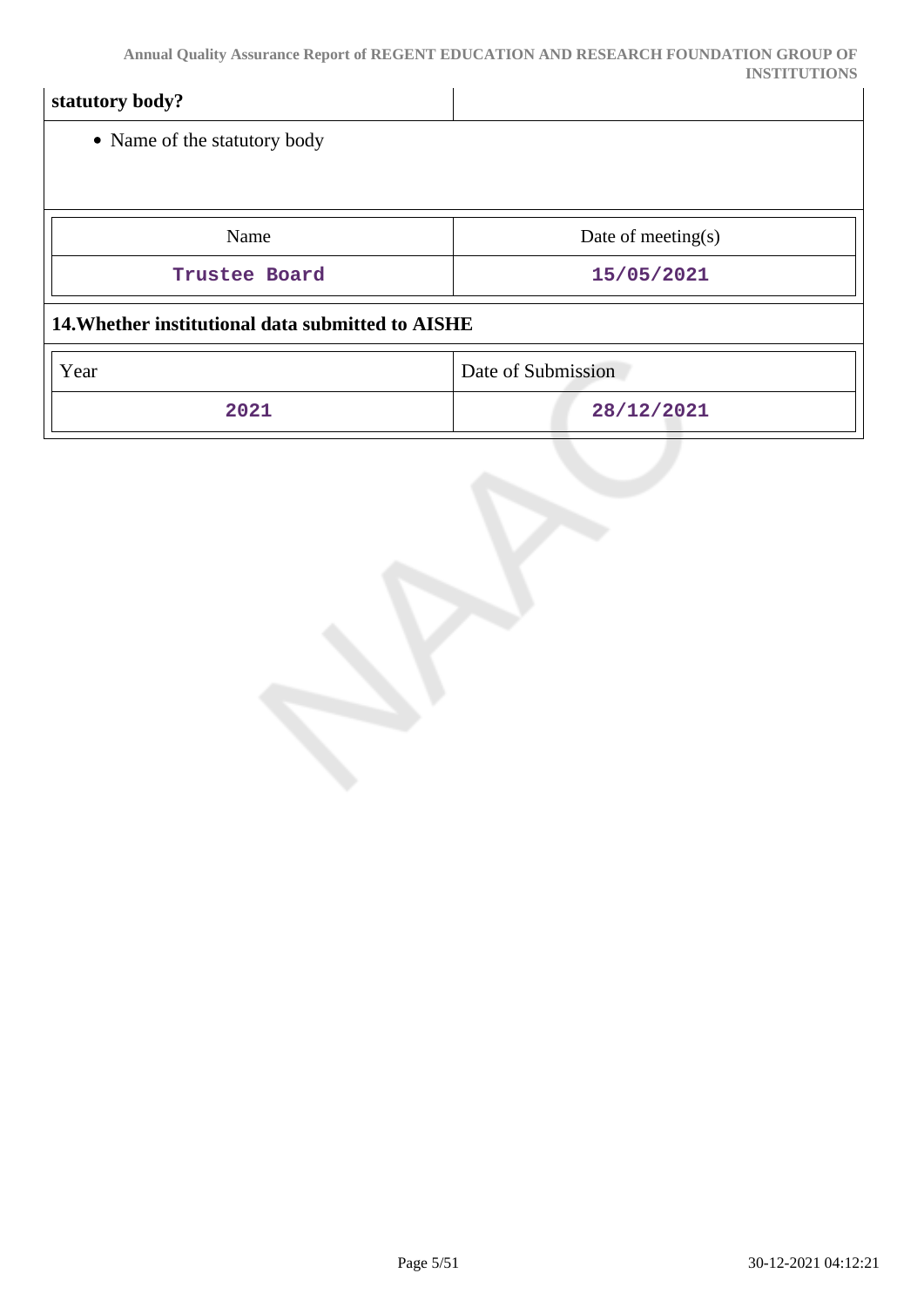| <b>Extended Profile</b>                                                                             |           |           |
|-----------------------------------------------------------------------------------------------------|-----------|-----------|
| 1.Programme                                                                                         |           |           |
| 1.1 Number of courses offered by the institution across all<br>programs during the year             |           | 08        |
| <b>File Description</b><br>Data Template                                                            | Documents | View File |
| 2.Student                                                                                           |           |           |
| 2.1 Number of students during the year                                                              |           | 1492      |
| <b>File Description</b><br><b>Institutional Data in Prescribed Format</b>                           | Documents | View File |
| 2.2 Number of seats earmarked for reserved category as per GOI/<br>State Govt. rule during the year |           | 445       |
| <b>File Description</b><br>Data Template                                                            | Documents | View File |
| 2.3 Number of outgoing/final year students during the year                                          |           | 443       |
| <b>File Description</b><br>Data Template                                                            | Documents | View File |
| 3. Academic                                                                                         |           |           |
| 3.1 Number of full time teachers during the year                                                    |           | 122       |
| <b>File Description</b><br>Data Template                                                            | Documents | View File |
| 3.2 Number of sanctioned posts during the year                                                      |           | 122       |
| <b>File Description</b><br>Data Template                                                            | Documents | View File |
| 4.Institution                                                                                       |           |           |
| 4.1 Total number of Classrooms and Seminar halls                                                    |           | 39        |
| 4.2 Total expenditure excluding salary during the year (INR in<br>lakhs)                            |           | 8.36      |
| 4.3 Total number of computers on campus for academic purposes                                       |           | 410       |

# **Part B**

# **CURRICULAR ASPECTS**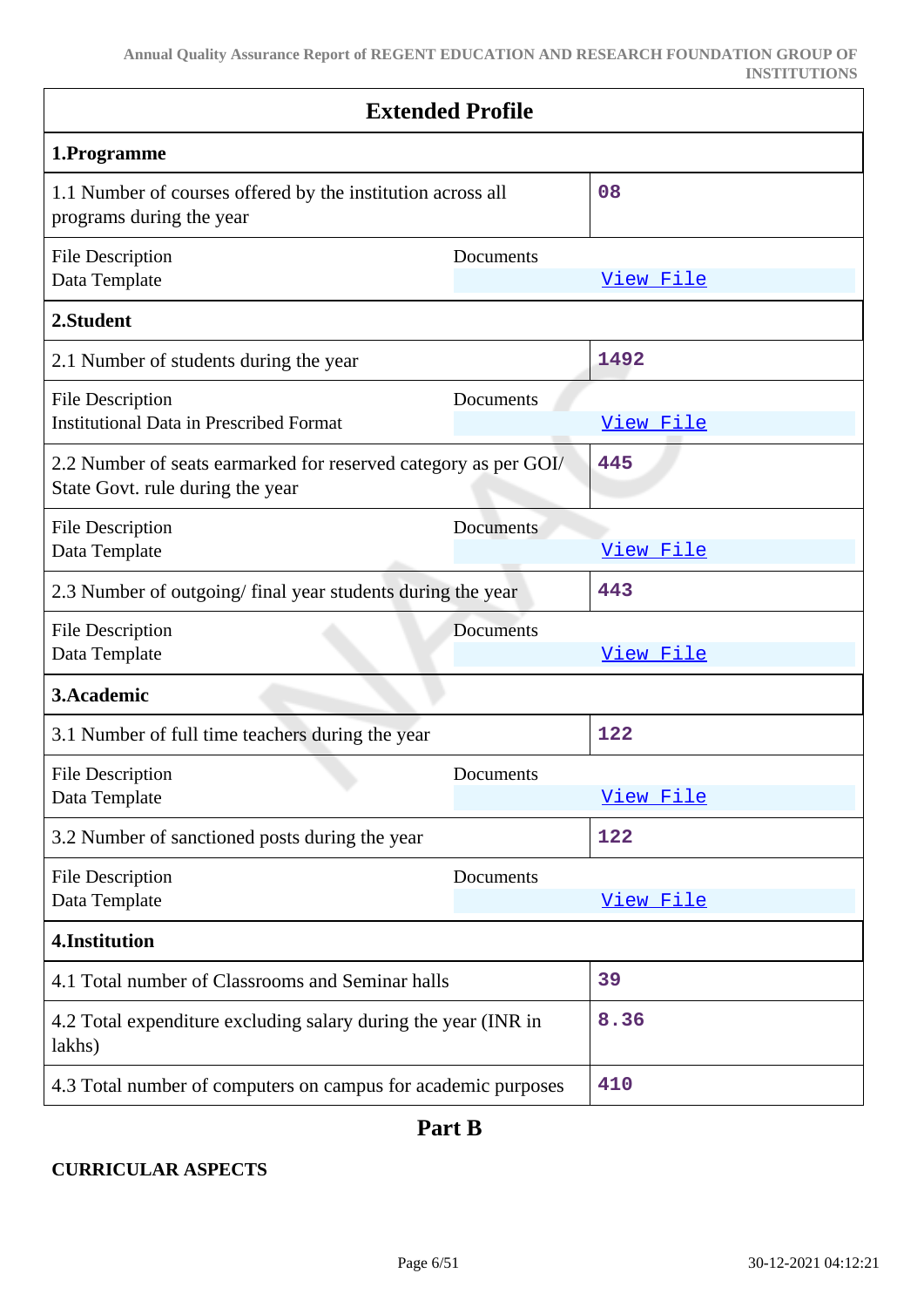#### **1.1 - Curricular Planning and Implementation**

1.1.1 - The Institution ensures effective curriculum delivery through a well planned and documented process

**The Regent Education and Research Foundation Group of Institutions has been associated with the Maulana Abul Kalam Azad University of Technology in Kolkata and strictly followed all the university's curriculum activities. In the pandemic situation of last year, the university has directed that the delivery of curriculum be in online mode. For effective implementation and delivery of curriculum, the institute has generated an academic calendar that includes curricular, co-curricular, and extracurricular activities; before the start of the academic session.** 

**In order to guarantee that the university curriculum is delivered effectively at the college level, the following steps have been followed:**

**• A faculty-based timetable is prepared for the academic session and the schedule is based on workload.** 

**• Every faculty member has prepared a thorough lesson plan for each course, which involves the delivery of lectures, tutorials, and practicals. For this session, the delivery of lectures was through online mode, by using any of the online meeting platforms, such as, Google meet, Zoom, WebEx, etc. The required study materials, assignments, and other necessary documents were shared via Google classroom.**

**• Regular meetings of the academic council, including the Principal, Dean, Head of Departments as well as the faculty members of respective departments are held on a regular basis to assess and discuss the progress of curriculum delivery.**

**• intra-departmental meetings are held for teaching evaluations and internal test design. Internal tests are taken through online mode on a regular basis and the results are exhibited and discussed with the students in the online class.**

**• Slow learners receive remedial tutoring, while advanced learners benefit from the merit mission concept. Slow and advanced students are given additional services such as extra e-book distribution and personal e-counseling.** 

**• Faculty members encourage students to update and develop their**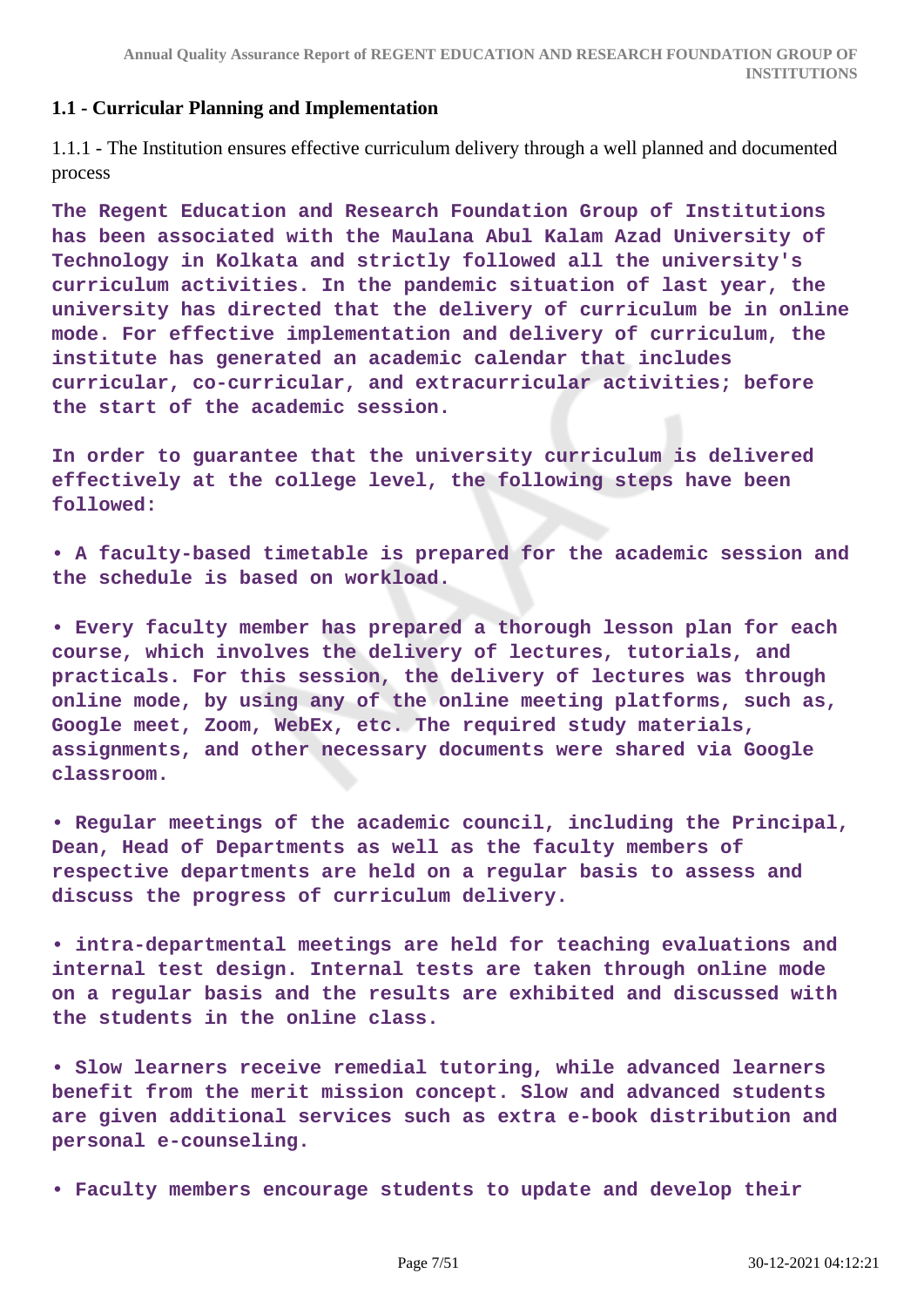**knowledge by reading reference books and using e-resources accessible at the institute level. They also take up different MOOCS based programs for career development.** 

| <b>File Description</b>                | Documents                    |
|----------------------------------------|------------------------------|
| Upload relevant supporting<br>document | No File Uploaded             |
| Link for Additional information        | https://rerf.in/nac agar.php |

1.1.2 - The institution adheres to the academic calendar including for the conduct of Continuous Internal Evaluation (CIE)

**The university provides a reference academic calendar for all programmes before the start of each semester, which includes the start date, the last working day of the semester, the internship schedule, and the dates for semester-end tests.**

**RERF Group of Institutions prepares an academic calendar based on the reference provided by the University and meticulously plans all of its activities, including the conduct of Continuous Internal Evaluation (CIE). Each department adheres to the same and plans its course of action accordingly. The academic calendar of the institute contains information such as, the total number of working days and holidays, CIE dates, and dates for the Institute's flagship programmes. Schedules of co-curricular and extra-curricular activities are all mentioned in the calendar. Except for unexpected situations, academic activities, CIE, and all activities are conducted according to the timetable of events.**

**Faculty members schedule their course delivery, research, academic, and co-curricular activities in accordance with the academic calendar. The fulfilment of the syllabus according to the lesson plan set by faculty is closely monitored by the respective Head of the Department. Each CIE's syllabus coverage is determined well in advance, and faculty members adhere to it.**

**Online Internal Assessment tests (IA), e-assignments, e-quizzes, and seminars/webinars are all part of a student's Continuous Internal Evaluation (CIE). There is a well-defined process for performing CIE, according to the academic calendar. The course instructor, for each course creates IA papers based on the revised Bloom's Taxonomy and the assessment scheme, which is approved by the academic council, after being evaluated by the program coordinator. The internal assessment test itinerary of the examination committee is**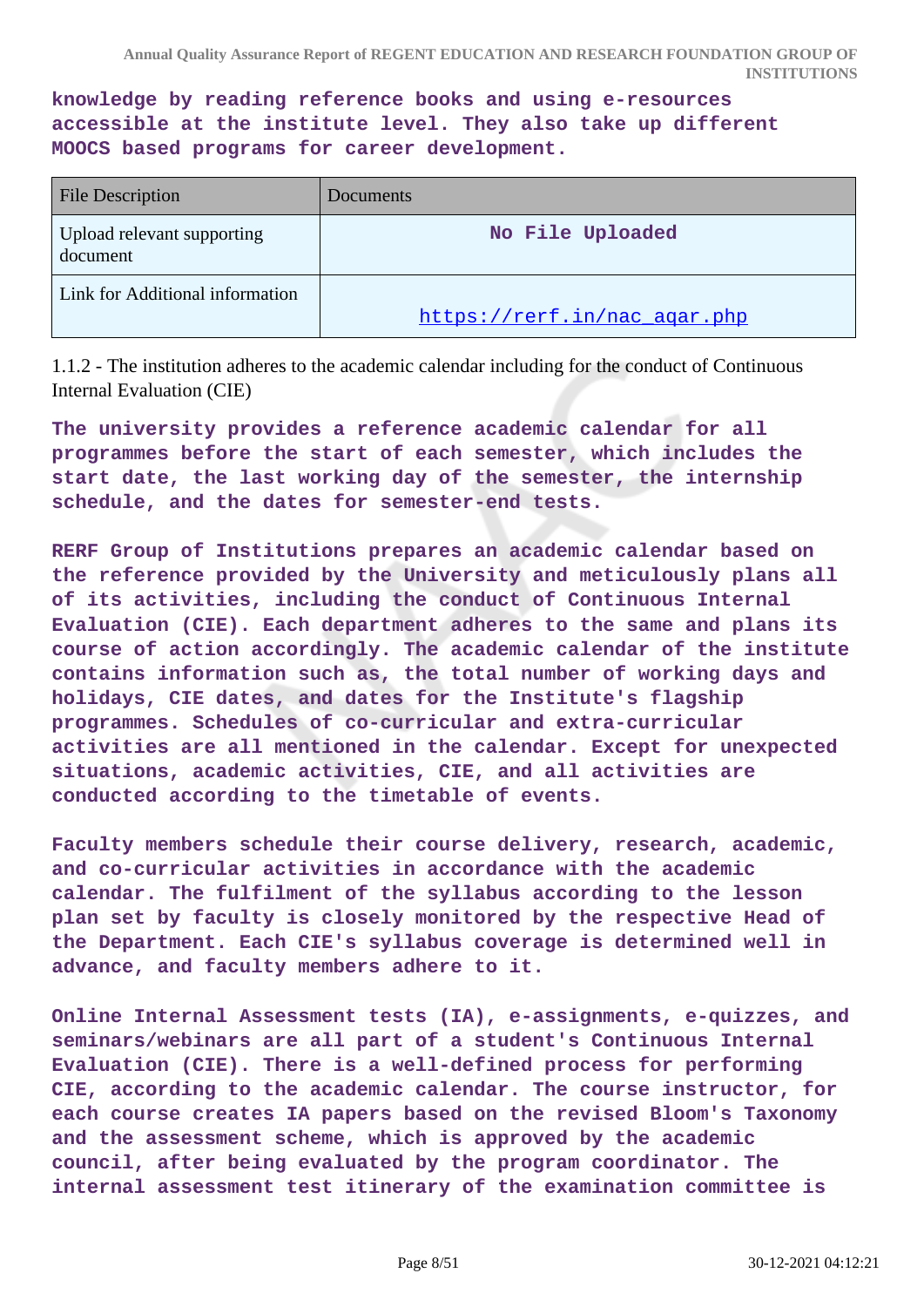**disseminated to stakeholders, and the tests are completed on time. Course Instructors are in charge of giving post-IA exams, grading response scripts, and calculating CO-PO/PSO scores. Regular assessment and examination of laboratory courses, project work, webinars, and student development programmes are conducted. The conduct of laboratory experiments on the online portal and viva, as well as the submission of data, are crucial for laboratory course evaluation. According to the schedule, the internal test is held twice during the semester.** 

| <b>File Description</b>                | Documents                       |
|----------------------------------------|---------------------------------|
| Upload relevant supporting<br>document | No File Uploaded                |
| Link for Additional information        | https://rerf.in/academiccal.php |

**1.1.3 - Teachers of the Institution participate in D. Any 1 of the above following activities related to curriculum development and assessment of the affiliating University and/are represented on the following academic bodies during the year. Academic council/BoS of Affiliating University Setting of question papers for UG/PG programs Design and Development of Curriculum for Add on/ certificate/ Diploma Courses Assessment /evaluation process of the affiliating University**

| <b>File Description</b>                                                                                         | Documents        |
|-----------------------------------------------------------------------------------------------------------------|------------------|
| Details of participation of<br>teachers in various<br>bodies/activities provided as a<br>response to the metric | No File Uploaded |
| Any additional information                                                                                      | No File Uploaded |

# **1.2 - Academic Flexibility**

**1.2.1 - Number of Programmes in which Choice Based Credit System (CBCS)/ elective course system has been implemented**

# **1.2.1.1 - Number of Programmes in which CBCS/ Elective course system implemented**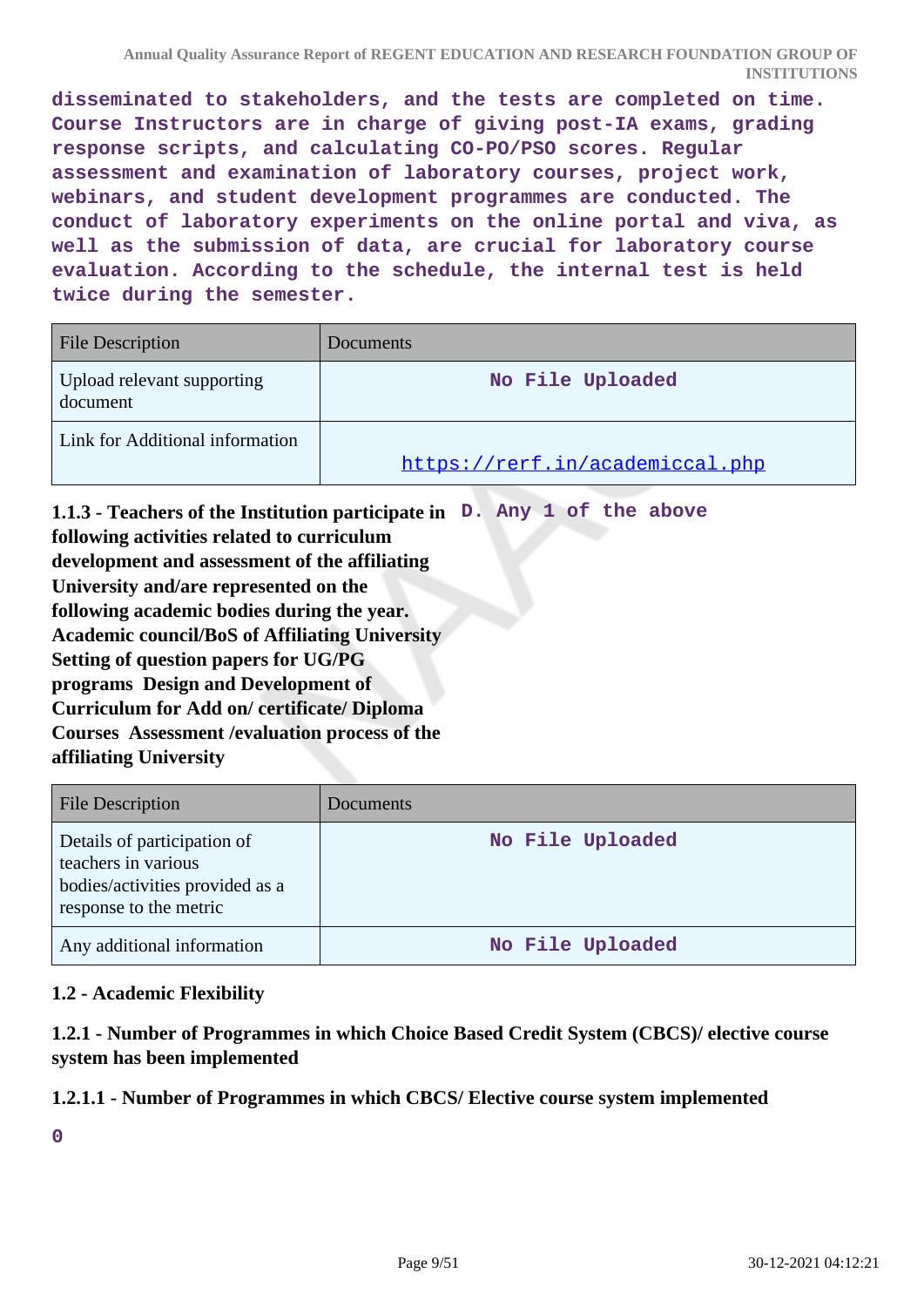| <b>File Description</b>                                    | Documents        |
|------------------------------------------------------------|------------------|
| Any additional information                                 | No File Uploaded |
| Minutes of relevant Academic<br>Council/BOS meetings       | No File Uploaded |
| Institutional data in prescribed<br>format (Data Template) | View File        |

# **1.2.2 - Number of Add on /Certificate programs offered during the year**

# **1.2.2.1 - How many Add on /Certificate programs are added during the year. Data requirement for year: (As per Data Template)**

**0**

| <b>File Description</b>                                                       | <b>Documents</b> |
|-------------------------------------------------------------------------------|------------------|
| Any additional information                                                    | No File Uploaded |
| Brochure or any other document<br>relating to Add on /Certificate<br>programs | No File Uploaded |
| List of Add on /Certificate<br>programs (Data Template)                       | View File        |

# **1.2.3 - Number of students enrolled in Certificate/ Add-on programs as against the total number of students during the year**

**0**

| <b>File Description</b>                                                                   | <b>Documents</b> |
|-------------------------------------------------------------------------------------------|------------------|
| Any additional information                                                                | No File Uploaded |
| Details of the students enrolled in<br>Subjects related to<br>certificate/Add-on programs | No File Uploaded |

#### **1.3 - Curriculum Enrichment**

1.3.1 - Institution integrates crosscutting issues relevant to Professional Ethics, Gender, Human Values, Environment and Sustainability into the Curriculum

**Our institution incorporates cross-cutting societal themes such as Moral Values, Human Values, Professional Ethics, Ethical Values, Gender Equality, and Environmental Awareness into our curriculum.**

**As per the guidelines of AICTE, the curriculum for the first-year students includes an Induction Programme that emphasizes values and**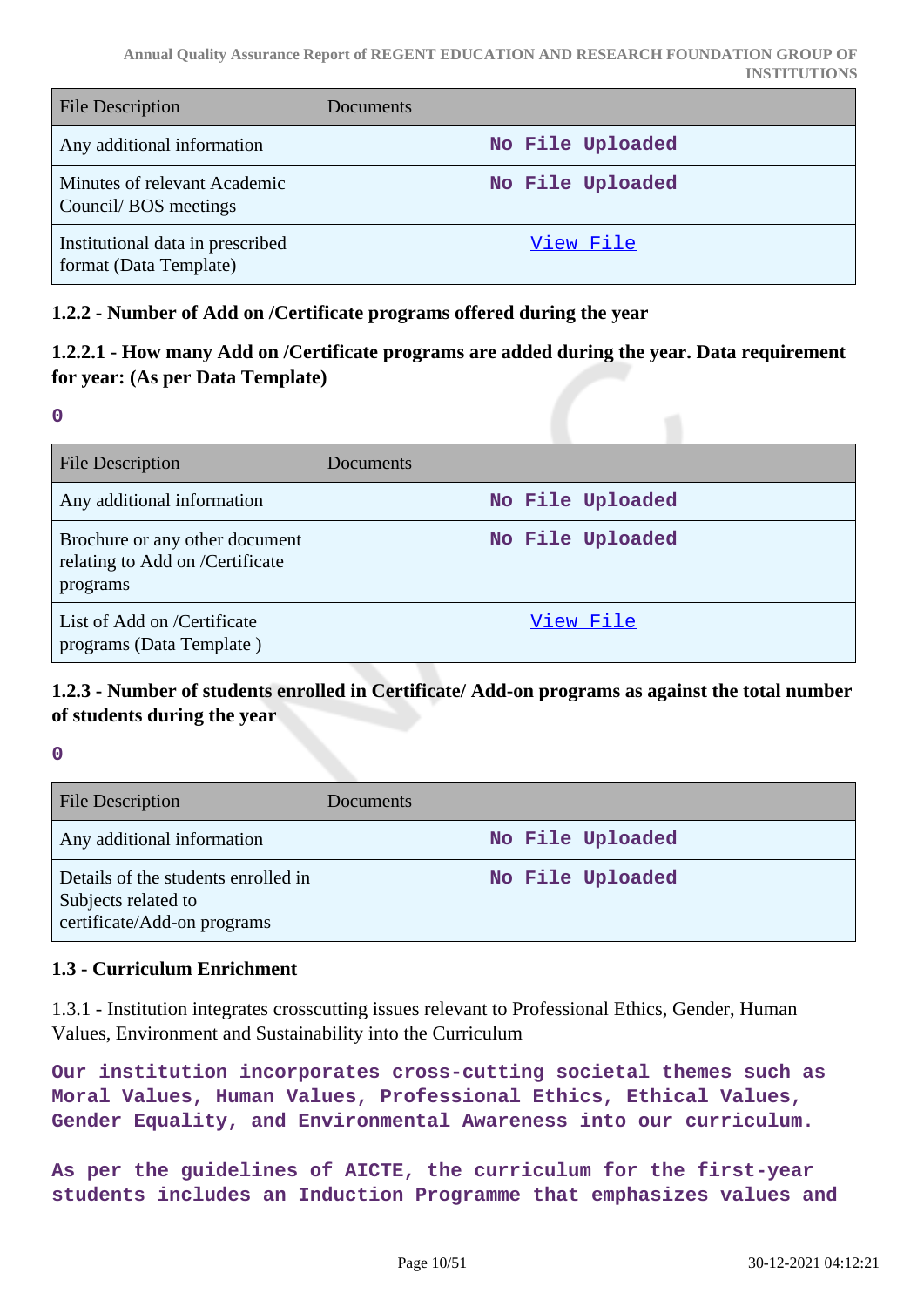**ethics. Also, the compulsory course based on human values and professional ethics as per the university syllabus for each program is an essential component of the curriculum. It is anticipated that the students will be able to comprehend the significance of ethics and values in their personal, social, as well as professional life. These courses offer a free environment for students to instill ideals and acquire ethical competence. Days of national and international significance, such as Republic Day, Women's Day, Independence Day, Teacher's Day, International Yoga Day, and others, are celebrated at the institute. These celebrations help pupils develop moral, ethical, and social values.**

**Women's Cell and Grievance Redressal Cells are an integral part of the institution. The members of these cells counsel the students and encourage gender sensitization among students, and address related issues of safety and security for female students, staff, and teachers. CCTV and security staff on the campus ensure safety and security to all.**

**The second-year curriculum includes the course on Environmental and Ecological Sciences, which focuses on ecosystems, their balance, and long-term sustainability. This course was designed by the university to raise environmental awareness and increase the relevance of the environment among students. Environmental awareness is essential for the protection of the environment and the survival of human life. The primary goal of this course is to raise student awareness of the importance of ecosystems to human survival. The institution hosts environmental and ecology webinars/seminars to educate students on how to make the best use of natural resources.**

| <b>File Description</b>                                                                                                                                                    | Documents        |
|----------------------------------------------------------------------------------------------------------------------------------------------------------------------------|------------------|
| Any additional information                                                                                                                                                 | No File Uploaded |
| Upload the list and description of<br>courses which address the<br>Professional Ethics, Gender,<br>Human Values, Environment and<br>Sustainability into the<br>Curriculum. | View File        |

# **1.3.2 - Number of courses that include experiential learning through project work/field work/internship during the year**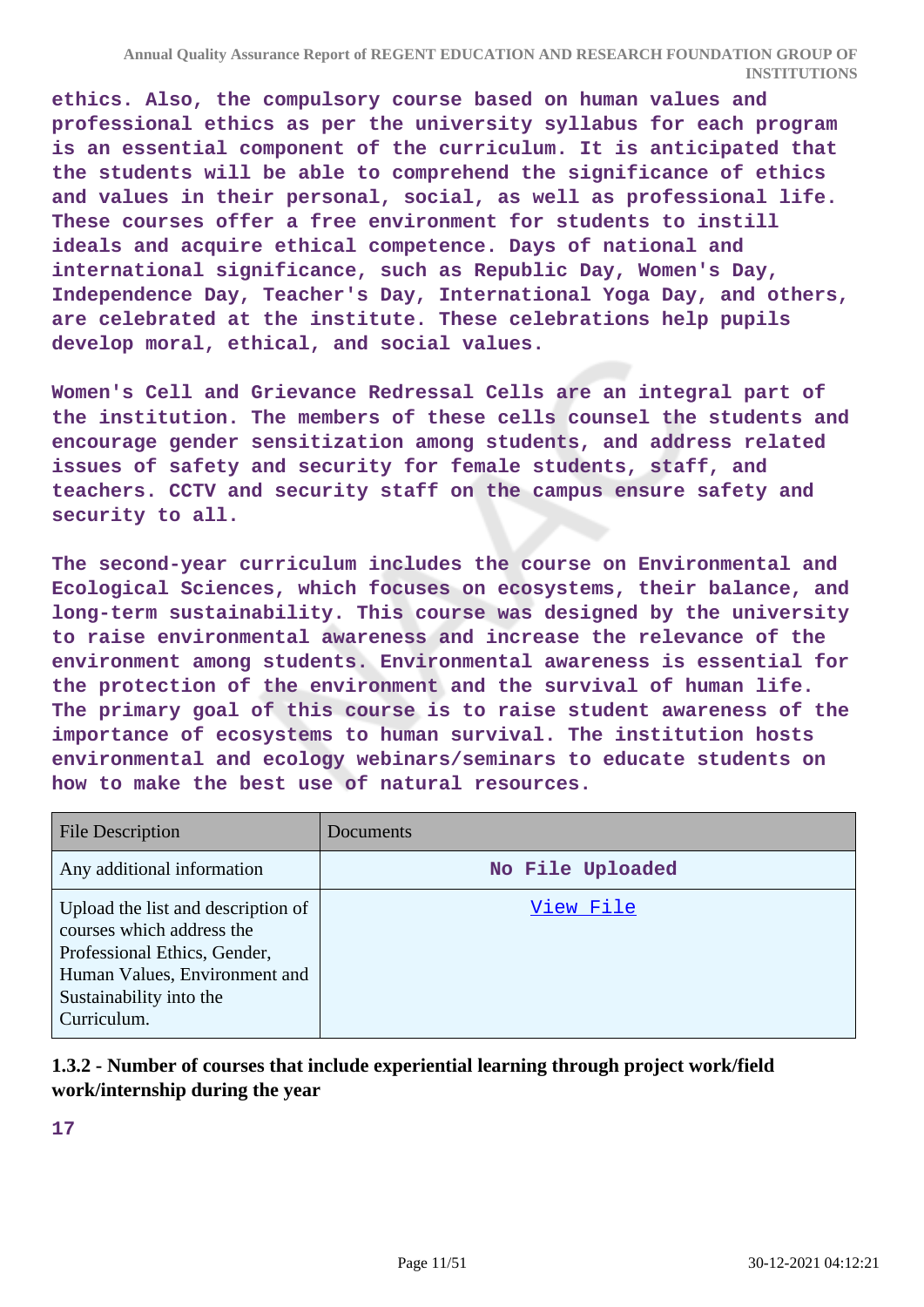| <b>File Description</b>                                                                            | Documents        |
|----------------------------------------------------------------------------------------------------|------------------|
| Any additional information                                                                         | No File Uploaded |
| Programme / Curriculum/<br>Syllabus of the courses                                                 | No File Uploaded |
| Minutes of the Boards of Studies/<br>Academic Council meetings with<br>approvals for these courses | No File Uploaded |
| MoU's with relevant<br>organizations for these courses, if<br>any                                  | View File        |
| <b>Institutional Data in Prescribed</b><br>Format                                                  | View File        |

# **1.3.3 - Number of students undertaking project work/field work/ internships**

#### **NA**

| <b>File Description</b>                                                                                             | Documents        |
|---------------------------------------------------------------------------------------------------------------------|------------------|
| Any additional information                                                                                          | No File Uploaded |
| List of programmes and number<br>of students undertaking project<br>work/field work//internships<br>(Data Template) | View File        |

# **1.4 - Feedback System**

# **1.4.1 - Institution obtains feedback on the syllabus and its transaction at the institution from the following stakeholders Students Teachers Employers Alumni**

**C. Any 2 of the above**

| <b>File Description</b>                                                                                                                                 | Documents                    |
|---------------------------------------------------------------------------------------------------------------------------------------------------------|------------------------------|
| URL for stakeholder feedback<br>report                                                                                                                  | https://rerf.in/feedback.php |
| Action taken report of the<br>Institution on feedback report as<br>stated in the minutes of the<br>Governing Council, Syndicate,<br>Board of Management | No File Uploaded             |
| Any additional information                                                                                                                              | No File Uploaded             |

**1.4.2 - Feedback process of the Institution may A. Feedback collected, analyzed**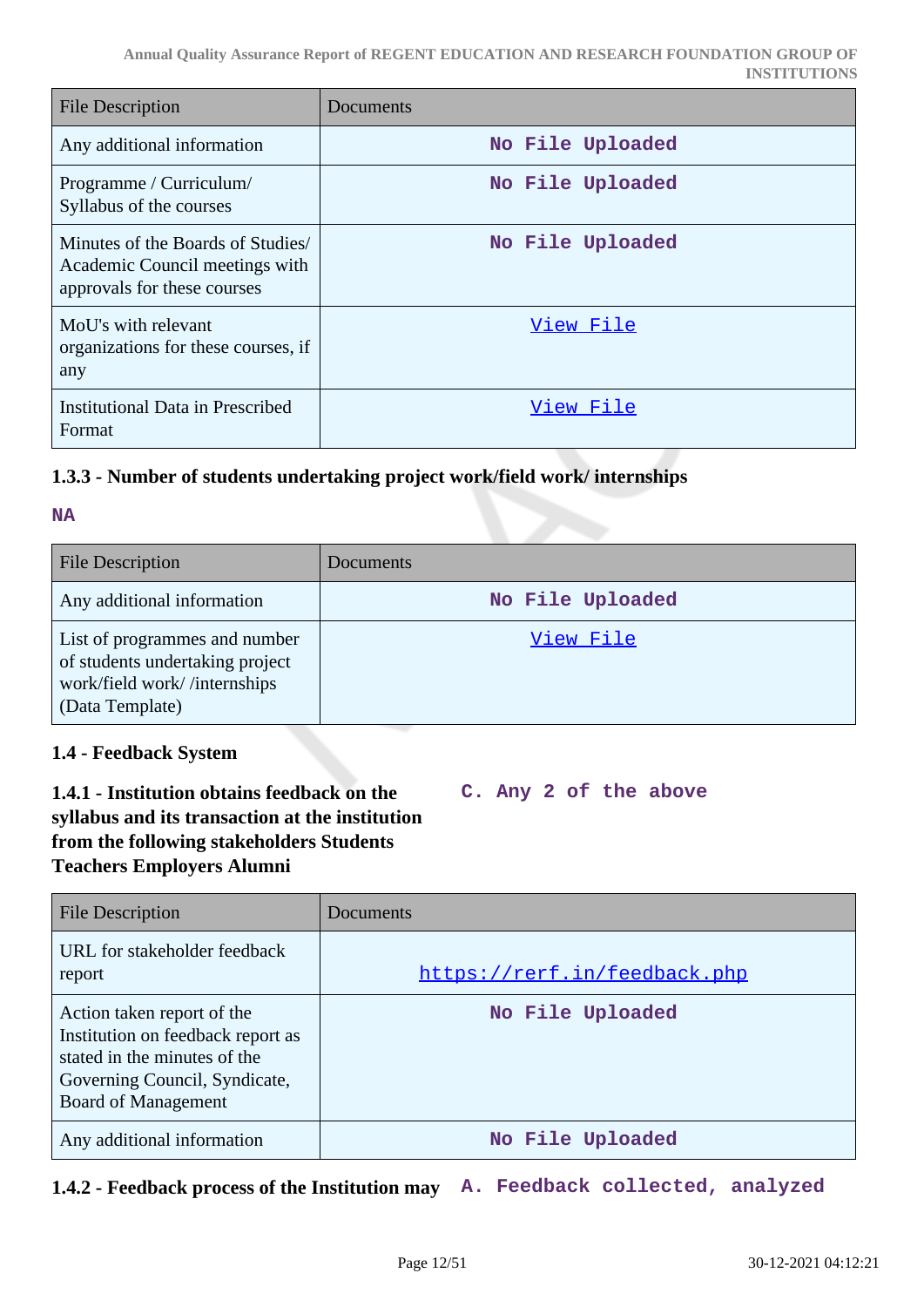**be classified as follows and action taken and feedback available on website**

| <b>File Description</b>              | Documents                    |
|--------------------------------------|------------------------------|
| Upload any additional<br>information | No File Uploaded             |
| URL for feedback report              | https://rerf.in/feedback.php |

# **TEACHING-LEARNING AND EVALUATION**

#### **2.1 - Student Enrollment and Profile**

#### **2.1.1 - Enrolment Number Number of students admitted during the year**

**214**

#### **2.1.1.1 - Number of students admitted during the year**

#### **214**

| <b>File Description</b>                    | <b>Documents</b> |
|--------------------------------------------|------------------|
| Any additional information                 | No File Uploaded |
| Institutional data in prescribed<br>format | View File        |

**2.1.2 - Number of seats filled against seats reserved for various categories (SC, ST, OBC, Divyangjan, etc. as per applicable reservation policy during the year (exclusive of supernumerary seats)**

#### **2.1.2.1 - Number of actual students admitted from the reserved categories during the year**

# **213**

| <b>File Description</b>                                          | <b>Documents</b> |
|------------------------------------------------------------------|------------------|
| Any additional information                                       | No File Uploaded |
| Number of seats filled against<br>seats reserved (Data Template) | View File        |

# **2.2 - Catering to Student Diversity**

2.2.1 - The institution assesses the learning levels of the students and organizes special Programmes for advanced learners and slow learners

 **The institute organizes special programs for students both for advanced learners & slow learners. There are special Industry lectures organized by popular business houses, entrepreneurs, and**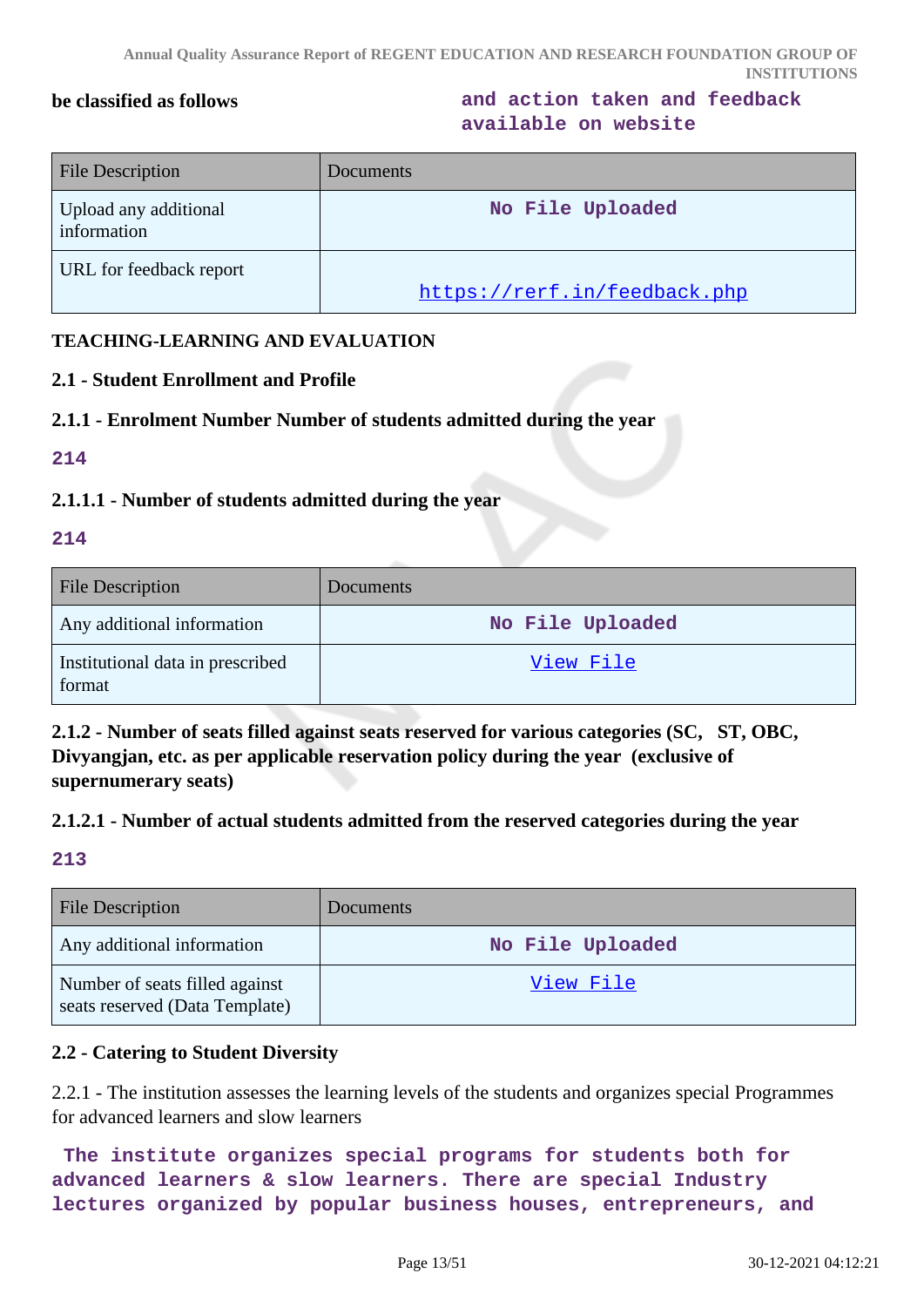**experts to give them industry exposure. Special soft skill sessions are organized for slow learners to make them industry-ready. The students interact with alumni/ alumnae for getting industry reports. Institute provides special software and databases like Bloomberg terminal, CMIE database, for real-time data which is necessary for their Industry-related projects and assignments. Here we believe in "learning by doing". Tutorial classes are the most popular student support given by the faculty members. We also carry on with our individual and group counseling sessions**

| <b>File Description</b>                  | Documents                    |
|------------------------------------------|------------------------------|
| Paste link for additional<br>information | https://rerf.in/nac_agar.php |
| Upload any additional<br>information     | No File Uploaded             |

#### **2.2.2 - Student- Full time teacher ratio (Data for the latest completed academic year)**

| Number of Students | <b>Number of Teachers</b> |
|--------------------|---------------------------|
|                    |                           |
|                    |                           |

| <b>File Description</b>    | Documents        |
|----------------------------|------------------|
| Any additional information | No File Uploaded |

#### **2.3 - Teaching- Learning Process**

2.3.1 - Student centric methods, such as experiential learning, participative learning and problem solving methodologies are used for enhancing learning experiences

**The institute organizes workshops, simulation-based classes & case studies to enhance the learning experience of the students. Workshops are organized by companies like Dun & Bradstreet, KPMG…… etc. Case studies developed by Harvard Business school, IVY league, ECCH, etc. are taught in the class to give the students a real-life feeling. Different simulations are used in different courses which help the student to generate different scenarios and accordingly take a decision.** 

| <b>File Description</b>              | Documents                    |
|--------------------------------------|------------------------------|
| Upload any additional<br>information | No File Uploaded             |
| Link for additional information      | https://rerf.in/nac_agar.php |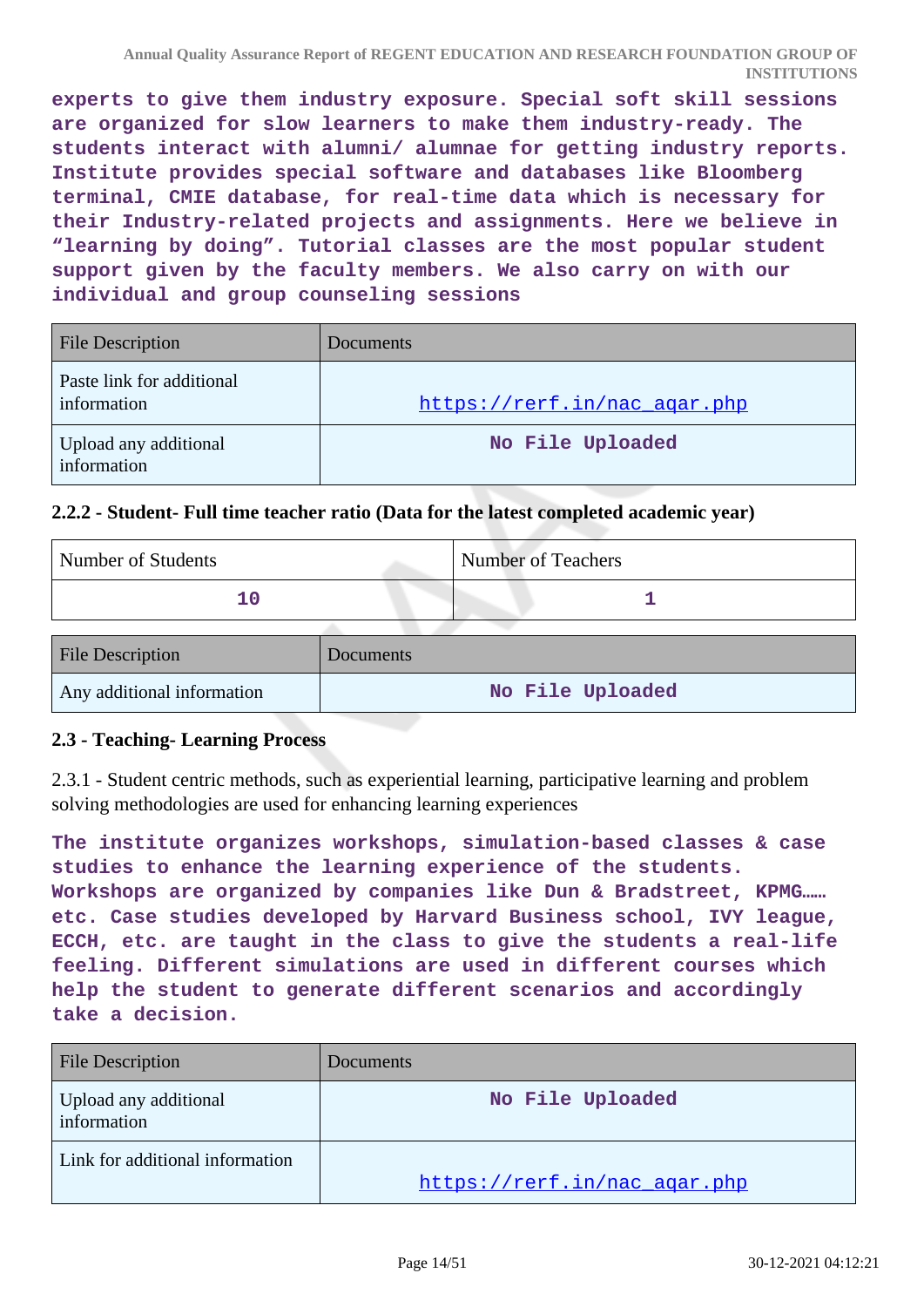2.3.2 - Teachers use ICT enabled tools for effective teaching-learning process. Write description in maximum of 200 words

**The presence of Information and Communication Technology (ICT) undoubtedly allows new ways of learning for students and teachers and helps the latter to interact with students. At Regent Education and Research Foundation, by understanding the benefits of incorporating ICT tools in the teaching process, the faculty members have been using the ICT tools such as Digital Pen & Pad, WEB 2.0 through WiKi Blogs, Animated Simulation Models (ASM), Animated Polls & Surveys, Demonstrative Videos (DVid), Digitized Caselets and Macro-Spreadsheets, Creation of Intuitive Courseware besides using the ICT tools like Internet, Projector, AVs, Presentations, etc.**

**Demonstration Pedagogy to ensure the learner's engagement: To ensure the demonstration pedagogy, faculty members, especially from the domains like Economics, Statistics, and Finance, but not restricted to these domains, have been using Digital Pad with Pen to demonstrate since these courses heavily demand graphical explanations by means of charts, graphs, equations, mathematical models and derivations. Data Analytics & Simulation Lab (DASL): An exclusive DASL is used for advanced courses like Data Science. Animated Polls & Surveys: The Institute's faculty members have been using the modernized ICT tool, "Animated Polls & Surveys" while teaching to engage students in the learning process. Direct Access Tunneling Environment (DATE): The Institute has also set up Virtual Private Network (VPN) and Direct Access Tunneling Environment (DATE) for faculty members, research scholars, and students to access various research journals and databases remotely that the Institute has subscribed to.**

| <b>File Description</b>                                                                                    | <b>Documents</b> |
|------------------------------------------------------------------------------------------------------------|------------------|
| Upload any additional<br>information                                                                       | No File Uploaded |
| Provide link for webpage<br>describing the ICT enabled tools<br>for effective teaching-learning<br>process | No File Uploaded |

**2.3.3 - Ratio of mentor to students for academic and other related issues (Data for the latest completed academic year )**

#### **2.3.3.1 - Number of mentors**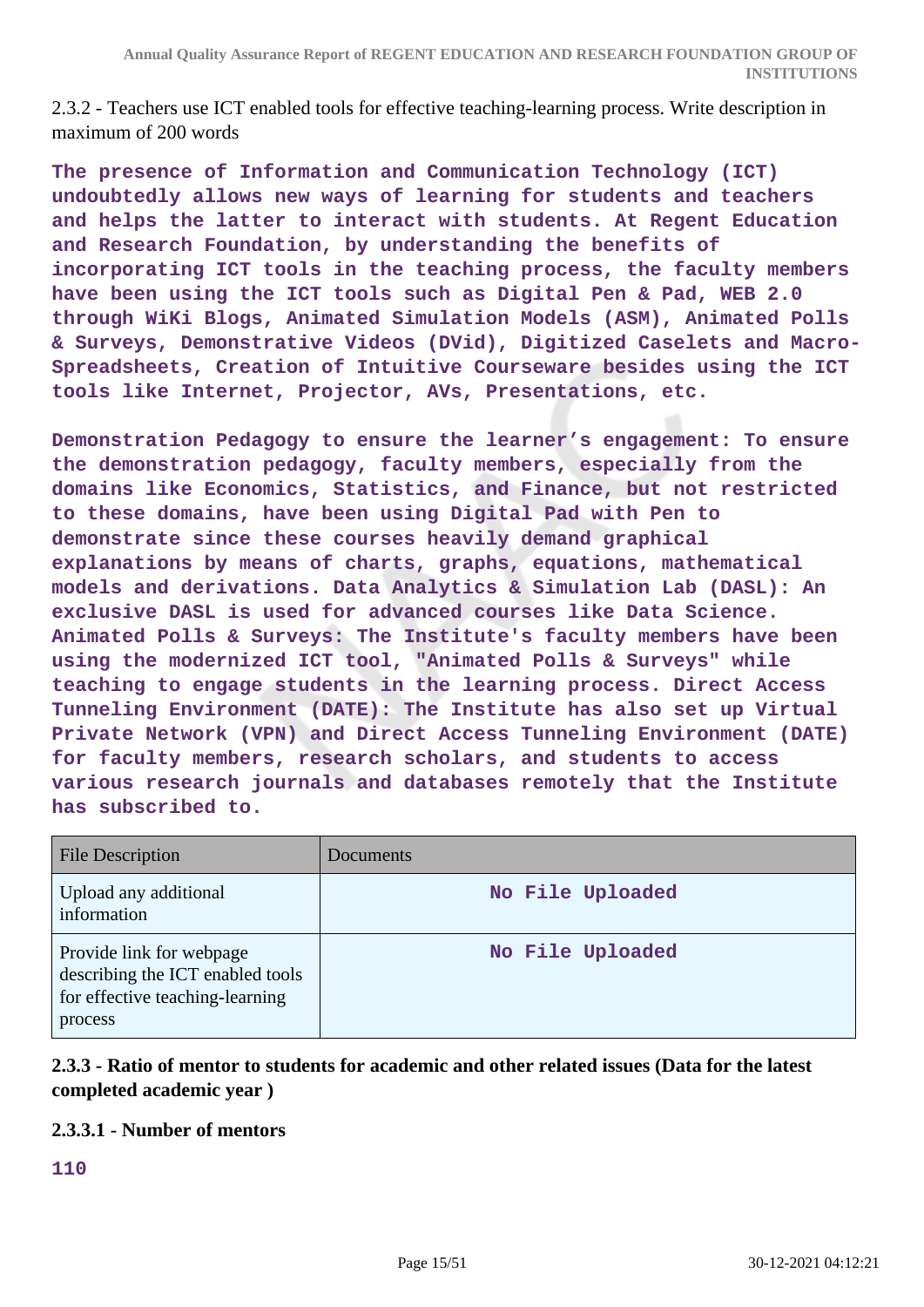| <b>File Description</b>                                                  | Documents        |
|--------------------------------------------------------------------------|------------------|
| Upload, number of students<br>enrolled and full time teachers on<br>roll | No File Uploaded |
| Circulars pertaining to assigning<br>mentors to mentees                  | No File Uploaded |
| Mentor/mentee ratio                                                      | No File Uploaded |

# **2.4 - Teacher Profile and Quality**

# **2.4.1 - Number of full time teachers against sanctioned posts during the year**

#### **120**

| <b>File Description</b>                                             | <b>Documents</b> |
|---------------------------------------------------------------------|------------------|
| Full time teachers and sanctioned<br>posts for year (Data Template) | View File        |
| Any additional information                                          | No File Uploaded |
| List of the faculty members<br>authenticated by the Head of HEI     | No File Uploaded |

**2.4.2 - Number of full time teachers with Ph. D. / D.M. / M.Ch. /D.N.B Superspeciality / D.Sc. / D.Litt. during the year (consider only highest degree for count)**

**2.4.2.1 - Number of full time teachers with Ph. D. / D.M. / M.Ch. /D.N.C Superspeciality / D.Sc. / D.Litt. during the year**

**09**

| <b>File Description</b>                                                                                                                                                            | Documents        |
|------------------------------------------------------------------------------------------------------------------------------------------------------------------------------------|------------------|
| Any additional information                                                                                                                                                         | No File Uploaded |
| List of number of full time<br>teachers with Ph. D. / D.M. /<br>M.Ch./ D.N.B Super specialty /<br>D.Sc. / D.Litt. and number of full<br>time teachers for year (Data)<br>Template) | <u>View File</u> |

**2.4.3 - Number of years of teaching experience of full time teachers in the same institution (Data for the latest completed academic year)**

#### **2.4.3.1 - Total experience of full-time teachers**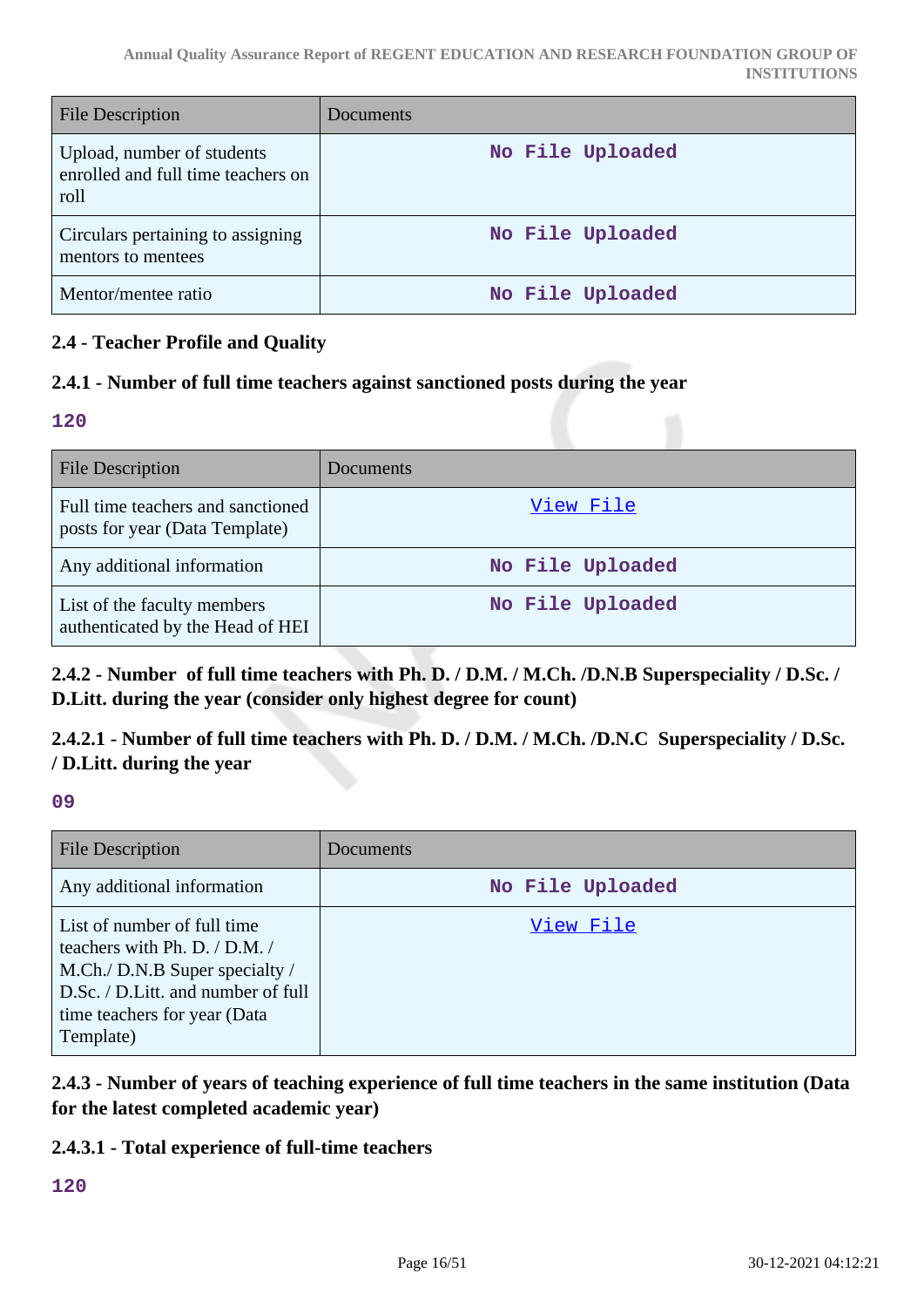| File Description                                                                                        | <b>Documents</b> |
|---------------------------------------------------------------------------------------------------------|------------------|
| Any additional information                                                                              | No File Uploaded |
| List of Teachers including their<br>PAN, designation, dept. and<br>experience details(Data<br>Template) | View File        |

#### **2.5 - Evaluation Process and Reforms**

2.5.1 - Mechanism of internal assessment is transparent and robust in terms of frequency and mode. Write description within 200 words.

 **IT integration and reforms in the examination procedures and processes (continuous internal assessment and end-semester assessment) have brought in considerable improvement in the examination management system of the institution IT integration and reforms in the examination procedures and processes including Continuous Internal Assessment (CIA) have brought in considerable improvement in Examination Management System (EMS) of the Institution The Institute follows Continuous Internal Assessment as it not only firmly strengthens the effectiveness of both teaching and learning processes but also encourages the understanding of teaching as a developmental process that evolves over a period with suggestions and valued inputs from the learners. Continuous assessment involves prudently keeping records on the students continuously and systematically considering the periodic performances of students in academic activities such as assignments, quizzes, cases, projects, etc. Internal & External Components: To meet the Continuous Internal Assessment process, the evaluation of every course is divided into two components, Internal and External with the weightage of 70% and 30% respectively. The External component is the end-term examination of the courses while the internal component includes Quizzes, Cases, Assignment Submission, Class participation, Classroom engagement, etc**

| <b>File Description</b>         | <b>Documents</b>             |
|---------------------------------|------------------------------|
| Any additional information      | No File Uploaded             |
| Link for additional information | https://rerf.in/nac agar.php |

2.5.2 - Mechanism to deal with internal examination related grievances is transparent, time- bound and efficient

**The college conducts two internal examinations for each of the semesters. The students are given the freedom to apply to the Head**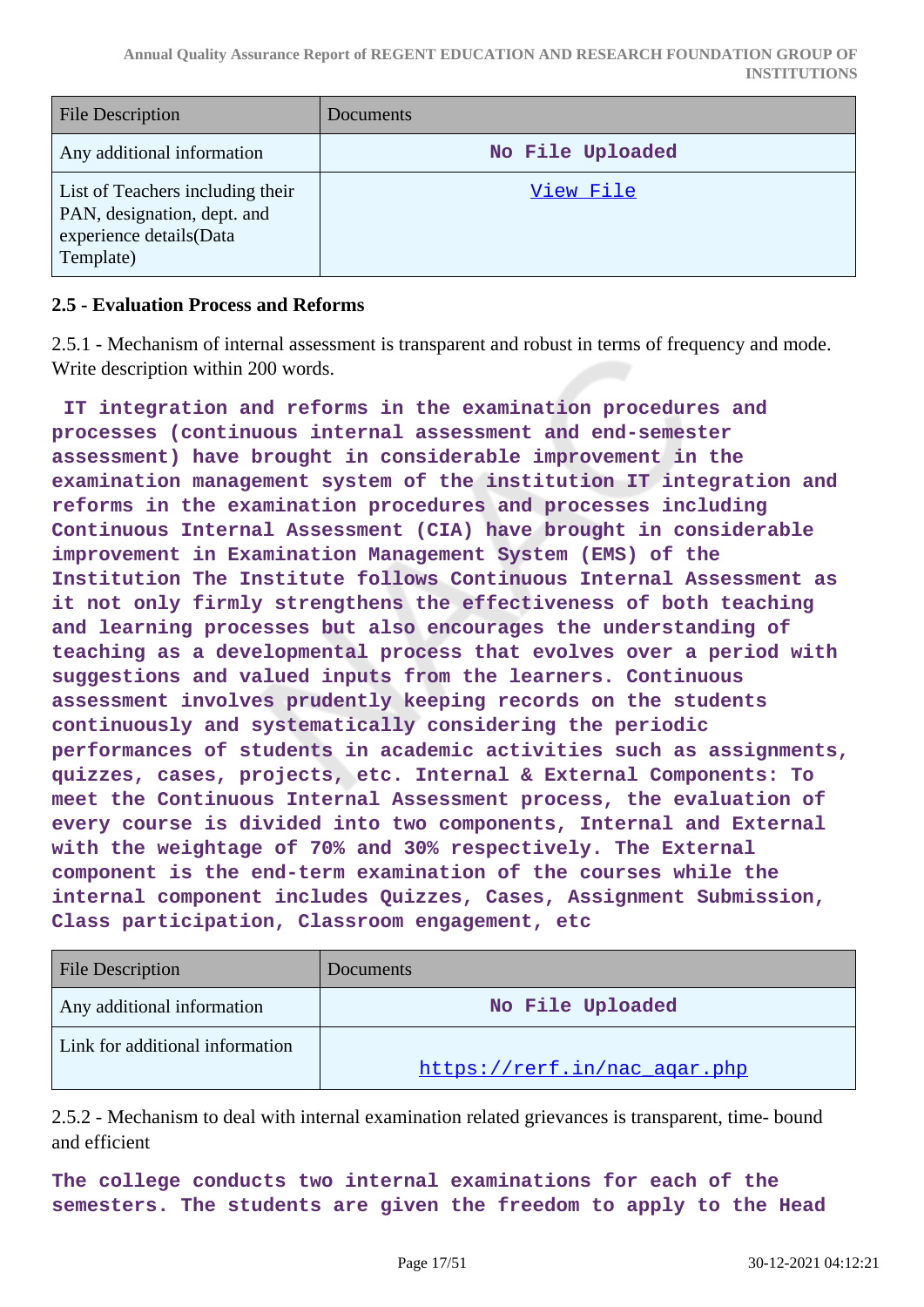**of the Department if they are not satisfied with their marks. The student can also go through their answer scripts. Further, if they are not ready to accept the score, they can further apply to the Head of the institution.**

**The student can also apply to our University, for further probe.** 

| <b>File Description</b>         | <b>Documents</b>             |
|---------------------------------|------------------------------|
| Any additional information      | No File Uploaded             |
| Link for additional information |                              |
|                                 | https://rerf.in/nac agar.php |

#### **2.6 - Student Performance and Learning Outcomes**

2.6.1 - Programme and course outcomes for all Programmes offered by the institution are stated and displayed on website and communicated to teachers and students.

**RERF conducts curriculum reviews of the University programs on a regular basis once in two years. Also undertakes such review whenever required as per need. It is a rigorous process that involves all faculty, inputs from students, alumni, and recruiters, though we need to adhere to the University norms, syllabi, and guidelines.**

 **In the process, the Director constitutes a core committee headed by a Senior Professor which includes the Dept. Heads / Programme Directors, the Academic Council of the college. The core committee will conduct internal meetings with every department to ascertain content and pedagogical changes required based on their past experiences on meeting the objectives of the courses and also the program outcomes.**

 **Each of the departments will conduct their internal meetings in revising the courses of their respective departments indicating the changes in contents, credits, and pedagogy. The broad contours of the review will take into account the AICTE/UGC guidelines in vogue. After the internal discussions, the curriculum review committee including the external members will go through each and every course for its relevance to the program outcomes and the requirements for the industry and society. The committee will after several rounds of discussions, finalize mode and pedagogy to be followed in the programs and submit a detailed report. Such reports will be presented to the Academic Council and Board of Management for ratification. The adopted report will be communicated to all faculty by the Dean for implementation. The template for each of the courses**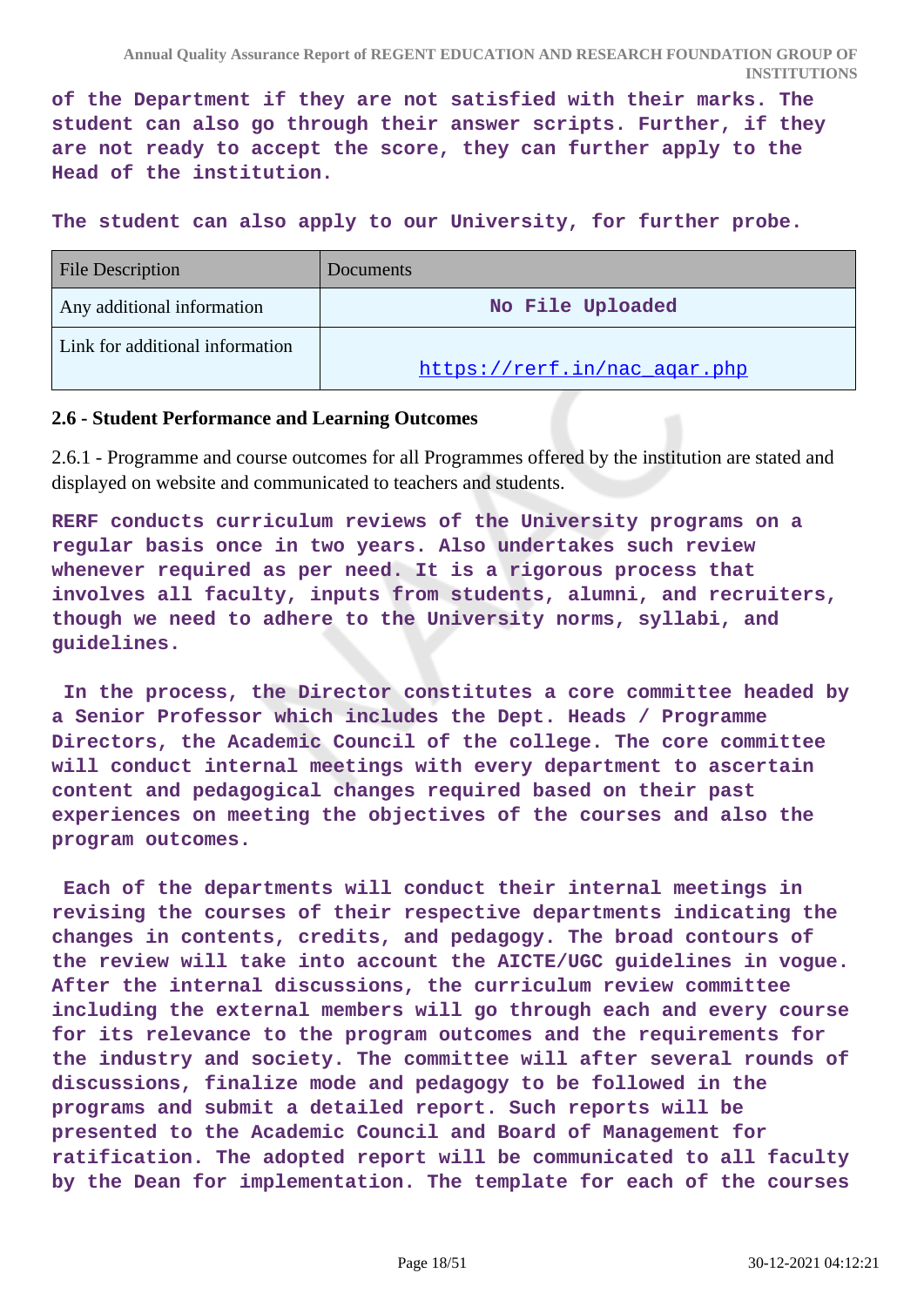**will be circulated to the course coordinators. The course coordinators are given the liberty to design the lecture plans for the indicated course structure. Similarly, they are also allowed to adopt assessment components with the options as allowed. At the beginning of every semester, the concerned department under the Department Head will review and endorse the course outlines before it is circulated to the students.**

**When the course is getting administered, in order to make any midway corrections, midterm feedback of the course is taken from the students. Based on the midterm feedback, the faculties are allowed to make required corrections in pedagogy or depth of contents. The course effectiveness is measured both in terms of end-term course feedback and program learning objectives. In each of the courses, the faculty indicate components that match the program learning goals for their course. In order to enhance, the effectiveness of the curriculum, the faculty integrates cases, term papers, projects, and invited lectures (up to 30% of the Course Credit) in their respective courses. The curriculum also integrates experiential learning through port visits, attachment with NGOs, summer projects, and Research Project. In application-based courses, curriculum effectiveness is brought by introducing simulation and workshops.**

| <b>File Description</b>                                           | Documents                    |
|-------------------------------------------------------------------|------------------------------|
| Upload any additional<br>information                              | No File Uploaded             |
| Paste link for Additional<br>information                          | https://rerf.in/nac agar.php |
| <b>Upload COs for all Programmes</b><br>(exemplars from Glossary) | No File Uploaded             |

2.6.2 - Attainment of Programme outcomes and course outcomes are evaluated by the institution.

**The vision of Regent Education & Research Foundation (RERF) is to be an academic Centre of Excellence in the fields of Science and Technology, Engineering, International business research, training, and education and the mission is to create and foster a learning environment that enables participants to be leaders in the industry with sensitivity towards society. The program learning goals are developed based on the broad contours of the vision and mission of RERF.**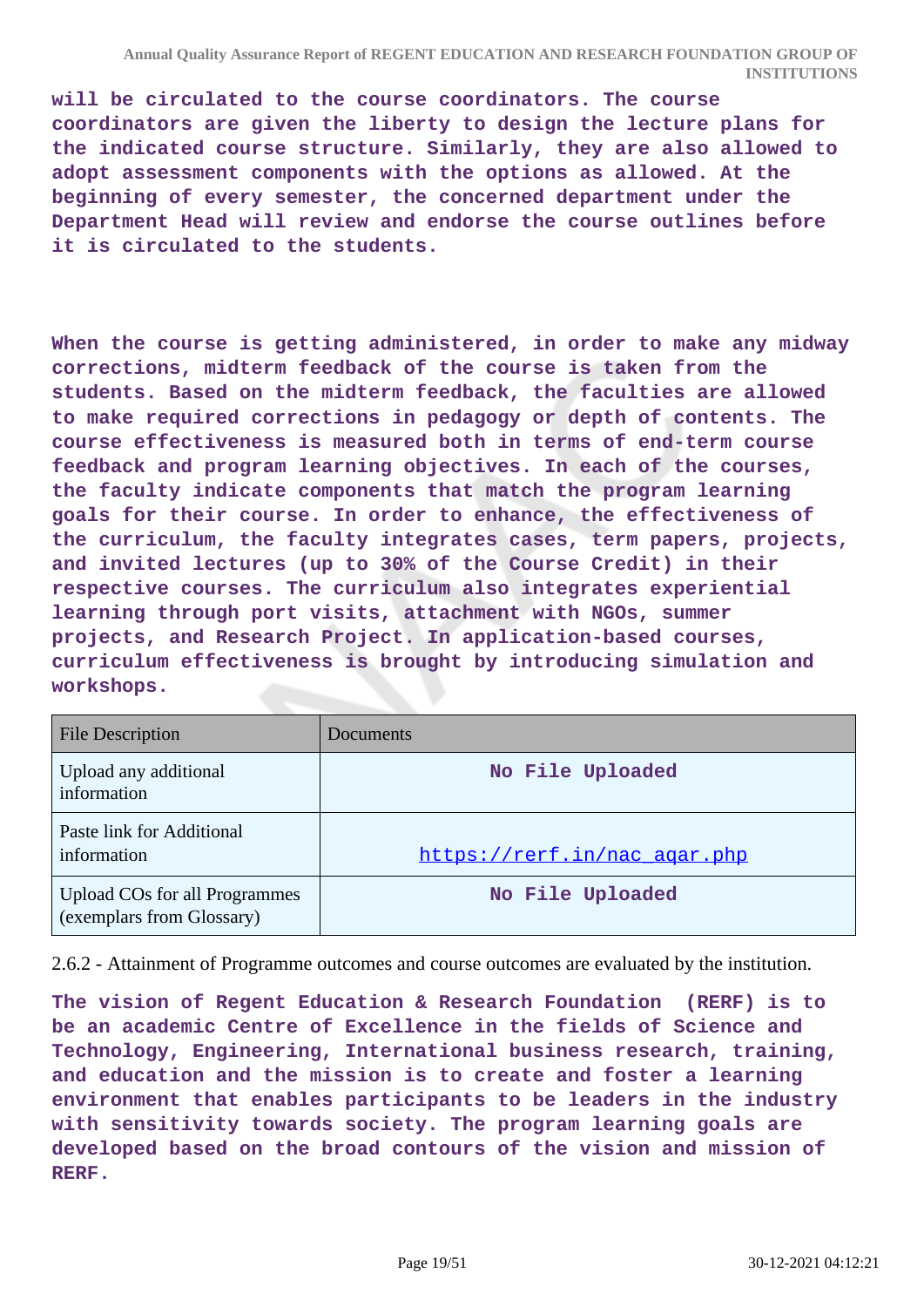**The goals revolve around learning decision-making skills in the global business context, developing critical and analytical thinking when faced with complex business situations, providing solutions in the context of corporate governance issues within an ethical framework, developing the ability to work effectively in teams, managing conflicts and able to identify and apply management principles in solving problems related to social sector issues. These goals enable participants to develop vital skills that can facilitate them in becoming leaders in the world of industry, trade, and commerce.**

| <b>File Description</b>                  | Documents                    |
|------------------------------------------|------------------------------|
| Upload any additional<br>information     | No File Uploaded             |
| Paste link for Additional<br>information | https://rerf.in/nac_agar.php |

# **2.6.3 - Pass percentage of Students during the year**

**2.6.3.1 - Total number of final year students who passed the university examination during the year**

# **444**

| <b>File Description</b>                                                                                                     | Documents                    |
|-----------------------------------------------------------------------------------------------------------------------------|------------------------------|
| Upload list of Programmes and<br>number of students passed and<br>appeared in the final year<br>examination (Data Template) | View File                    |
| Upload any additional<br>information                                                                                        | No File Uploaded             |
| Paste link for the annual report                                                                                            | https://rerf.in/nac agar.php |

#### **2.7 - Student Satisfaction Survey**

**2.7.1 - Student Satisfaction Survey (SSS) on overall institutional performance (Institution may design its own questionnaire) (results and details need to be provided as a weblink)**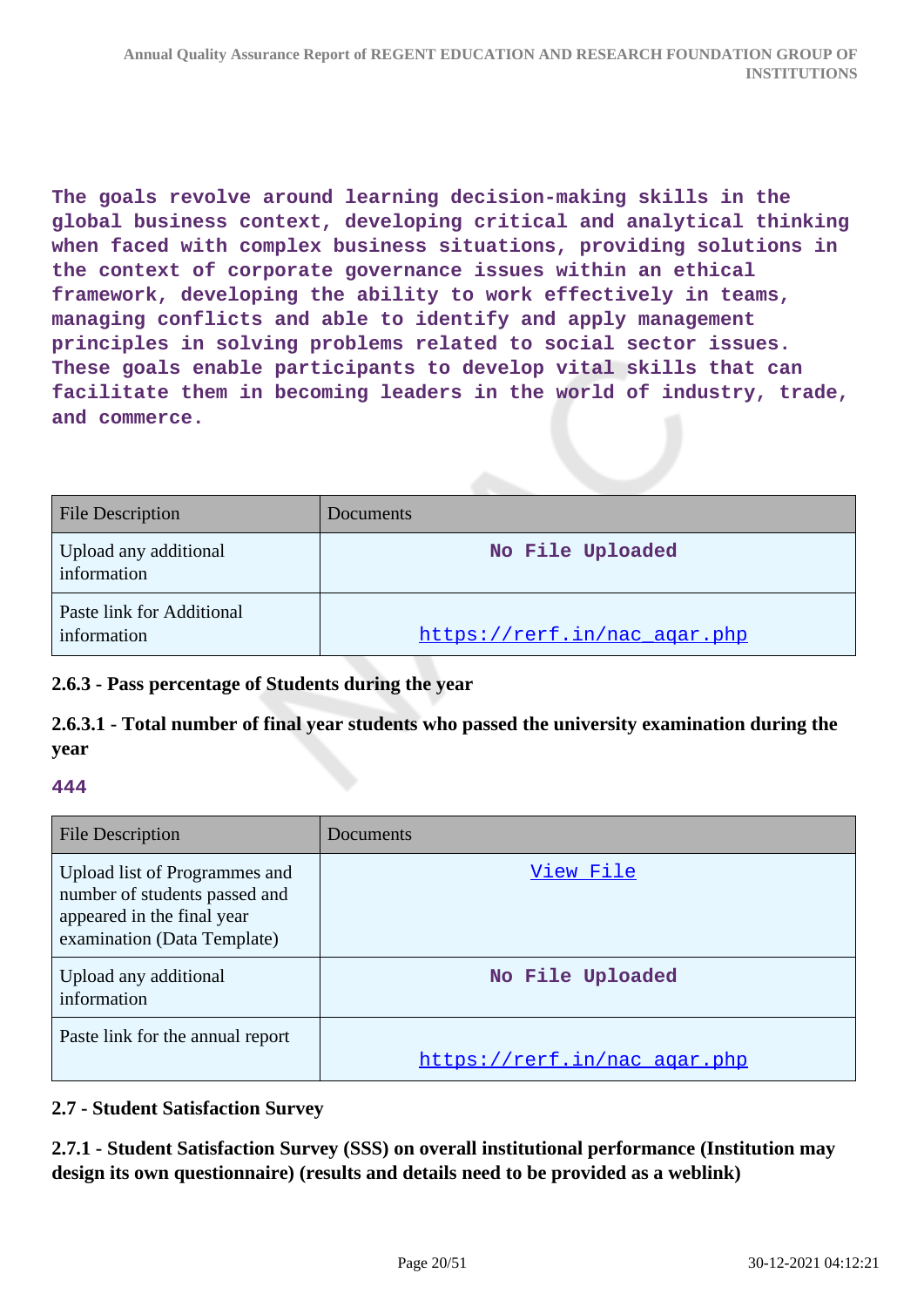<https://rerf.in/feedback.php>

#### **RESEARCH, INNOVATIONS AND EXTENSION**

#### **3.1 - Resource Mobilization for Research**

**3.1.1 - Grants received from Government and non-governmental agencies for research projects / endowments in the institution during the year (INR in Lakhs)**

**3.1.1.1 - Total Grants from Government and non-governmental agencies for research projects / endowments in the institution during the year (INR in Lakhs)**

**0**

| <b>File Description</b>                                                              | Documents        |
|--------------------------------------------------------------------------------------|------------------|
| Any additional information                                                           | No File Uploaded |
| e-copies of the grant award<br>letters for sponsored research<br>projects/endowments | No File Uploaded |
| List of endowments / projects<br>with details of grants (Data<br>Template)           | View File        |

**3.1.2 - Number of teachers recognized as research guides (latest completed academic year)**

#### **3.1.2.1 - Number of teachers recognized as research guides**

#### **0**

| <b>File Description</b>                    | <b>Documents</b> |
|--------------------------------------------|------------------|
| Any additional information                 | No File Uploaded |
| Institutional data in prescribed<br>format | View File        |

**3.1.3 - Number of departments having Research projects funded by government and non government agencies during the year**

**3.1.3.1 - Number of departments having Research projects funded by government and nongovernment agencies during the year**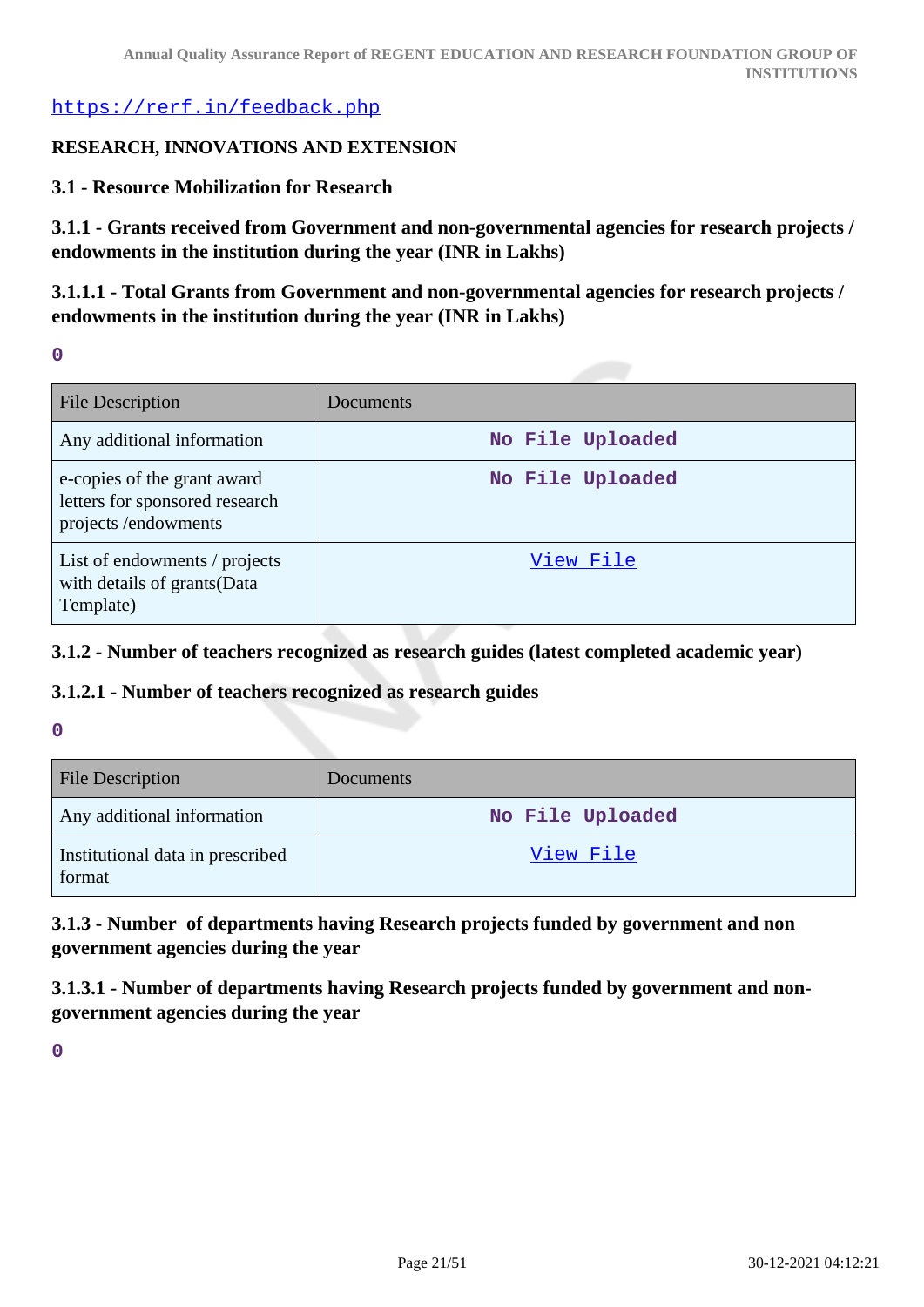| <b>File Description</b>                                          | Documents        |
|------------------------------------------------------------------|------------------|
| List of research projects and<br>funding details (Data Template) | View File        |
| Any additional information                                       | No File Uploaded |
| Supporting document from<br><b>Funding Agency</b>                | No File Uploaded |
| Paste link to funding agency<br>website                          | Nil              |

#### **3.2 - Innovation Ecosystem**

3.2.1 - Institution has created an ecosystem for innovations and has initiatives for creation and transfer of knowledge

**The Institute has a dynamic and vibrant system to promote innovations, creation, and transfer of knowledge. RERF takes conceit in having dedicated research as well as innovation cells to promote research and innovations in contemporary issues concerning engineering with ethical values having entrepreneurship, community orientation, and Incubation, etc. The faculty of the Institute are adequately incentivized to take up Research Projects in their area of interest.**

**The Institution provides a conducive environment for the promotion of Innovation and Incubation. All required facilities are provided and Guidance is extended to the students. Students are encouraged to be actively involved in the application of technology for societal needs. Necessary support is provided for Documentation, Publication of Research Papers, and also for obtaining patents.**

**Consciousness meets, workshops, seminars, and guest lectures on Entrepreneurship are organized. Students are provided opportunities to directly interact with outstanding entrepreneurs excelling in their field. Product Service Training is provided for creating awareness on marketing the products.**

**The sole objective of the Institution's Innovation Council (IIC) Cell is to facilitate students to convert their Ideas into technological innovations. Students are provided facilities to build prototypes useful for the promotion of Social needs including agriculture and rural development. Financial Assistance is provided for major and minor Research Projects. Workshops on emerging trends in Technology are held. Tech-Fests are held. Students are awarded cash prizes for best models. Students are encouraged to gain hands-**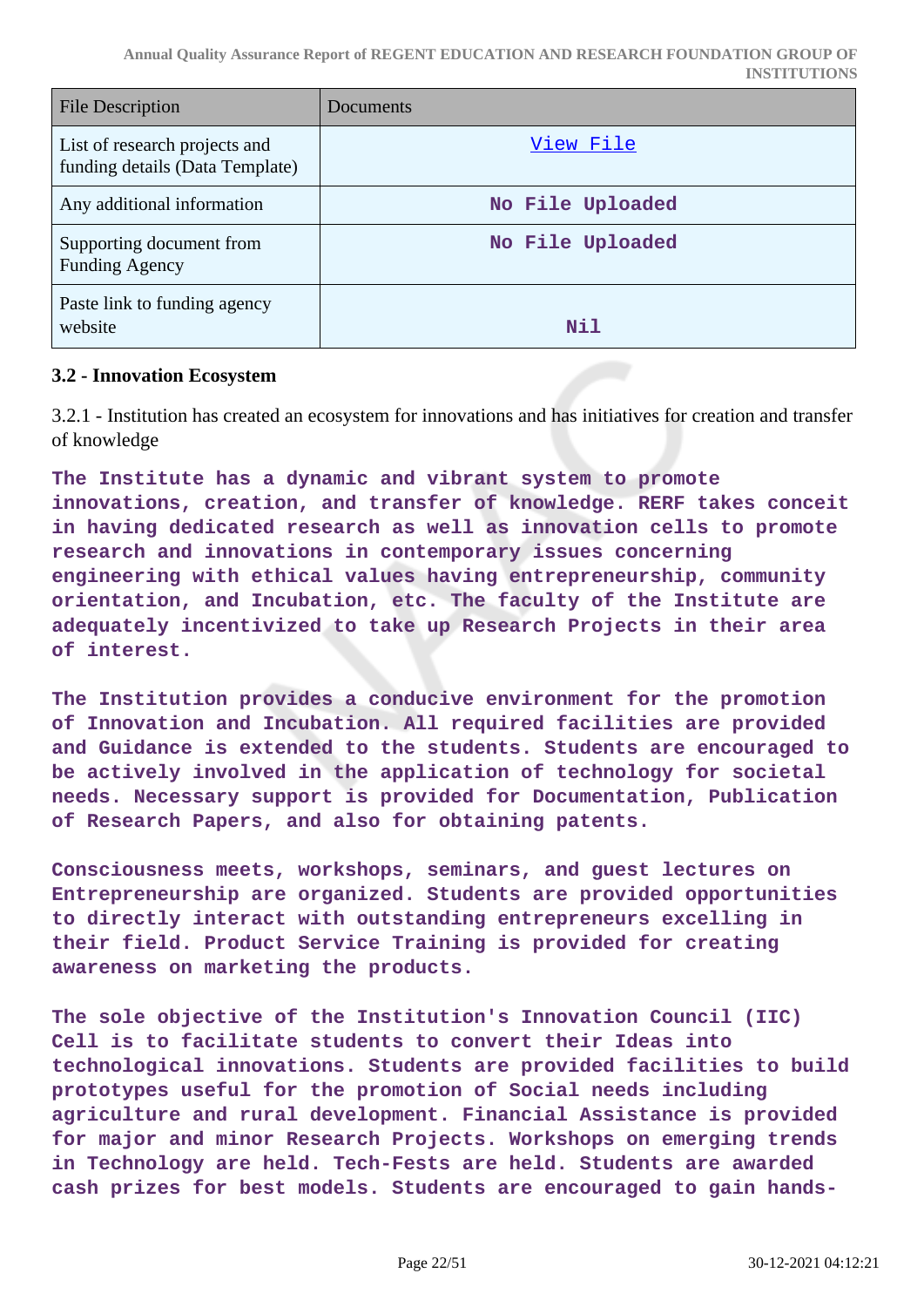**on experience and better Industrial Exposure.**

**The college has recognized Research Centres in the departments and this would be an added advantage to the students to develop their Prototypes.**

**Ideas and innovations flow steadily with the start-up a beginning was done to cherish our students and transform, innovations in to a vital force for economic growth. Start-ups were initiated by the students for the latest innovations.**

**College was recognized as a hosting center of Pradhan Mantri Kaushal Vikas Yojana(PMKVY), development of cost-effective society-related projects is encouraged. Other Initiatives for the creation and transfer of knowledge include.**

**The college conducts coding contests and participates in various hackathons through the TPO Cell of the college. College is having Spoken-tutorial (supported by IIT Bombay) and NPTEL Local chapter (Supported by MHRD, Govt. of India). Through these activities, students will be exposed to an assortment of technological environments and get inspiration about innovations.**

**Financial support is extended to the students for exhibiting their models at the Idea Generation Contests, Competitions held by other organizations. Students are provided with an opportunity to acquire skills for the commercialization of their products. The Local Entrepreneurs are invited to address the students and inspire them.**

| <b>File Description</b>                  | Documents                    |
|------------------------------------------|------------------------------|
| Upload any additional<br>information     | No File Uploaded             |
| Paste link for additional<br>information | https://rerf.in/nac_agar.php |

**3.2.2 - Number of workshops/seminars conducted on Research Methodology, Intellectual Property Rights (IPR) and entrepreneurship during the year**

**3.2.2.1 - Total number of workshops/seminars conducted on Research Methodology, Intellectual Property Rights (IPR) and entrepreneurship year wise during the year**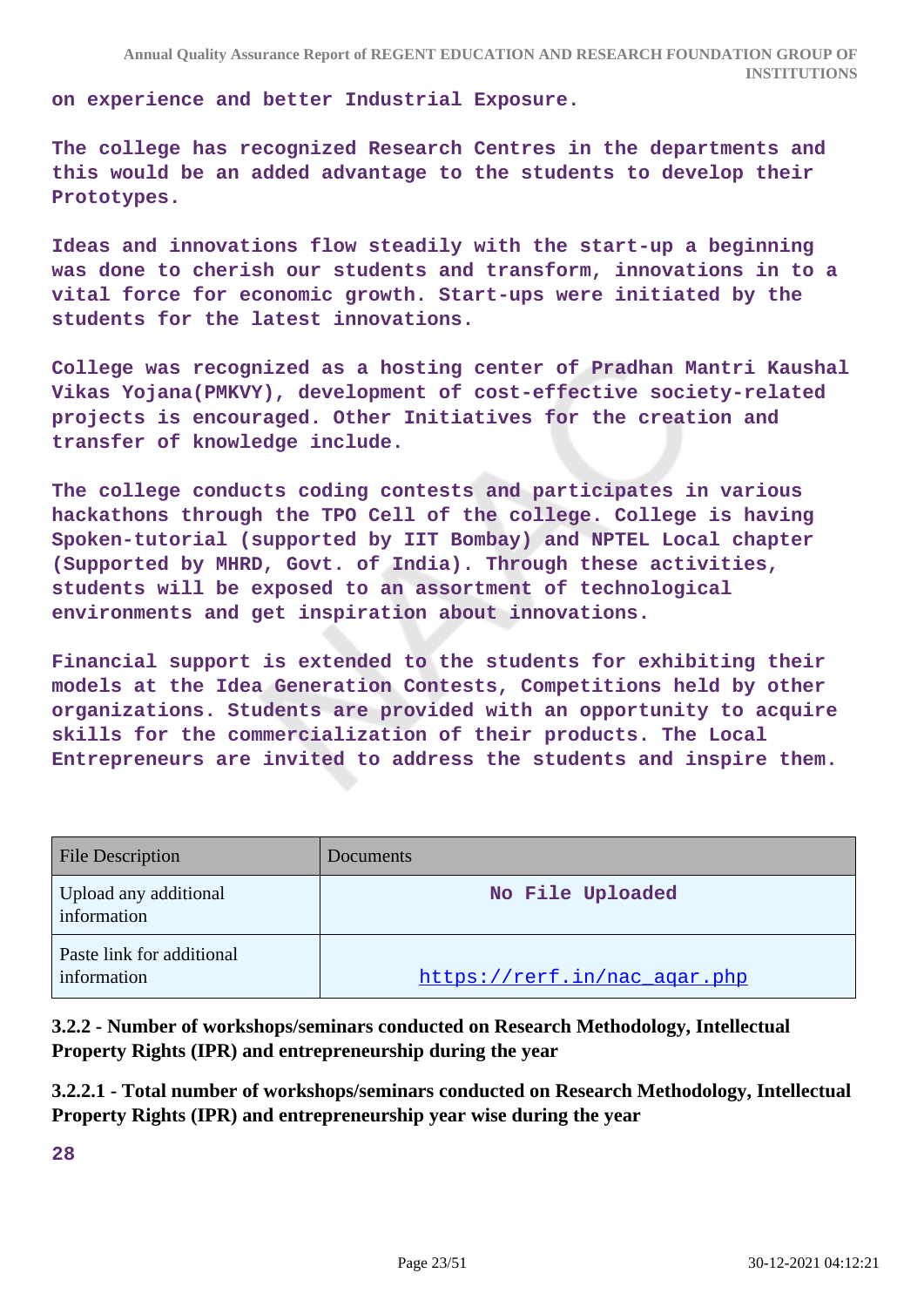| <b>File Description</b>                                              | <b>Documents</b> |
|----------------------------------------------------------------------|------------------|
| Report of the event                                                  | No File Uploaded |
| Any additional information                                           | No File Uploaded |
| List of workshops/seminars<br>during last 5 years (Data<br>Template) | View File        |

# **3.3 - Research Publications and Awards**

# **3.3.1 - Number of Ph.Ds registered per eligible teacher during the year**

# **3.3.1.1 - How many Ph.Ds registered per eligible teacher within the year**

**0**

| <b>File Description</b>                                                                                                    | Documents        |
|----------------------------------------------------------------------------------------------------------------------------|------------------|
| URL to the research page on HEI<br>website                                                                                 | nil              |
| List of PhD scholars and their<br>details like name of the guide,<br>title of thesis, year of award etc<br>(Data Template) | View File        |
| Any additional information                                                                                                 | No File Uploaded |

**3.3.2 - Number of research papers per teachers in the Journals notified on UGC website during the year**

#### **3.3.2.1 - Number of research papers in the Journals notified on UGC website during the year**

**11**

| <b>File Description</b>                                                                                     | Documents        |
|-------------------------------------------------------------------------------------------------------------|------------------|
| Any additional information                                                                                  | No File Uploaded |
| List of research papers by title,<br>author, department, name and<br>year of publication (Data<br>Template) | View File        |

**3.3.3 - Number of books and chapters in edited volumes/books published and papers published in national/ international conference proceedings per teacher during the year**

**3.3.3.1 - Total number of books and chapters in edited volumes/books published and papers in national/ international conference proceedings year wise during year**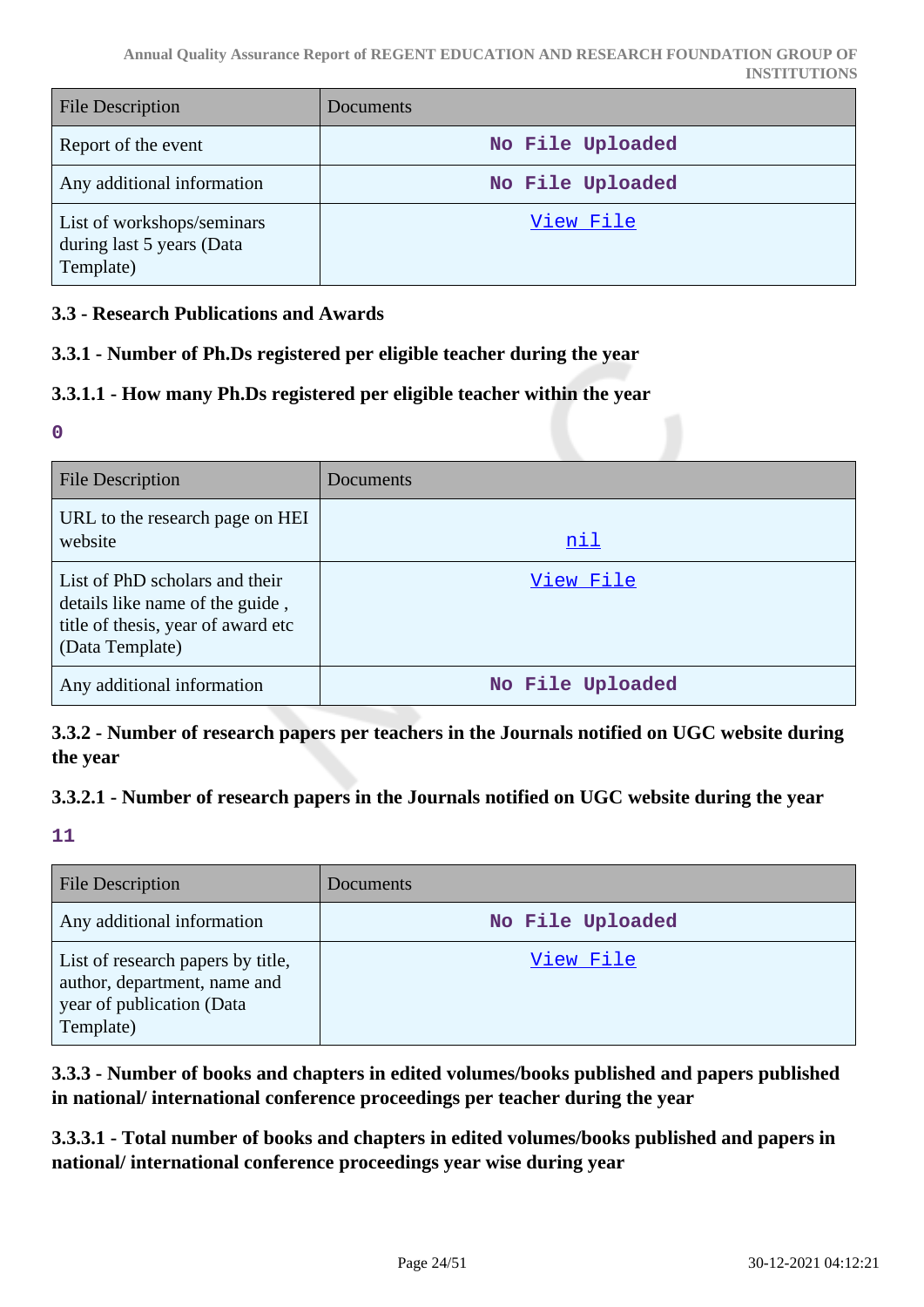**3**

| <b>File Description</b>                                                      | Documents        |
|------------------------------------------------------------------------------|------------------|
| Any additional information                                                   | No File Uploaded |
| List books and chapters edited<br>volumes/books published (Data<br>Template) | View File        |

#### **3.4 - Extension Activities**

3.4.1 - Extension activities are carried out in the neighborhood community, sensitizing students to social issues, for their holistic development, and impact thereof during the year

**As a part of the university (MAKAUT) curriculum, every student should earn MAR (Mandatory Additional Requirement) points through various co-curricular activities including outreach deeds or assignments preferably with an NGO/NPO/Local Body/ voluntary society. However, the students are free to select any concerned organization and inform the institute.**

**The Institute was allotted as a National Service Scheme (NSS) Unit. A huge amount of students has enrolled their names as NSS Volunteers. The motto of NSS is ''Not Me But You''. Service to mankind is service to god. Imparting such values and attitudes into students is the motive of the institution. Believing in this, the institute carries out a number of extension activities in the neighbourhood community. Our NSS club received local appreciation in community service through NSS since its inspection.**

**The NSS unit concentrates on the welfare of the neighbourhood community and sensitizes their social exertion and takes necessary steps for the betterment of the society. These social outreach programmes brought a great impact on the holistic improvement of the students as they come across different categories of people and their living standards. Every year during Independence Day and Republic Day, the NSS students coordinate with the other clubs of the institute to demonstrate a current social problem through parades, rallies.**

**Extension activities in the neighbourhood community during the accreditation period are obstructed due to this pandemic crisis but gradually it is been surmounted.**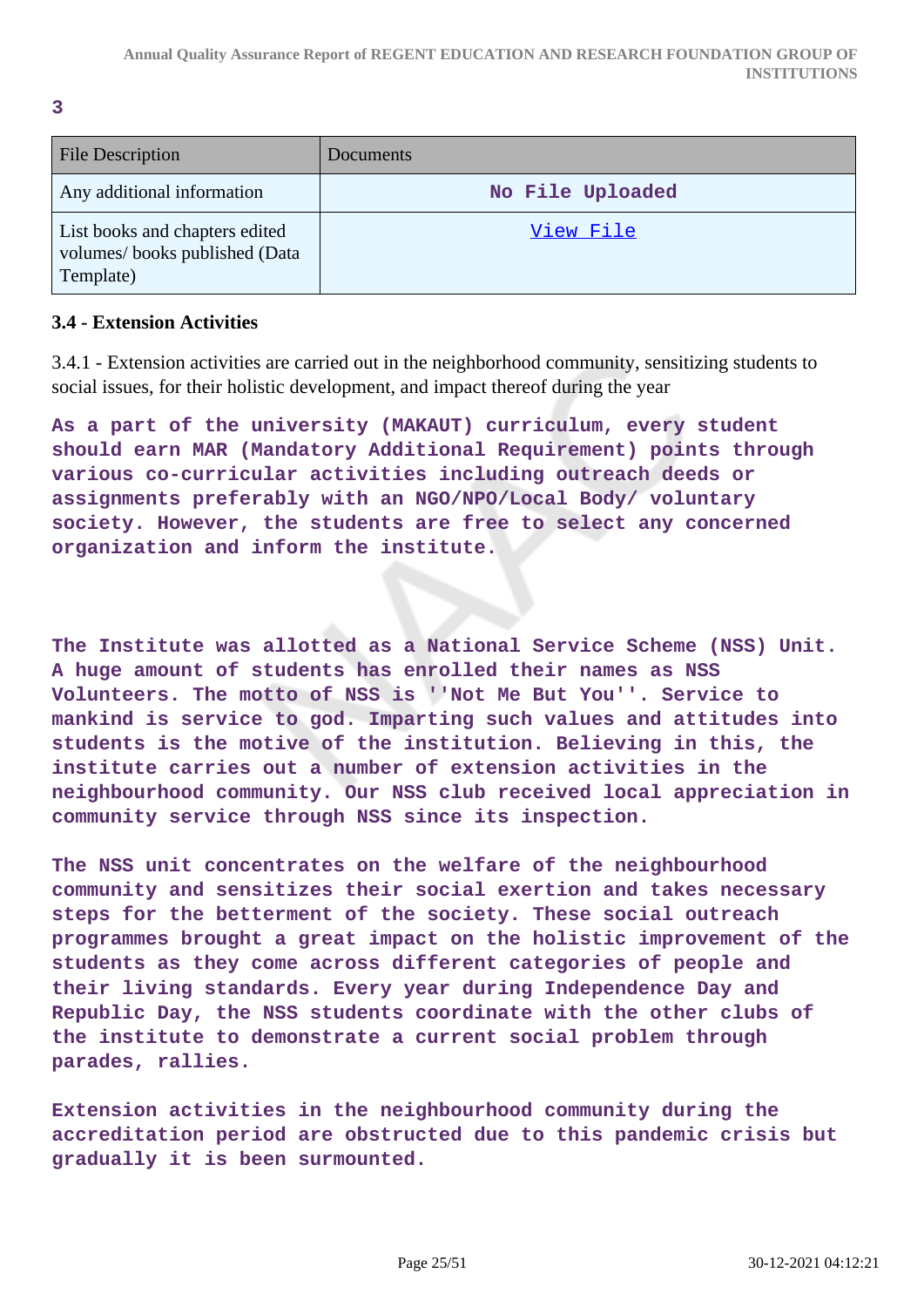| <b>File Description</b>                  | Documents                    |
|------------------------------------------|------------------------------|
| Paste link for additional<br>information | https://rerf.in/nac agar.php |
| Upload any additional<br>information     | No File Uploaded             |

**3.4.2 - Number of awards and recognitions received for extension activities from government / government recognized bodies during the year**

**3.4.2.1 - Total number of awards and recognition received for extension activities from Government/ Government recognized bodies year wise during the year**

**2**

| <b>File Description</b>                                                        | <b>Documents</b> |
|--------------------------------------------------------------------------------|------------------|
| Any additional information                                                     | No File Uploaded |
| Number of awards for extension<br>activities in last 5 year (Data<br>Template) | View File        |
| e-copy of the award letters                                                    | No File Uploaded |

**3.4.3 - Number of extension and outreach programs conducted by the institution through NSS/NCC/Red cross/YRC etc., ( including the programmes such as Swachh Bharat, AIDS awareness, Gender issues etc. and/or those organized in collaboration with industry, community and NGOs ) during the year**

**3.4.3.1 - Number of extension and outreach Programs conducted in collaboration with industry, community and Non- Government Organizations through NSS/ NCC/ Red Cross/ YRC etc., during the year**

# **00**

| <b>File Description</b>                                                                                                                | Documents        |
|----------------------------------------------------------------------------------------------------------------------------------------|------------------|
| Reports of the event organized                                                                                                         | No File Uploaded |
| Any additional information                                                                                                             | No File Uploaded |
| Number of extension and<br>outreach Programmes conducted<br>with industry, community etc for<br>the during the year (Data<br>Template) | View File        |

**3.4.4 - Number of students participating in extension activities at 3.4.3. above during year**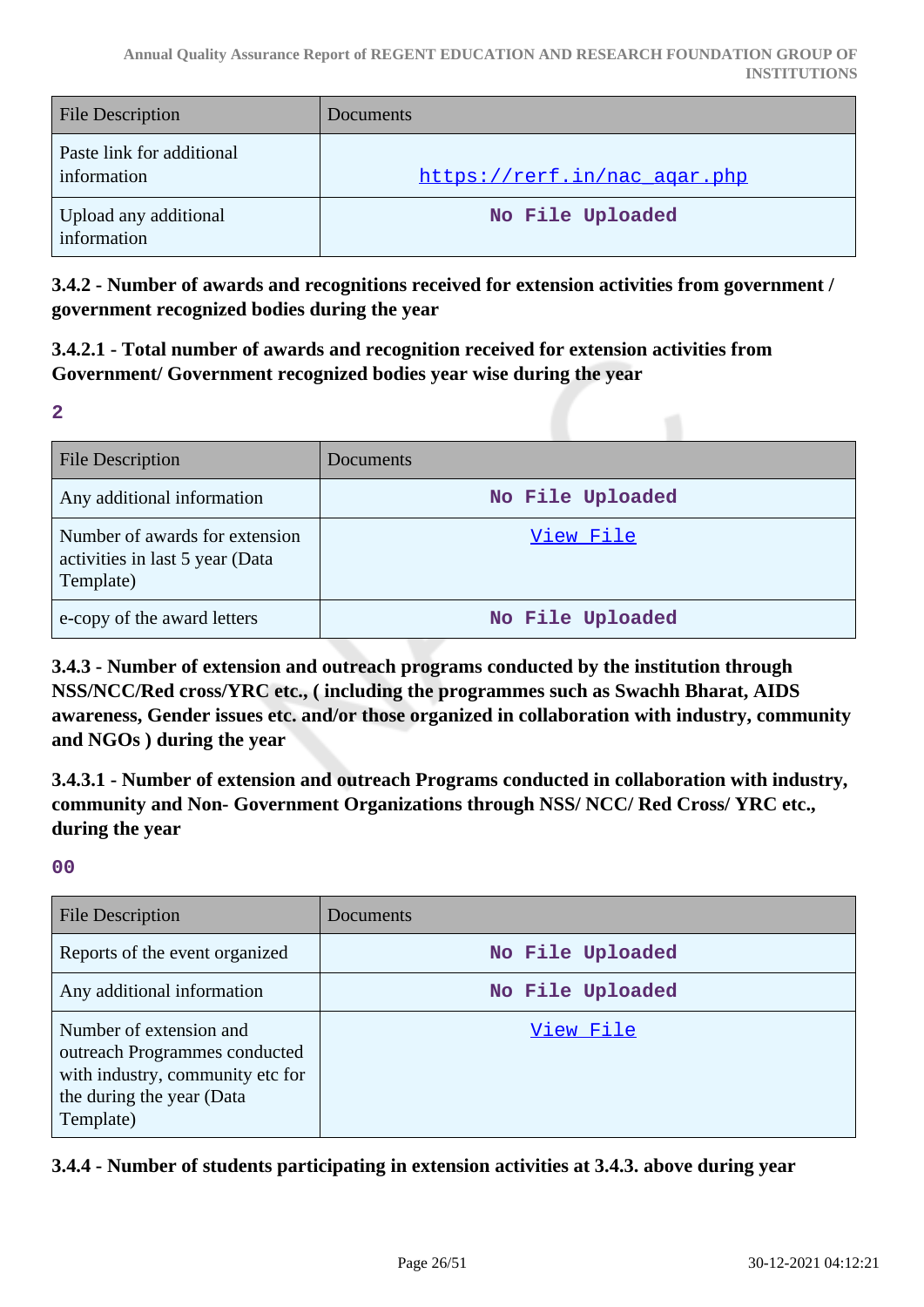# **3.4.4.1 - Total number of Students participating in extension activities conducted in collaboration with industry, community and Non- Government Organizations such as Swachh Bharat, AIDs awareness, Gender issue etc. year wise during year**

**0**

| <b>File Description</b>                                                                              | <b>Documents</b> |
|------------------------------------------------------------------------------------------------------|------------------|
| Report of the event                                                                                  | No File Uploaded |
| Any additional information                                                                           | No File Uploaded |
| Number of students participating<br>in extension activities with Govt.<br>or NGO etc (Data Template) | View File        |

#### **3.5 - Collaboration**

**3.5.1 - Number of Collaborative activities for research, Faculty exchange, Student exchange/ internship during the year**

**3.5.1.1 - Number of Collaborative activities for research, Faculty exchange, Student exchange/ internship year wise during the year**

**0**

| <b>File Description</b>                                                                      | Documents        |
|----------------------------------------------------------------------------------------------|------------------|
| e-copies of related Document                                                                 | No File Uploaded |
| Any additional information                                                                   | No File Uploaded |
| Details of Collaborative activities<br>with institutions/industries for<br>research, Faculty | View File        |

**3.5.2 - Number of functional MoUs with institutions, other universities, industries, corporate houses etc. during the year**

**3.5.2.1 - Number of functional MoUs with Institutions of national, international importance, other universities, industries, corporate houses etc. year wise during the year**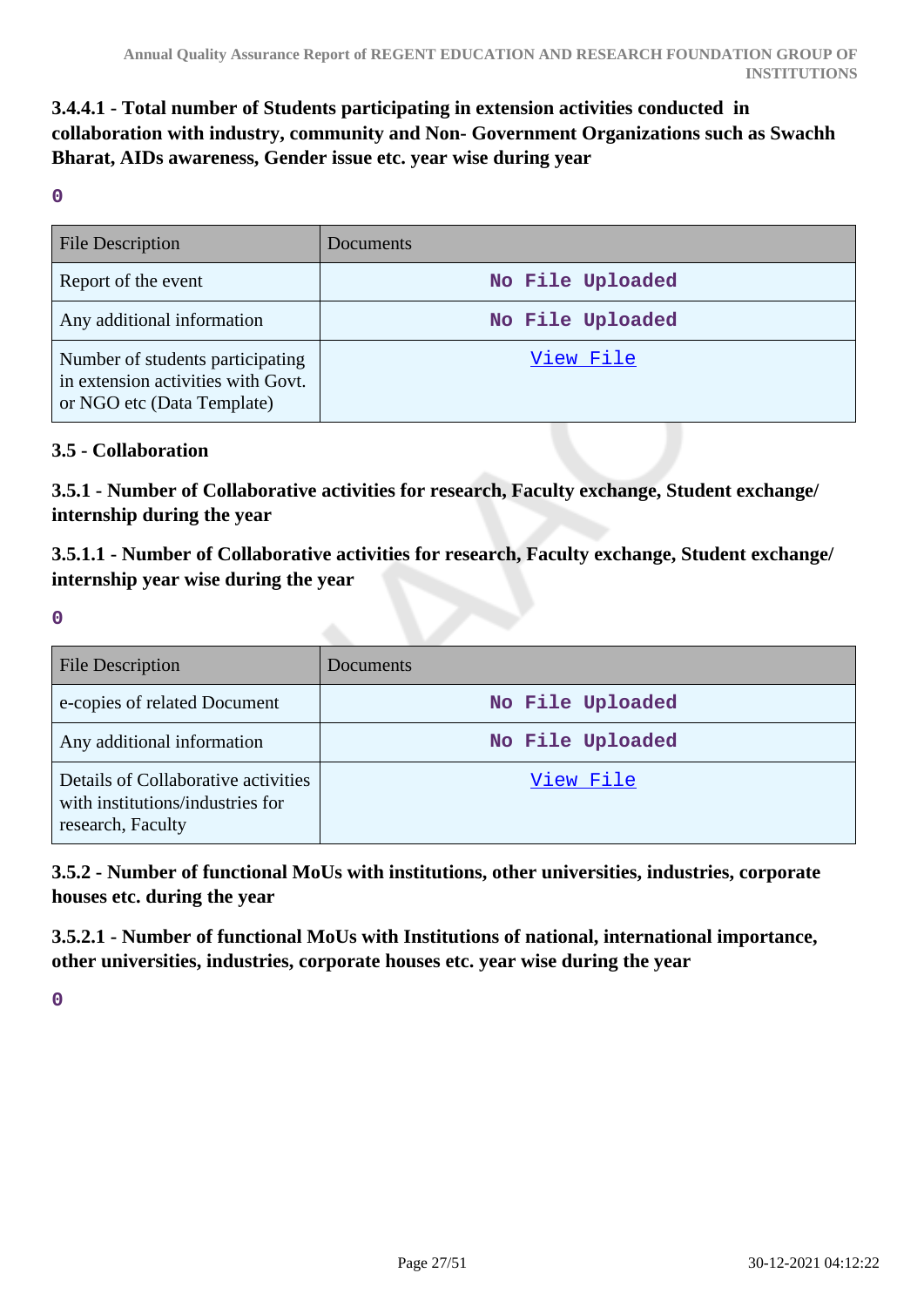| <b>File Description</b>                                                                                                             | Documents        |
|-------------------------------------------------------------------------------------------------------------------------------------|------------------|
| e-Copies of the MoUs with<br>institution./industry/corporate<br>houses                                                              | No File Uploaded |
| Any additional information                                                                                                          | No File Uploaded |
| Details of functional MoUs with<br>institutions of national,<br>international importance, other<br>universities etc during the year | View File        |

# **INFRASTRUCTURE AND LEARNING RESOURCES**

# **4.1 - Physical Facilities**

4.1.1 - The Institution has adequate infrastructure and physical facilities for teaching- learning. viz., classrooms, laboratories, computing equipment etc.

**The institute provides state-of-the-art infrastructure and facilities for the Teaching Learning process. Some of the classrooms are fitted with the latest LCD projector, LAN connection in the computer, Wi-Fi for the participants, microphone & good sound system. Some of the classrooms are fitted with Video Conference facilities (dedicated lease line) in which students can attend any lectures. Video conference facilities are also used for organizing lectures given by professors residing in other countries. We also have a well-equipped computer lab which is used by the students for lab-based classes. Institute provides different computing software like MATLAB, PSIM, PSPICE, AUTOCAD, ADOBE ACROBAT, PHOTOSHOP, etc., which are used by the students as well as faculty members for teaching, learning & research process. The campus is fully Wi-Fi enabled in which students can access the internet from each and every corner of the campus. The faculty members use Google Meet, Zoom, etc. for conducting online quizzes, taking online attendance, uploading course materials, assignments, Research projects, etc. The students can also upload their assignments in Google Classroom for evaluation. It also helps the students and faculty to interact with each other by sending comments after evaluation**

| <b>File Description</b>                  | <b>Documents</b>             |
|------------------------------------------|------------------------------|
| Upload any additional<br>information     | No File Uploaded             |
| Paste link for additional<br>information | https://rerf.in/nac agar.php |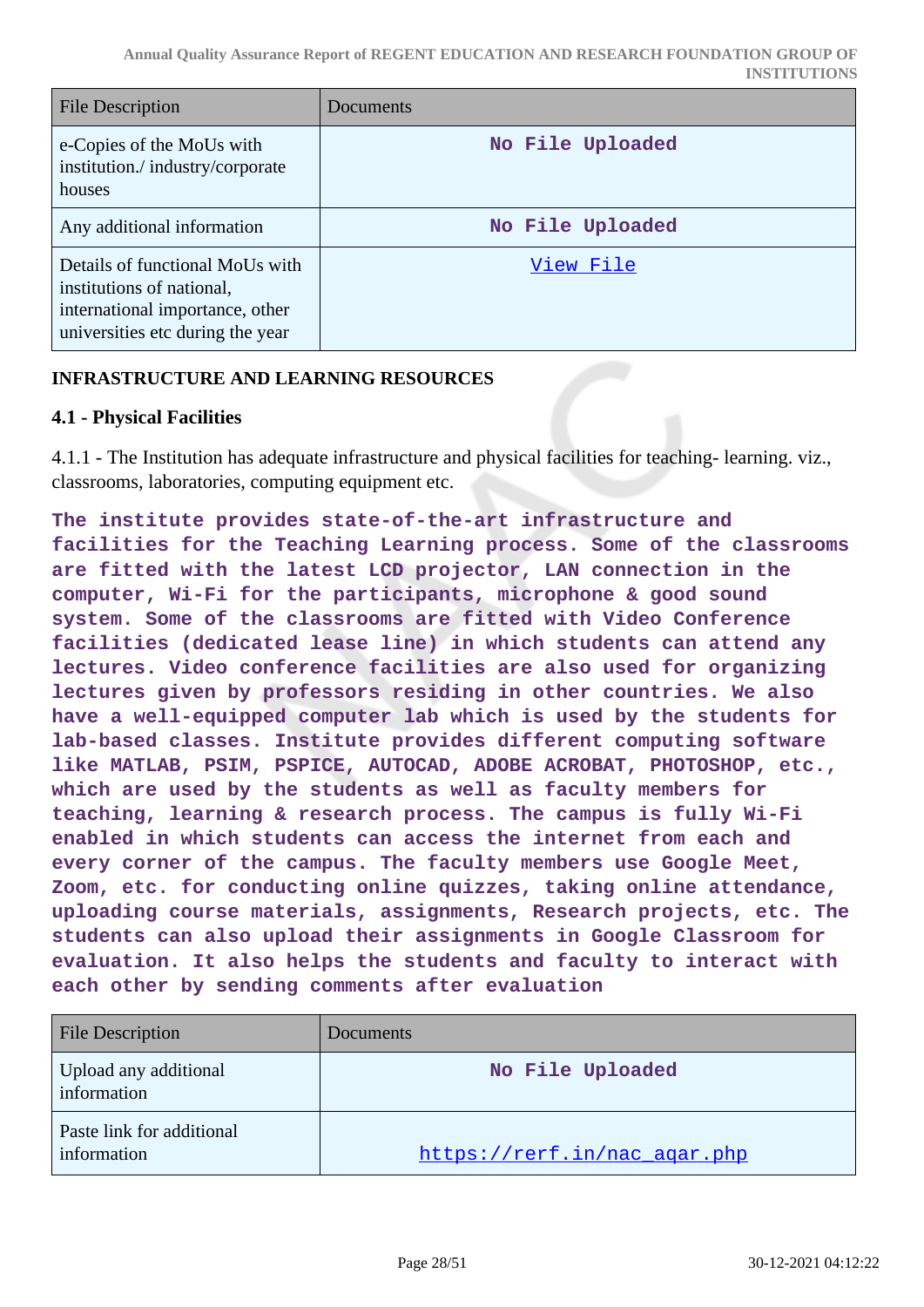4.1.2 - The Institution has adequate facilities for cultural activities, sports, games (indoor, outdoor), gymnasium, yoga centre etc.

**The institute has both indoor & outdoor sports facilities. It has a well-equipped gymnasium on the campus. Yoga is compulsory for the students at the first semester itself. Among the indoor games, the students enjoy playing carrom, table tennis, etc. They also have a common room for reading story books. The institute has state of an art Auditorium on the campus and an Open-Air theatre which are used by the students for organizing different cultural & social activities.**

| <b>File Description</b>                  | <b>Documents</b>             |
|------------------------------------------|------------------------------|
| Upload any additional<br>information     | No File Uploaded             |
| Paste link for additional<br>information | https://rerf.in/nac agar.php |

**4.1.3 - Number of classrooms and seminar halls with ICT- enabled facilities such as smart class, LMS, etc.**

**2**

| <b>File Description</b>                                                                                   | Documents        |
|-----------------------------------------------------------------------------------------------------------|------------------|
| Upload any additional<br>information                                                                      | No File Uploaded |
| Paste link for additional<br>information                                                                  | Nil              |
| <b>Upload Number of classrooms</b><br>and seminar halls with ICT<br>enabled facilities (Data<br>Template) | View File        |

**4.1.4 - Expenditure, excluding salary for infrastructure augmentation during the year (INR in Lakhs)**

**4.1.4.1 - Expenditure for infrastructure augmentation, excluding salary during the year (INR in lakhs)**

**45,35,5000**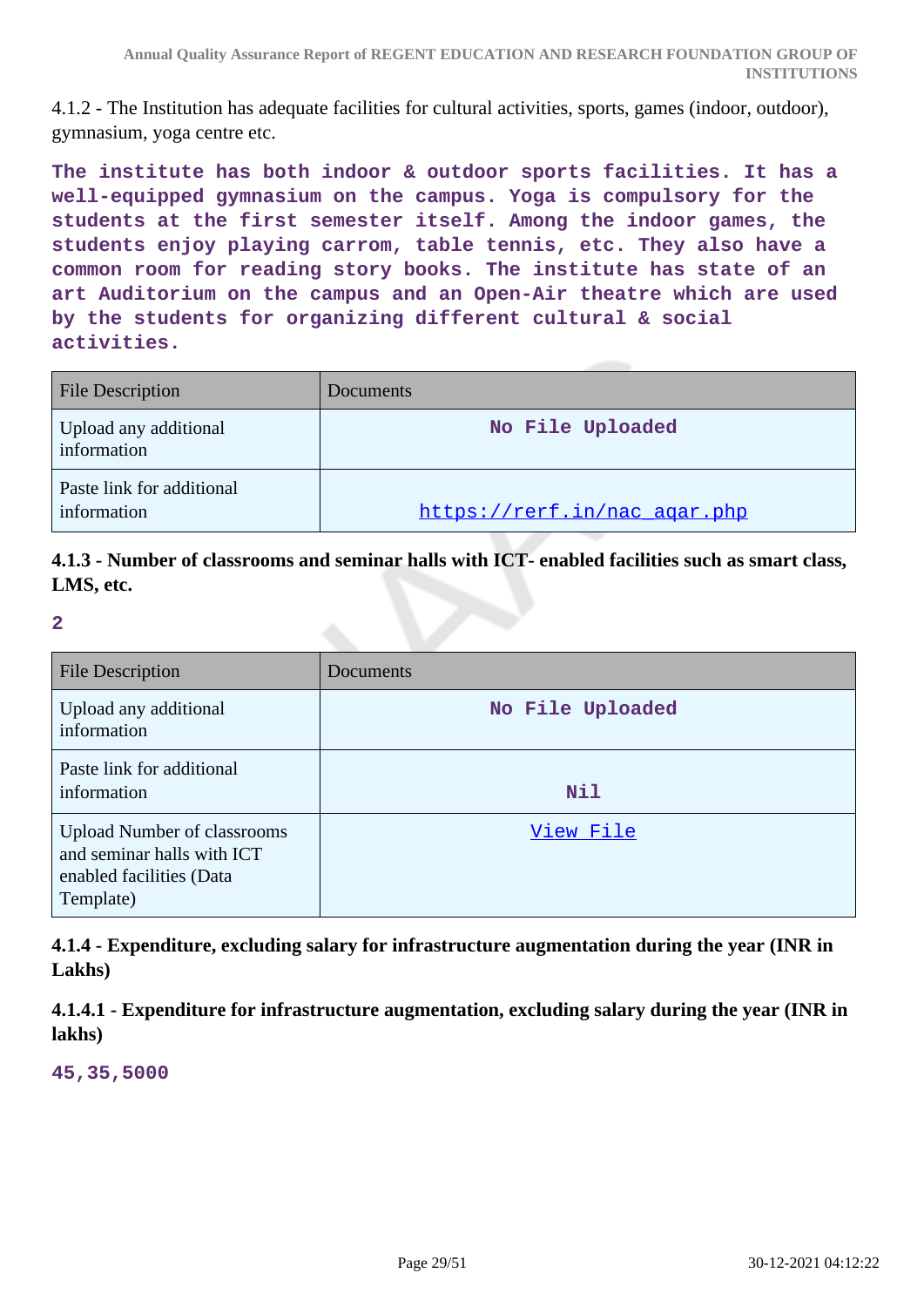| File Description                                                                                   | Documents        |
|----------------------------------------------------------------------------------------------------|------------------|
| Upload any additional<br>information                                                               | No File Uploaded |
| Upload audited utilization<br>statements                                                           | No File Uploaded |
| <b>Upload Details of budget</b><br>allocation, excluding salary<br>during the year (Data Template) | View File        |

# **4.2 - Library as a Learning Resource**

4.2.1 - Library is automated using Integrated Library Management System (ILMS)

**The RERFGI Central Library is a knowledge bank in the field of Engineering, Management, and basic science-related issues. It has an organized collection of information resources on the International Author's Books which are accessible in printed or e-form to its Readers for their reference. The RERFGI provides an extra facility of a book bank. It continued with its endeavor to add to its collection specialized publications, reports, Databases, e-Journals, Print Journals, Articles, etc., and get itself updated regularly. Presently Library has an impressive collection of 48552 books, 1813 CDs/DVDs, 22 periodicals, 700000 e-books under NDL, and 4711 ejournals under J-Gate and 51 Journals.**

**The library has also installed 04 computers in the Library. The ejournal facilities is accessed by these computers.** 

| <b>File Description</b>                  | <b>Documents</b>             |
|------------------------------------------|------------------------------|
| Upload any additional<br>information     | No File Uploaded             |
| Paste link for Additional<br>Information | https://rerf.in/nac_agar.php |

**4.2.2 - The institution has subscription for the D. Any 1 of the above following e-resources e-journals e-**

**ShodhSindhu Shodhganga Membership e-**

**books Databases Remote access toe-resources**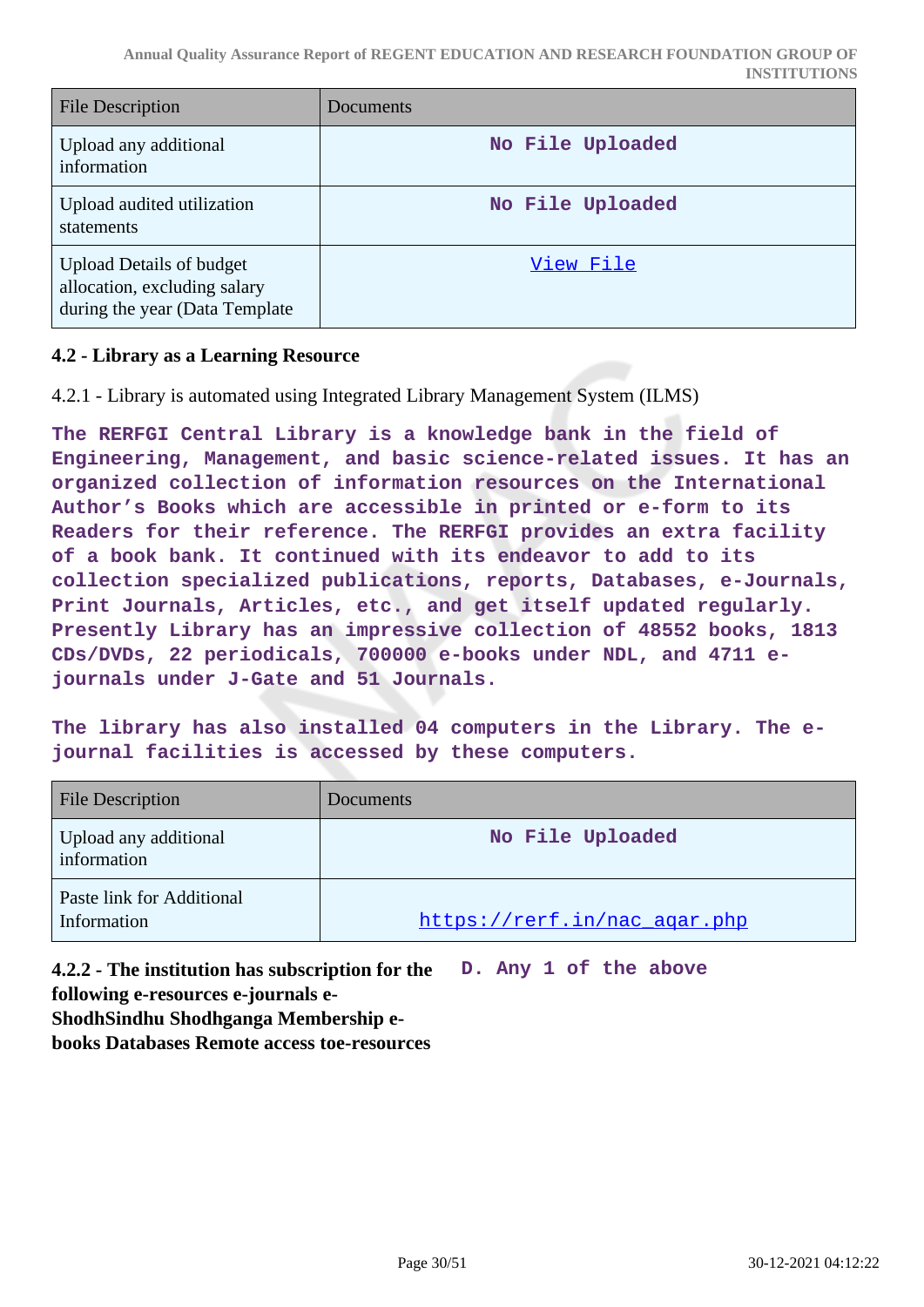| <b>File Description</b>                                                                                       | <b>Documents</b> |
|---------------------------------------------------------------------------------------------------------------|------------------|
| Upload any additional<br>information                                                                          | No File Uploaded |
| Details of subscriptions like e-<br>journals, e-Shodh Sindhu,<br>Shodhganga Membership etc<br>(Data Template) | View File        |

**4.2.3 - Expenditure for purchase of books/e-books and subscription to journals/e- journals during the year (INR in Lakhs)**

**4.2.3.1 - Annual expenditure of purchase of books/e-books and subscription to journals/ejournals during the year (INR in Lakhs)**

#### **1,78,621**

| <b>File Description</b>                                                                                                       | <b>Documents</b> |
|-------------------------------------------------------------------------------------------------------------------------------|------------------|
| Any additional information                                                                                                    | No File Uploaded |
| Audited statements of accounts                                                                                                | No File Uploaded |
| Details of annual expenditure for<br>purchase of books/e-books and<br>journals/e- journals during the<br>year (Data Template) | View File        |

**4.2.4 - Number per day usage of library by teachers and students ( foot falls and login data for online access) (Data for the latest completed academic year)**

# **4.2.4.1 - Number of teachers and students using library per day over last one year**

**50**

| <b>File Description</b>                              | <b>Documents</b> |
|------------------------------------------------------|------------------|
| Any additional information                           | No File Uploaded |
| Details of library usage by<br>teachers and students | No File Uploaded |

#### **4.3 - IT Infrastructure**

4.3.1 - Institution frequently updates its IT facilities including Wi-Fi

**Recognizing the importance of technology in education, the institute has implemented latest state of the art IT infrastructure. RERGI uses IT to provide a competitive advantage in its core areas of education and research. The institute aims at providing 99.9 percent uptime including ensuring server uptime, data recovery, and backup,**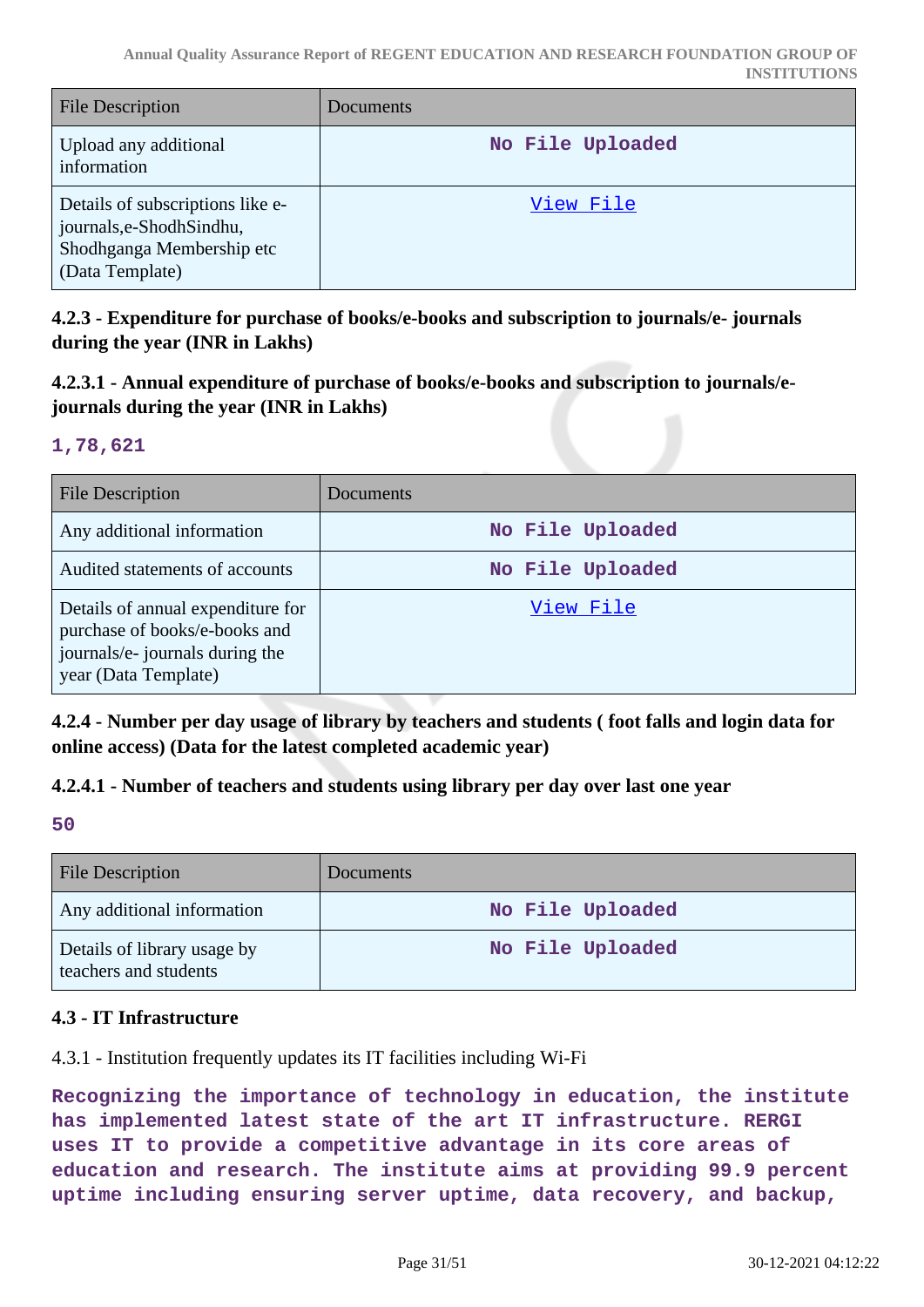**facilitating storage management, hardware, network operations, streamlining operations, and simplifying end-user support. The policy aims at providing uninterrupted services to all stakeholders .viz. faculty, officers, staff, and students. RERFGI IT infrastructure includes a Wi-Fi campus, a learning management system, web services, and email services. The Institute strives to provide 24x7 services. During the lockdown due to the Covid pandemic, classes were held online for students across all programs. IT infrastructure of RERFGI is subjected to regular updation as it firmly believes that the IT of an organization has the fastest obsolesce rate. The budget allocation for IT is in line with the existing requirement and foreseeing the future ones.**

| <b>File Description</b>                  | Documents        |
|------------------------------------------|------------------|
| Upload any additional<br>information     | No File Uploaded |
| Paste link for additional<br>information | <b>Nil</b>       |

# **4.3.2 - Number of Computers**

**410**

| <b>File Description</b>              | Documents        |
|--------------------------------------|------------------|
| Upload any additional<br>information | No File Uploaded |
| <b>List of Computers</b>             | No File Uploaded |

# **4.3.3 - Bandwidth of internet connection in the A. ? 50MBPS Institution**

| <b>File Description</b>                                                        | Documents        |
|--------------------------------------------------------------------------------|------------------|
| Upload any additional<br>Information                                           | No File Uploaded |
| Details of available bandwidth of<br>internet connection in the<br>Institution | No File Uploaded |

# **4.4 - Maintenance of Campus Infrastructure**

**4.4.1 - Expenditure incurred on maintenance of infrastructure (physical and academic support facilities) excluding salary component during the year (INR in Lakhs)**

**4.4.1.1 - Expenditure incurred on maintenance of infrastructure (physical facilities and academic support facilities) excluding salary component during the year (INR in lakhs)**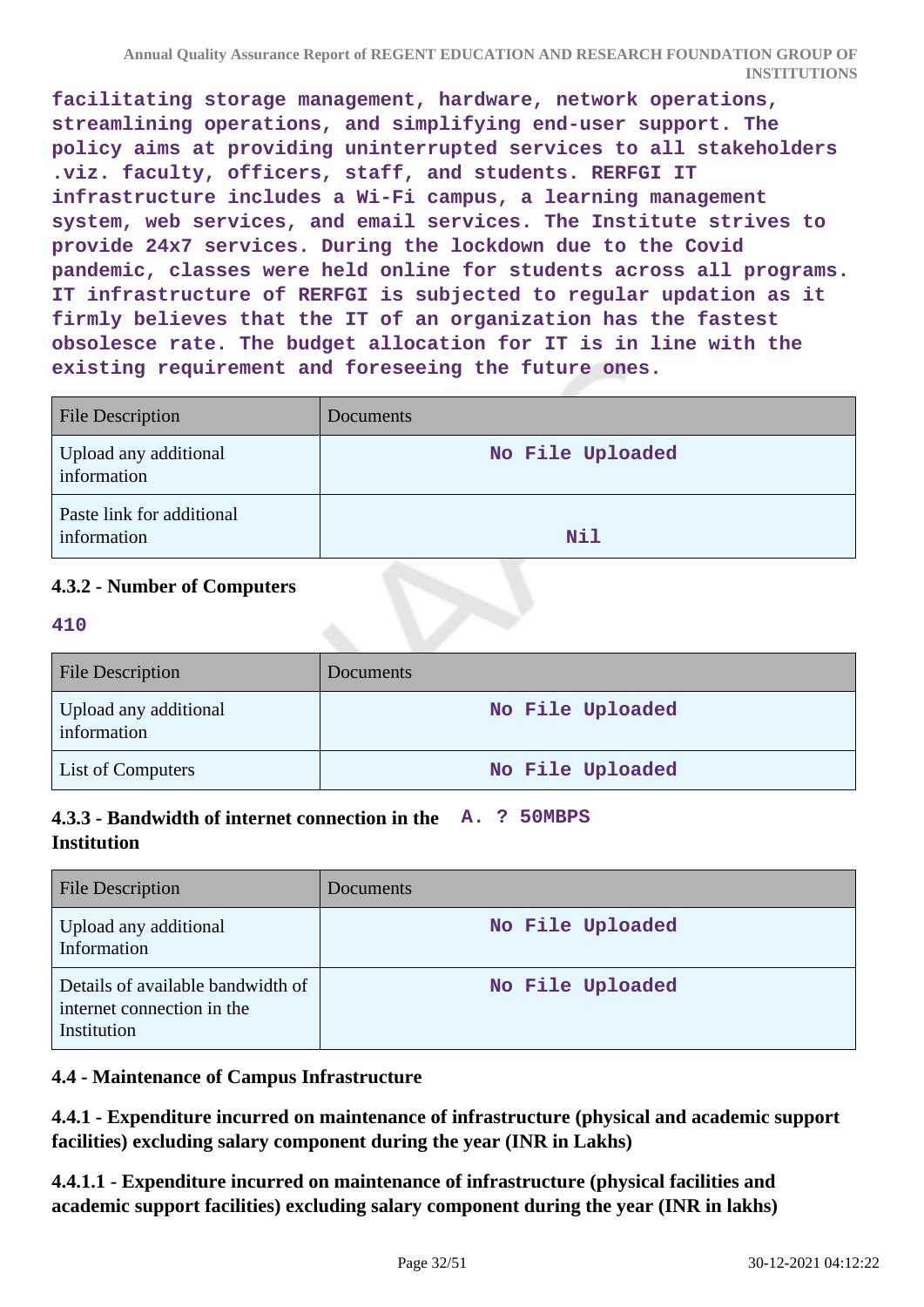#### **78,969,250**

| <b>File Description</b>                                                                                                        | Documents        |
|--------------------------------------------------------------------------------------------------------------------------------|------------------|
| Upload any additional<br>information                                                                                           | No File Uploaded |
| Audited statements of accounts                                                                                                 | No File Uploaded |
| Details about assigned budget<br>and expenditure on physical<br>facilities and academic support<br>facilities (Data Templates) | View File        |

4.4.2 - There are established systems and procedures for maintaining and utilizing physical, academic and support facilities - laboratory, library, sports complex, computers, classrooms etc.

**Institute maintains its computers and different types of equipment on regular basis. The maintenance of classrooms is monitored by the Academic Administration department. There is a Library Committee that meets at regular intervals for facilitating the smooth running of the library activities. Allocation of classes to different classrooms is maintained by the General Manager Academics. Timeslots to computer labs are done in consultation with General Manager Academics. Timeslots to Gymnasium are maintained by the student body without hampering classes.**

| <b>File Description</b>                  | Documents                    |
|------------------------------------------|------------------------------|
| Upload any additional<br>information     | No File Uploaded             |
| Paste link for additional<br>information | https://rerf.in/nac agar.php |

# **STUDENT SUPPORT AND PROGRESSION**

#### **5.1 - Student Support**

**5.1.1 - Number of students benefited by scholarships and free ships provided by the Government during the year**

**5.1.1.1 - Number of students benefited by scholarships and free ships provided by the Government during the year**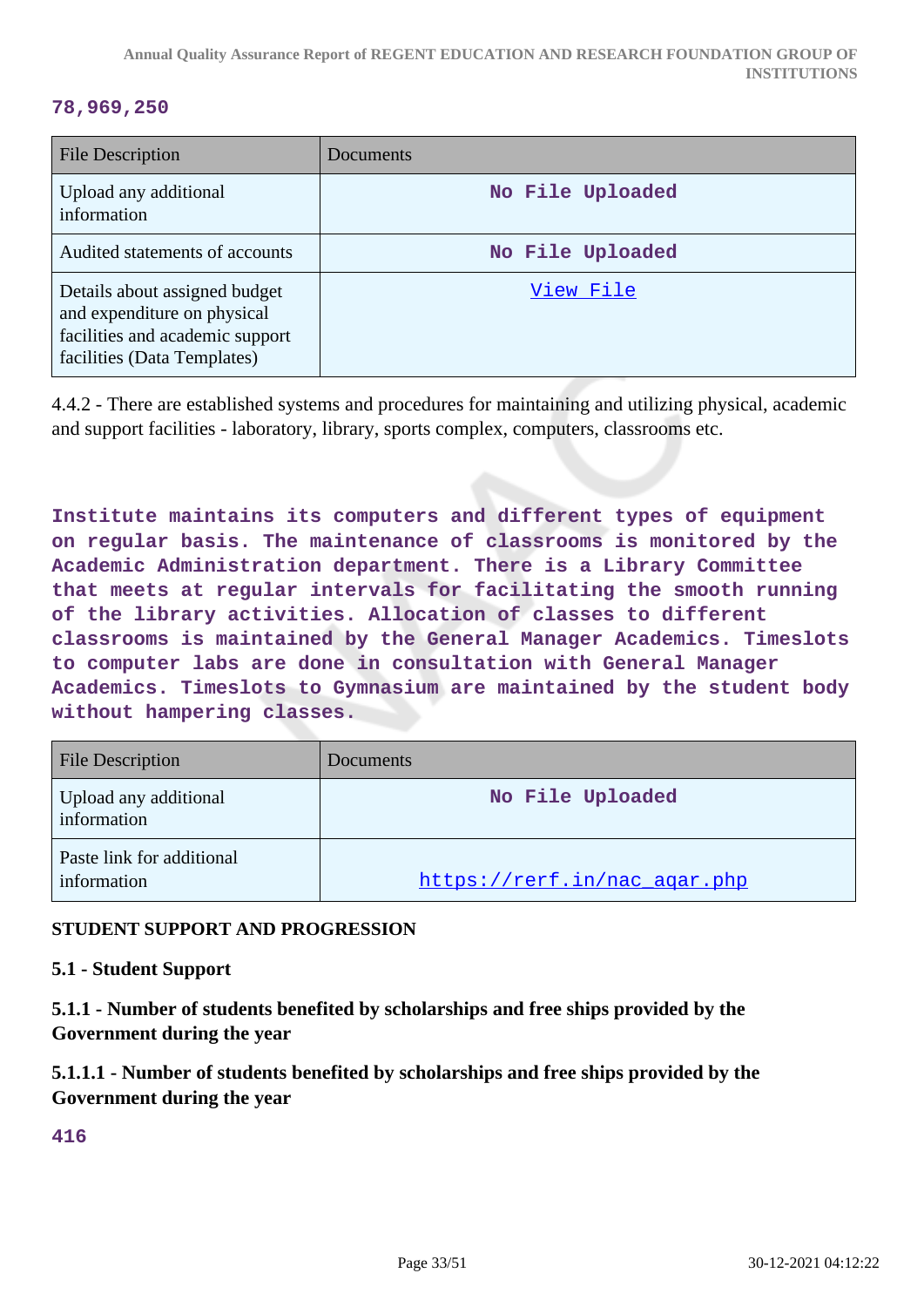| <b>File Description</b>                                                                                                         | Documents        |
|---------------------------------------------------------------------------------------------------------------------------------|------------------|
| Upload self attested letter with<br>the list of students sanctioned<br>scholarship                                              | No File Uploaded |
| Upload any additional<br>information                                                                                            | No File Uploaded |
| Number of students benefited by<br>scholarships and free ships<br>provided by the Government<br>during the year (Data Template) | View File        |

**5.1.2 - Number of students benefitted by scholarships, free ships etc. provided by the institution / non- government agencies during the year**

**5.1.2.1 - Total number of students benefited by scholarships, free ships, etc provided by the institution / non- government agencies during the year**

**00**

| <b>File Description</b>                                                                                                                       | Documents        |
|-----------------------------------------------------------------------------------------------------------------------------------------------|------------------|
| Upload any additional<br>information                                                                                                          | No File Uploaded |
| Number of students benefited by<br>scholarships and free ships<br>institution / non-government<br>agencies in last 5 years (Date<br>Template) | View File        |

**5.1.3 - Capacity building and skills enhancement initiatives taken by the institution include the following: Soft skills Language and communication skills Life skills (Yoga, physical fitness, health and hygiene) ICT/computing skills**

**B. 3 of the above**

| <b>File Description</b>                                                                 | <b>Documents</b>             |
|-----------------------------------------------------------------------------------------|------------------------------|
| Link to Institutional website                                                           | https://rerf.in/nac agar.php |
| Any additional information                                                              | No File Uploaded             |
| Details of capability building and<br>skills enhancement initiatives<br>(Data Template) | View File                    |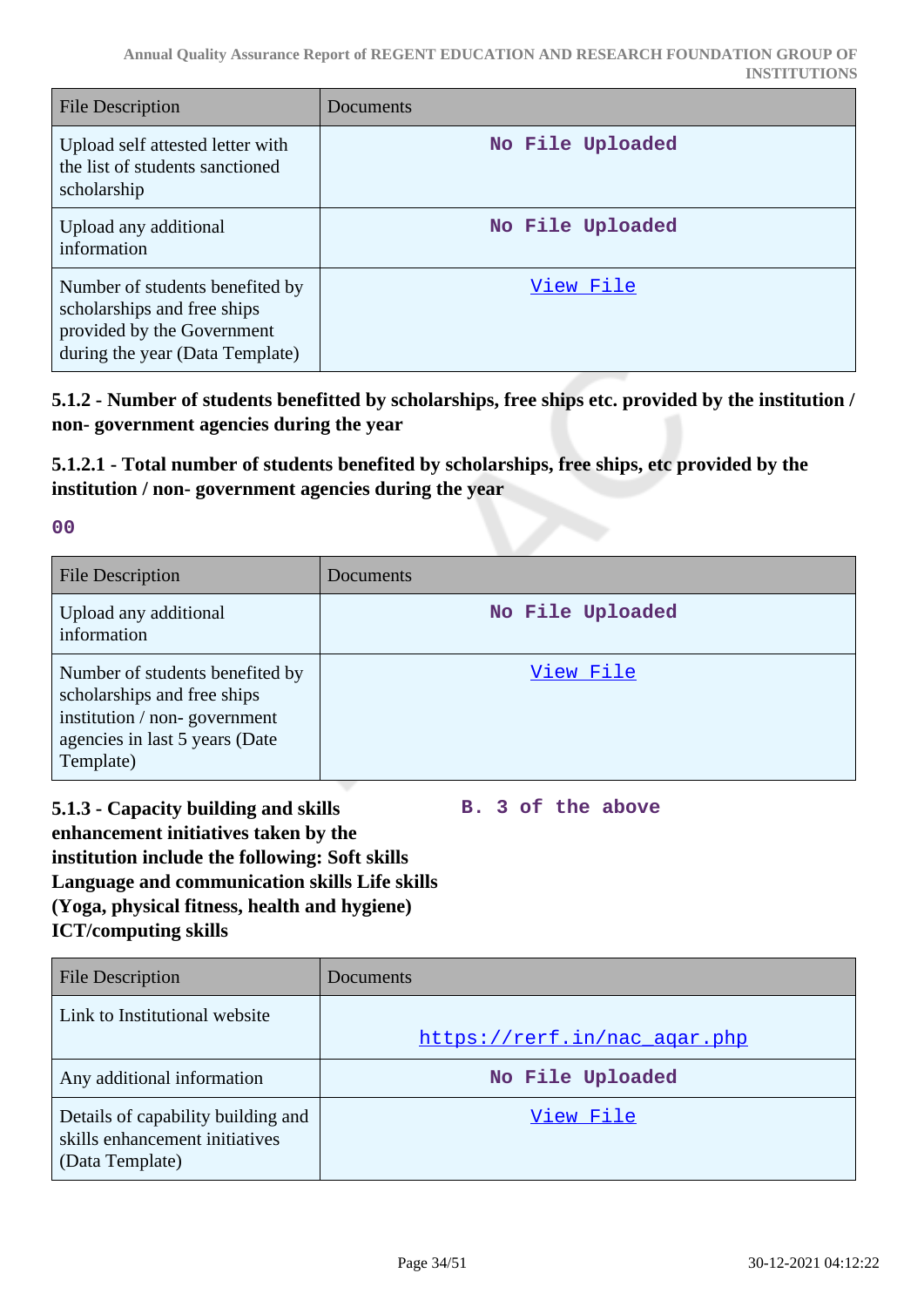# **5.1.4 - Number of students benefitted by guidance for competitive examinations and career counseling offered by the institution during the year**

| <b>File Description</b>                                                                                                                 | Documents        |
|-----------------------------------------------------------------------------------------------------------------------------------------|------------------|
| Any additional information                                                                                                              | No File Uploaded |
| Number of students benefited by<br>guidance for competitive<br>examinations and career<br>counseling during the year (Data<br>Template) | View File        |

**D. Any 1 of the above**

**5.1.5 - The Institution has a transparent mechanism for timely redressal of student grievances including sexual harassment and ragging cases Implementation of guidelines of statutory/regulatory bodies Organization wide awareness and undertakings on policies with zero tolerance Mechanisms for submission of online/offline students' grievances Timely redressal of the grievances through appropriate committees**

| File Description                                                                                                                         | Documents        |
|------------------------------------------------------------------------------------------------------------------------------------------|------------------|
| Minutes of the meetings of<br>student redressal committee,<br>prevention of sexual harassment<br>committee and Anti Ragging<br>committee | View File        |
| Upload any additional<br>information                                                                                                     | No File Uploaded |
| Details of student grievances<br>including sexual harassment and<br>ragging cases                                                        | No File Uploaded |

# **5.2 - Student Progression**

# **5.2.1 - Number of placement of outgoing students during the year**

# **5.2.1.1 - Number of outgoing students placed during the year**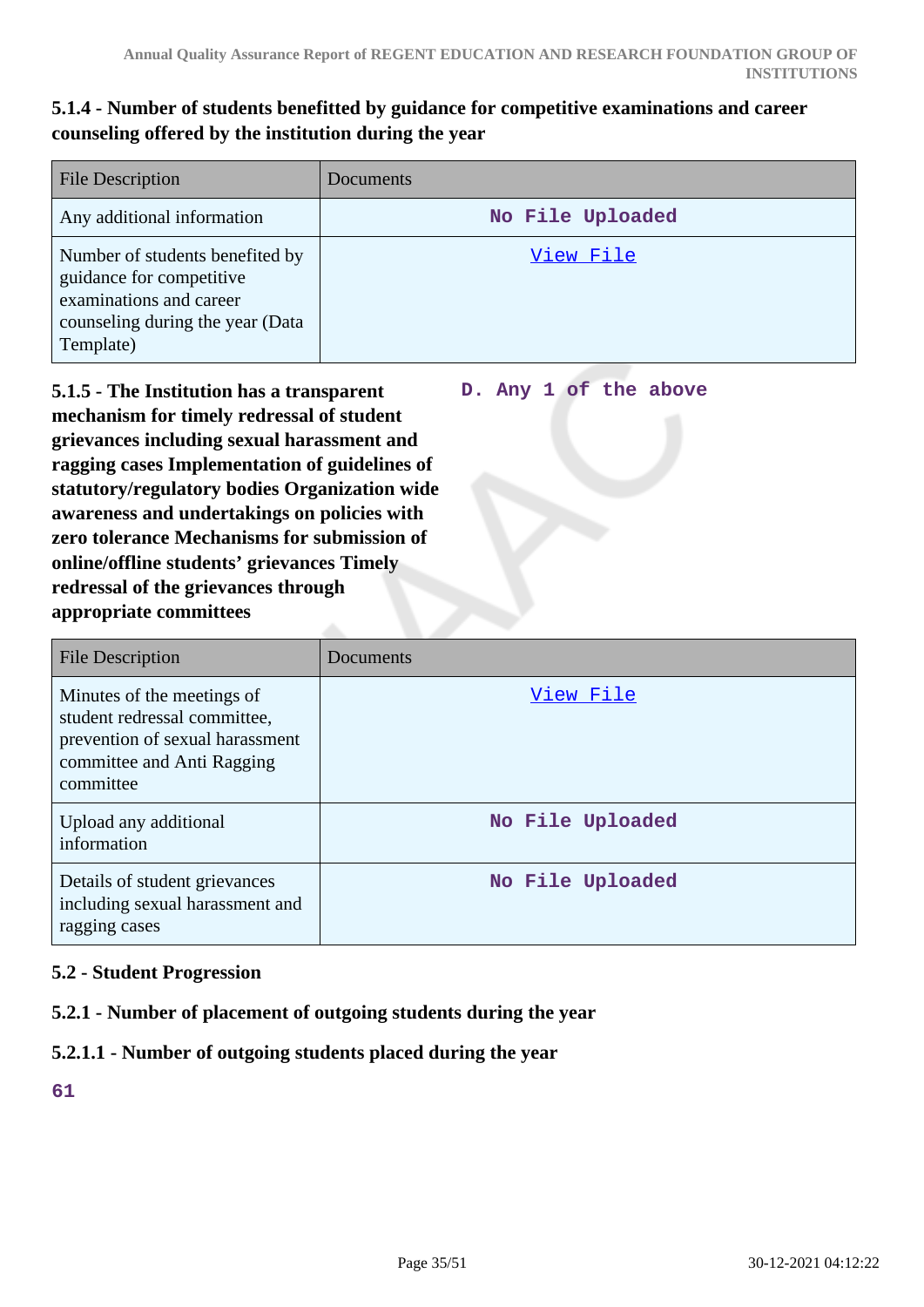| <b>File Description</b>                                         | Documents        |
|-----------------------------------------------------------------|------------------|
| Self-attested list of students<br>placed                        | No File Uploaded |
| Upload any additional<br>information                            | No File Uploaded |
| Details of student placement<br>during the year (Data Template) | View File        |

# **5.2.2 - Number of students progressing to higher education during the year**

# **5.2.2.1 - Number of outgoing student progression to higher education**

**08**

| <b>File Description</b>                               | Documents        |
|-------------------------------------------------------|------------------|
| Upload supporting data for<br>student/alumni          | No File Uploaded |
| Any additional information                            | No File Uploaded |
| Details of student progression to<br>higher education | View File        |

**5.2.3 - Number of students qualifying in state/national/ international level examinations during the year (eg: JAM/CLAT/GATE/ GMAT/CAT/GRE/ TOEFL/ Civil Services/State government examinations)**

**5.2.3.1 - Number of students qualifying in state/ national/ international level examinations (eg: JAM/CLAT/NET/ SLET/ GATE/ GMAT/CAT/GRE/ TOEFL/ Civil Services/ State government examinations) during the year**

**2**

| File Description                                                                                                          | Documents        |
|---------------------------------------------------------------------------------------------------------------------------|------------------|
| Upload supporting data for the<br>same                                                                                    | No File Uploaded |
| Any additional information                                                                                                | No File Uploaded |
| Number of students qualifying in<br>state/national/international level<br>examinations during the year<br>(Data Template) | View File        |

# **5.3 - Student Participation and Activities**

**5.3.1 - Number of awards/medals for outstanding performance in sports/cultural activities at university/state/national / international level (award for a team event should be counted as one)**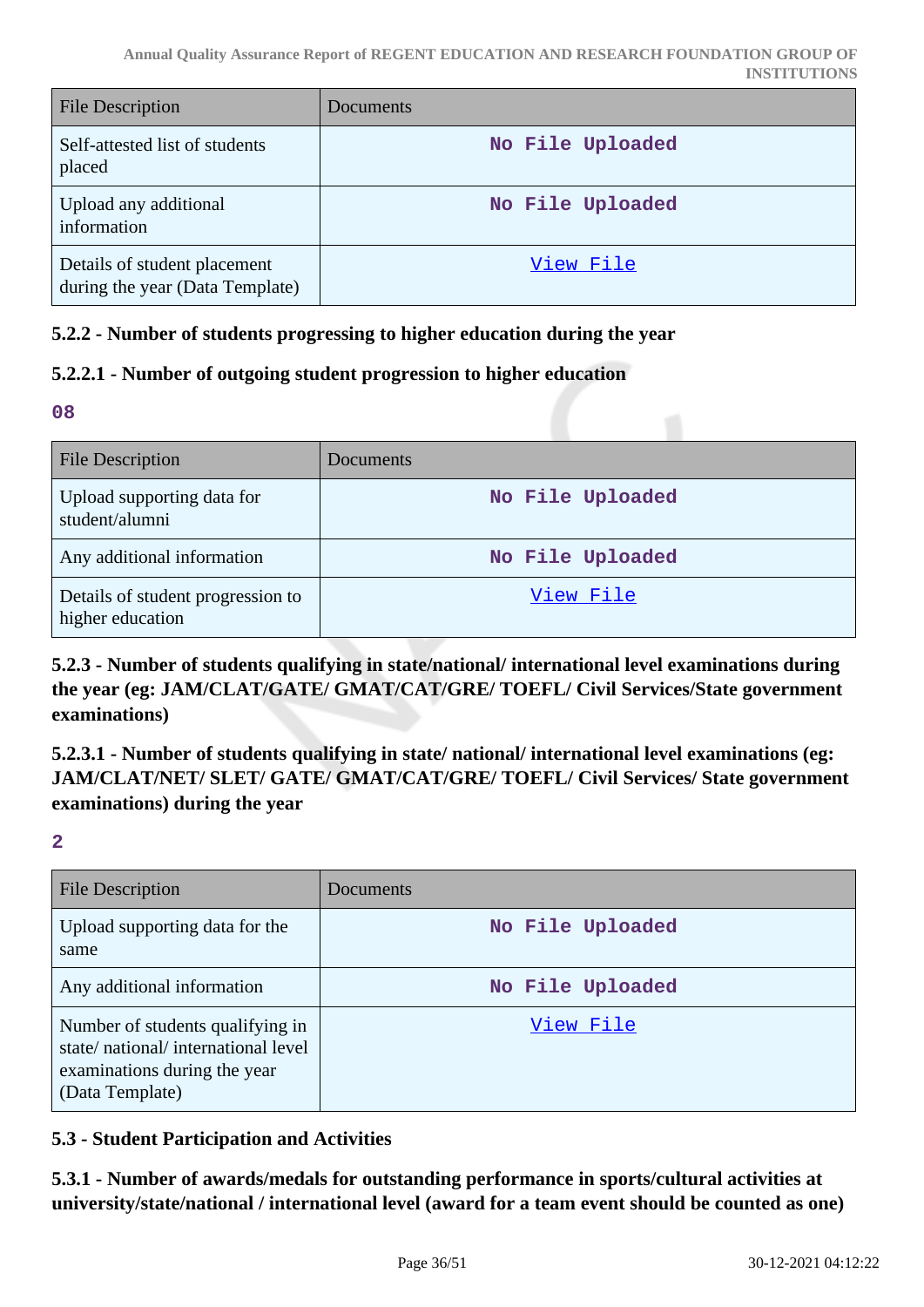# **during the year**

# **5.3.1.1 - Number of awards/medals for outstanding performance in sports/cultural activities at university/state/ national / international level (award for a team event should be counted as one) during the year.**

#### **1**

| <b>File Description</b>                                                                                                                                                              | Documents        |
|--------------------------------------------------------------------------------------------------------------------------------------------------------------------------------------|------------------|
| e-copies of award letters and<br>certificates                                                                                                                                        | View File        |
| Any additional information                                                                                                                                                           | No File Uploaded |
| Number of awards/medals for<br>outstanding performance in<br>sports/cultural activities at univer<br>sity/state/national/international<br>level (During the year) (Data<br>Template) | View File        |

5.3.2 - Institution facilitates students' representation and engagement in various administrative, cocurricular and extracurricular activities (student council/ students representation on various bodies as per established processes and norms )

**Each class of our institute has Class Representatives (CR), who are selected by the teachers of the individual department. But we have various academic and administrative bodies where student representatives are there. The institute has the following committees in which student representatives are involved. Academic: 1.Innovative Project Committee 2.Seminar / Conference Committee 3.Wall Magazine Committee 4. Newsletter Committee 5. Quiz Debate Committee Administrative: 1.AntiRragging committee 2.AntiRagging squad 3. Cultural Committee 4. Fest Committee 5. Canteen Committee**

| <b>File Description</b>                  | Documents                    |
|------------------------------------------|------------------------------|
| Paste link for additional<br>information | https://rerf.in/nac_agar.php |
| Upload any additional<br>information     | No File Uploaded             |

**5.3.3 - Number of sports and cultural events/competitions in which students of the Institution participated during the year (organized by the institution/other institutions)**

**5.3.3.1 - Number of sports and cultural events/competitions in which students of the Institution participated during the year**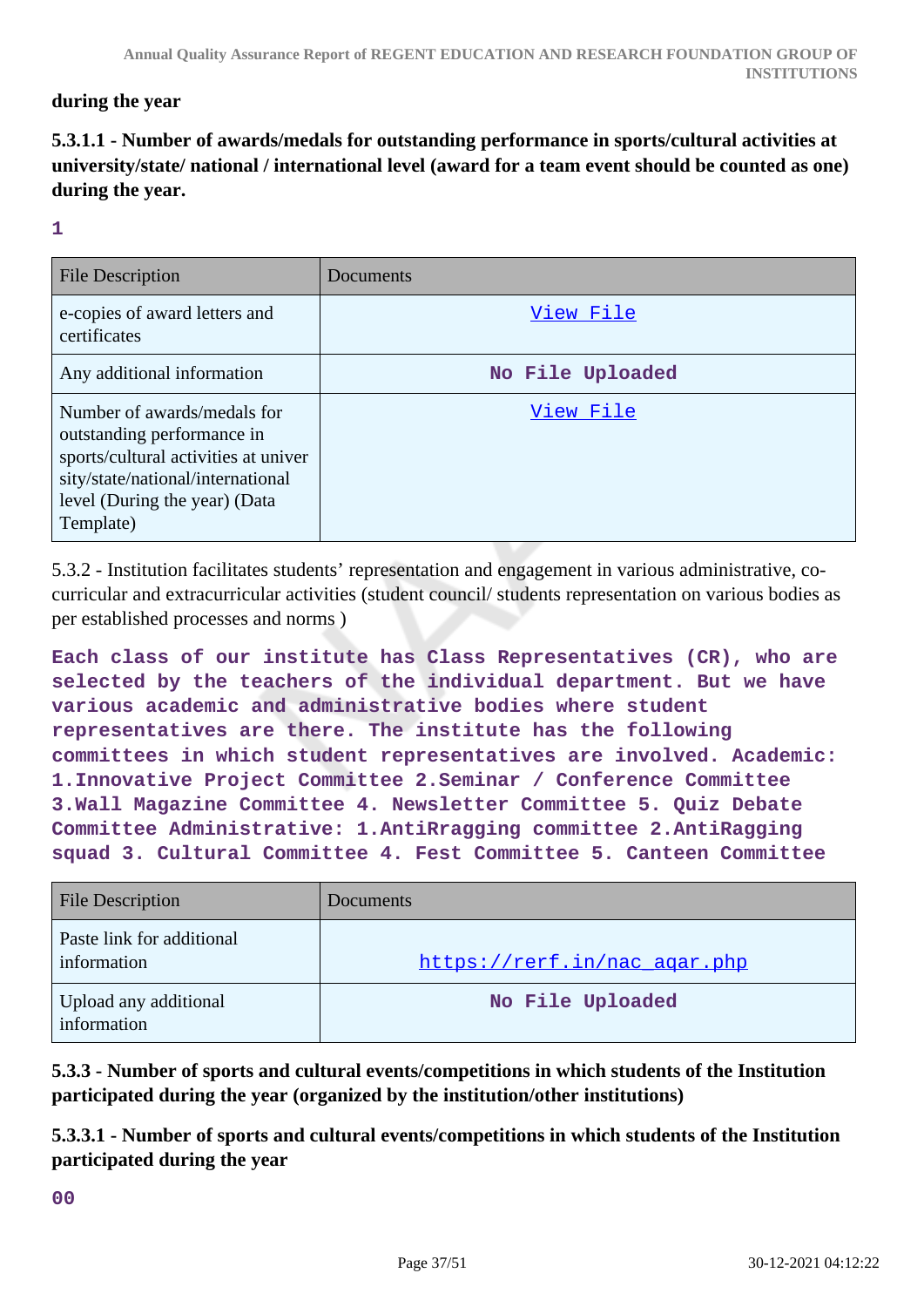| File Description                                                                                                                                                                                       | Documents        |
|--------------------------------------------------------------------------------------------------------------------------------------------------------------------------------------------------------|------------------|
| Report of the event                                                                                                                                                                                    | No File Uploaded |
| Upload any additional<br>information                                                                                                                                                                   | No File Uploaded |
| Number of sports and cultural<br>events/competitions in which<br>students of the Institution<br>participated during the year<br>(organized by the<br>institution/other institutions<br>(Data Template) | View File        |

#### **5.4 - Alumni Engagement**

5.4.1 - There is a registered Alumni Association that contributes significantly to the development of the institution through financial and/or other support services

**RERF Alumni association is not registered under the Govt. regulation; we are trying to do it in near future.**

**In Covid-19 pandemic, alumni have some virtual activity which we like to consider in our association: Each department in our college organizes meeting virtually of alumni and students, where interaction takes place regarding trending technology, job market scenario, and nature of questions during interviews and how to prepare for interviews, etc.** 

| <b>File Description</b>                  | Documents                    |
|------------------------------------------|------------------------------|
| Paste link for additional<br>information | https://rerf.in/nac_agar.php |
| Upload any additional<br>information     | No File Uploaded             |

# **5.4.2 - Alumni contribution during the year E. <1Lakhs (INR in Lakhs)**

| <b>File Description</b>              | Documents        |
|--------------------------------------|------------------|
| Upload any additional<br>information | No File Uploaded |

#### **GOVERNANCE, LEADERSHIP AND MANAGEMENT**

#### **6.1 - Institutional Vision and Leadership**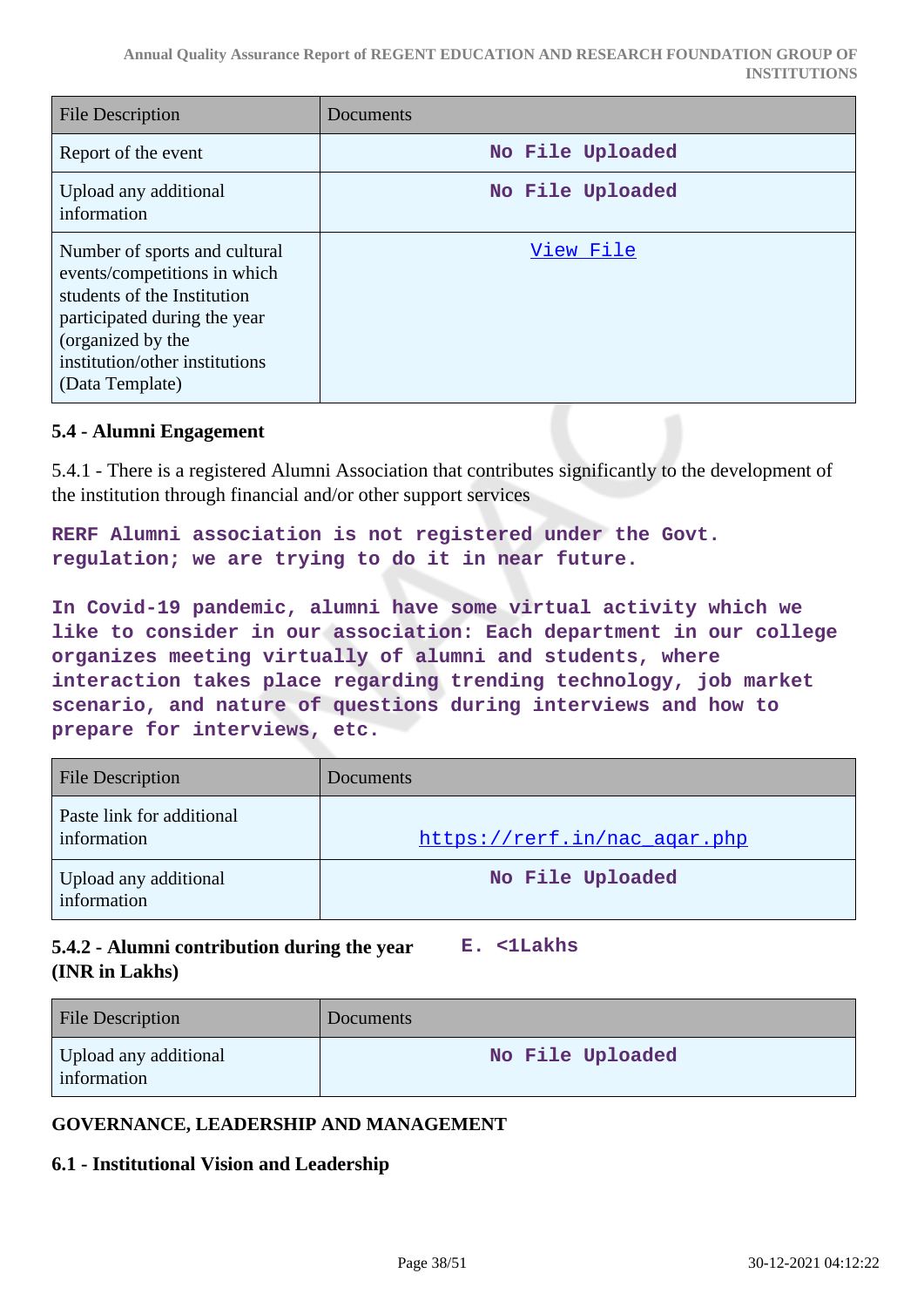6.1.1 - The governance of the institution is reflective of and in tune with the vision and mission of the institution

**Our vision is to train the students to become quality executives with high standards of professionalism as well as morality and ethics using our excellent resources, infrastructural and technological support in all the streams. We believe in the total development of the students' personalities. In this era of economic liberalization, globalization, and technological superadvancement our aim is to put quality education in the light of Swamiji's vision of spreading education throughout the society**

**Our mission is to harmonize the traditional Indian values with the new values brought through the progress of science and technology and bring forth an all-around development of the students with a focus on innovation and improvement. Propagation of advanced and modern education on the firm grounds of our own philosophy and culture. We strive to make the college a center of excellence and satisfaction with the highest levels of academic standard.**

**The scholastic program design and courses are created and refreshed remembering the developing economy, the requirements of the corporate area, and of society. A mechanical empowered grounds with cutting edge instructing, imaginative examination, and the board apparatuses for extending the limits of thought and experience.**

**To develop a field where novel thoughts, examination, and grant thrive prompting rise of makers, pioneers, pioneers, and business people.**

**To plan the instruction through a ceaseless interaction with the goal that the understudies qualifying from the organization have the top rating in the situation.**

**To foster dependable citizenship through mindfulness and acknowledgment of moral qualities.**

**.**

**To fabricate a group of graduated class and companions to make an organization of devotion and backing for the establishment.**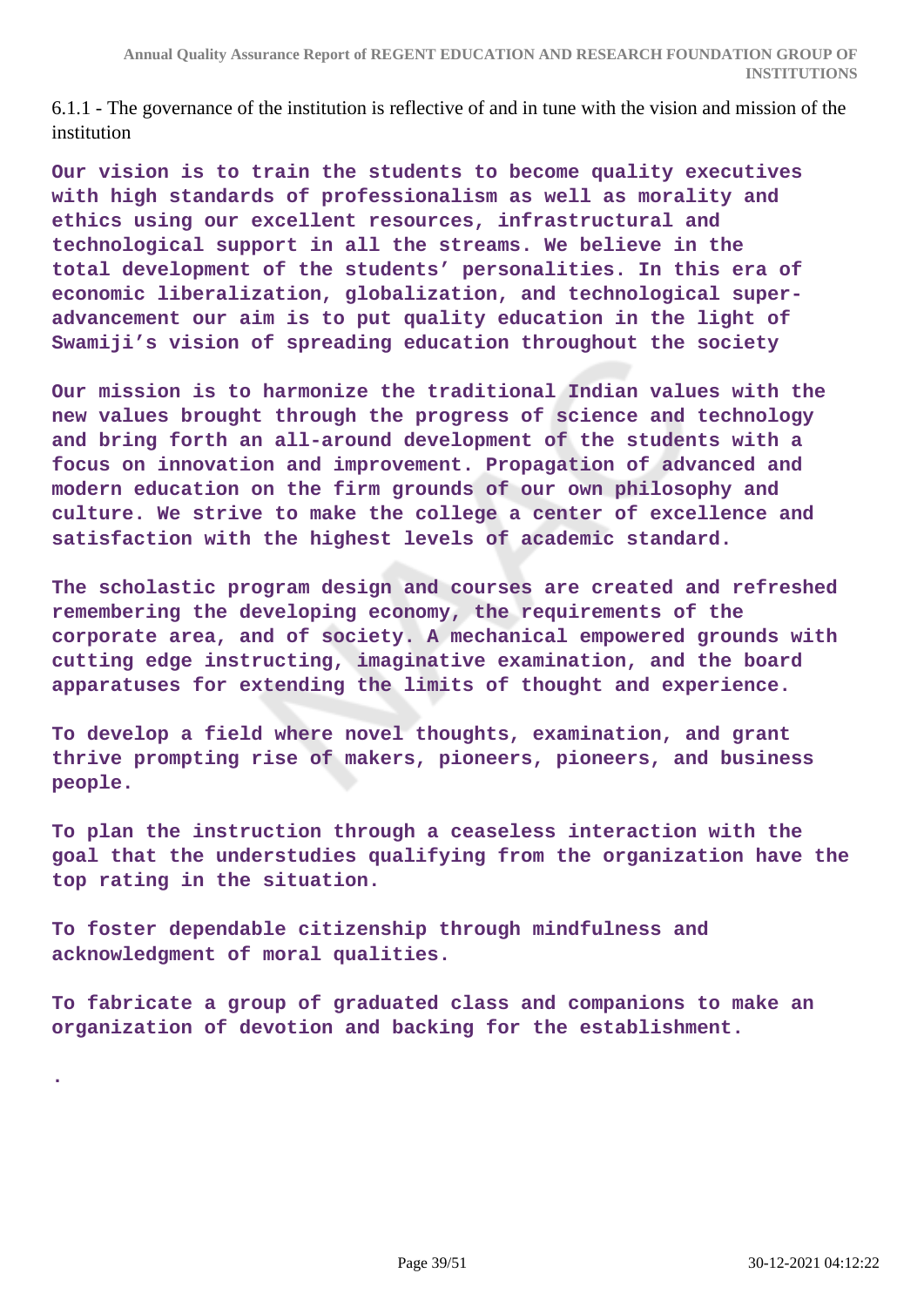| <b>File Description</b>                  | Documents                    |
|------------------------------------------|------------------------------|
| Paste link for additional<br>information | https://rerf.in/nac_agar.php |
| Upload any additional<br>information     | No File Uploaded             |

6.1.2 - The effective leadership is visible in various institutional practices such as decentralization and participative management.

**The institute follows a Bottom-Top approach, undertaking which affects decentralized and participative management. It is fetched to the notice of the hierarchy only when it cannot be explained. The departmental collectively are built under the guidance of HODs/Registrar/Dean/Principal. Faculty members are given representation in various committees/cells. Every year, the composition of different committees is changed to ensure uniform exposure of duties for the academic and professional development of faculty members. Board of Governors has empowered different committees under the guidance of Principal/Dean/Registrar to manage all issues related to academics, their implementation, and administrative problems involving students.**

**Institute Committees Majority of the members is faculty members. The committee decisions are final and in case of dispute, the Board of Governors is the final authority. These are Internal Quality Assurance Cell, Academic Committee, Research, and Development Committee, Examination Committee, Training and Placement Committee, Student Affairs Committee, Cultural Committee, Anti-Ragging Committee. Institute Committees are created for smooth working with a delegation of responsibilities. Transparency is maintained by sharing all information on the college website for ready reference of all the stakeholders of the college as well as the citizens. Discipline, the most desirous virtue for teaching learning-process, amongst the students is maintained by deputing a dedicated staff as guardian faculty member division wise. Students' performance is monitored through batch counseling. The principal made a committee to look after the sanitization and covid-19 preventive operation in the institute effectively under the supervision of the administrative officer and continue the academic activities such as online teaching-learning, assessment evaluation with Online examination for examinations, project reviews, and virtual laboratories for Lab-based Courses by using Google meet, WebEx, Zoom app.**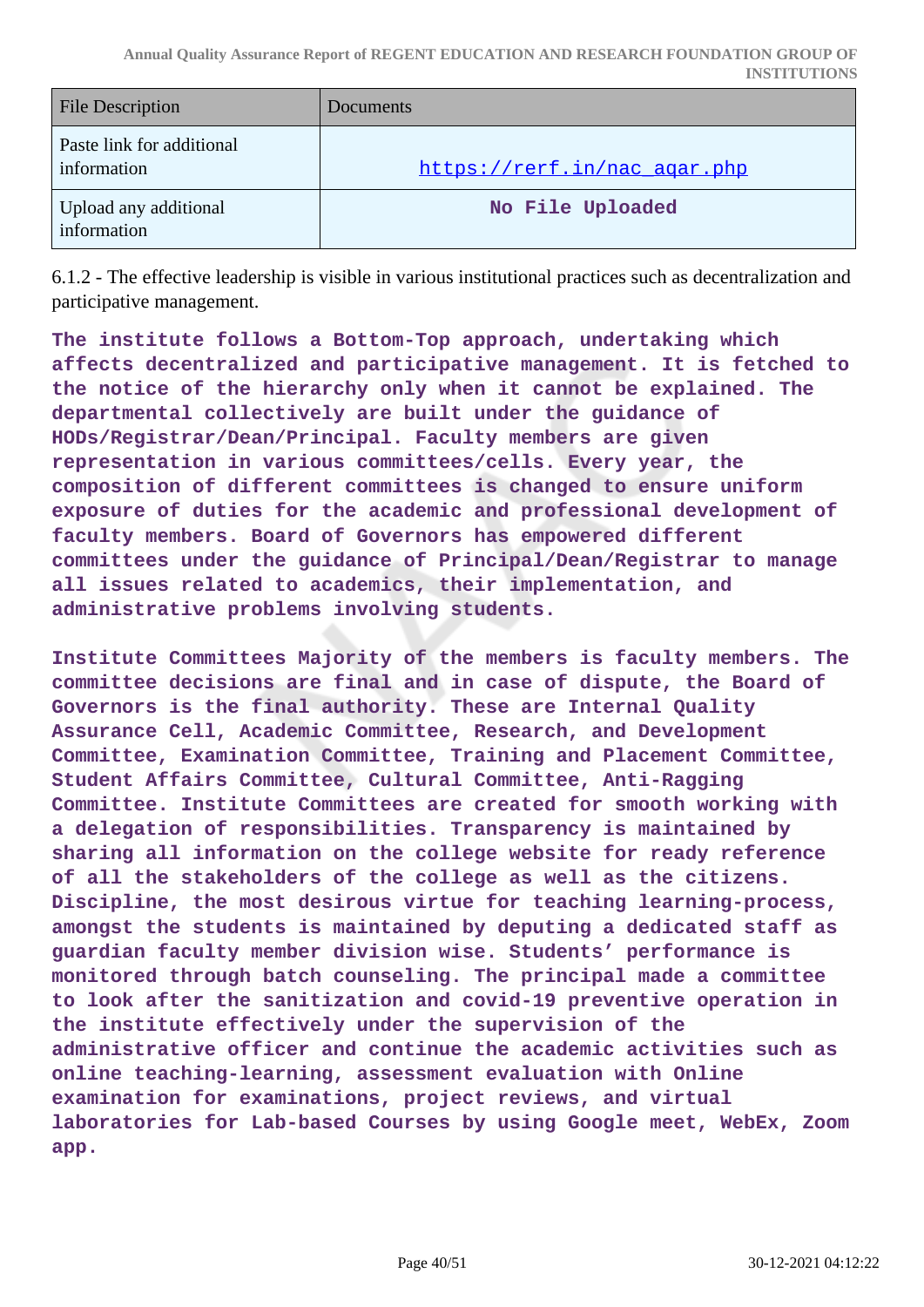| <b>File Description</b>                  | <b>Documents</b>             |
|------------------------------------------|------------------------------|
| Paste link for additional<br>information | https://rerf.in/nac_agar.php |
| Upload any additional<br>information     | No File Uploaded             |

# **6.2 - Strategy Development and Deployment**

6.2.1 - The institutional Strategic/ perspective plan is effectively deployed

| Admission of Students           | The Institute has a well-organiz |
|---------------------------------|----------------------------------|
|                                 | transparent admission system. Al |
|                                 | admissions are based on merit in |
|                                 | accordance with the rank obtaine |
|                                 | West Bengal Joint Entrance Exami |
|                                 | (WBJEE) and all India-level entr |
|                                 | examinations of JEE (Main).      |
|                                 | The institute conducted an acade |
|                                 | The method is observed from time |
| Teaching and Learning           | by the higher authority over reg |
|                                 | meetings with teachers and also  |
|                                 | requesting feedback from the stu |
|                                 | Department-wise suggestion boxes |
|                                 | available for anonymous feedback |
|                                 | improve the system practices. In |
|                                 | meeting after discussion, the pr |
|                                 | suggestions to enhance the teach |
|                                 | learning practices are communica |
|                                 | concerned person for implementat |
|                                 | the loop is closed during the ne |
|                                 | in the same academic year. The i |
|                                 | organizes workshops, lectures, a |
|                                 | seminars regularly for students  |
|                                 | teachers.                        |
| Human Resource Management       | The institute has recruited a su |
|                                 | number of faculty members, techn |
|                                 | the class IV staff members as pe |
|                                 | guidelines mandated by the Gover |
|                                 | bodies.                          |
| <b>Research and Development</b> | Research is considered to be an  |
|                                 | part of career improvement. Inst |
|                                 | well-defined Research and Develo |
|                                 | policies and is examined from ti |
|                                 | time. The faculty members who ar |
|                                 | Ph.D. are encouraged and motivat |
|                                 |                                  |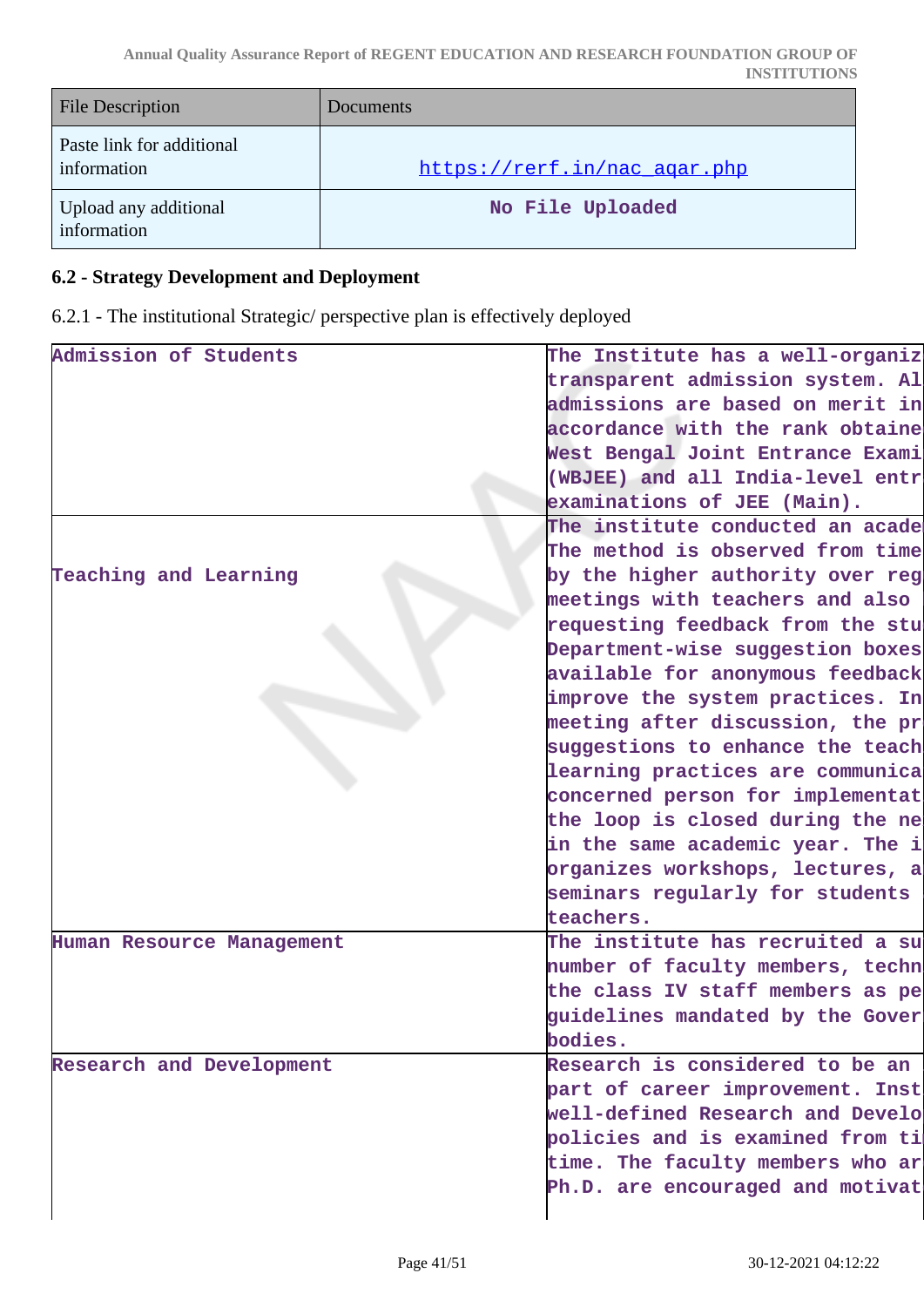|                            | complete their Ph.D. work early  |
|----------------------------|----------------------------------|
|                            | allowing special casual leaves a |
|                            | reducing their workload. The fac |
|                            | members are financially supporte |
|                            | registration fees for attending  |
|                            | conferences. Faculty members are |
|                            | encouraged to publish their rese |
|                            | only in quality journals with Sc |
|                            | SCI index. Faculty is encouraged |
|                            | up innovative students' projects |
|                            | <b>B.Tech level.</b>             |
| Curriculum Development     | The institute is affiliated with |
|                            | which drafts the curriculum for  |
|                            | affiliated institutes. RERFGI is |
|                            | to put forward inputs during the |
|                            | of the curriculum based on the e |
|                            | of its faculty and considering i |
|                            | vision.                          |
| Examination and Evaluation | Examination: Question bank and c |
|                            | outcome-based internal class tes |
|                            | prepared by the course coordinat |
|                            | university conducted a semester- |
|                            | examination where faculty member |
|                            | participating by submitting mode |
|                            | questions. 70 weightage for end  |
|                            | examination and 30 weightage for |
|                            | continuous evaluation.           |
|                            |                                  |
|                            | Evaluation: The institute evalua |
|                            | method is restricted to internal |
|                            | evaluation only. To make the pro |
|                            | effective, the following steps a |
|                            | accepted: verbal interaction, Qu |
|                            | assignments are organized regula |
|                            | student's access to answer scrip |
|                            | subject. Due to the pandemic COV |
|                            | situation internal tests, oral e |
|                            | conducted online format.         |
|                            |                                  |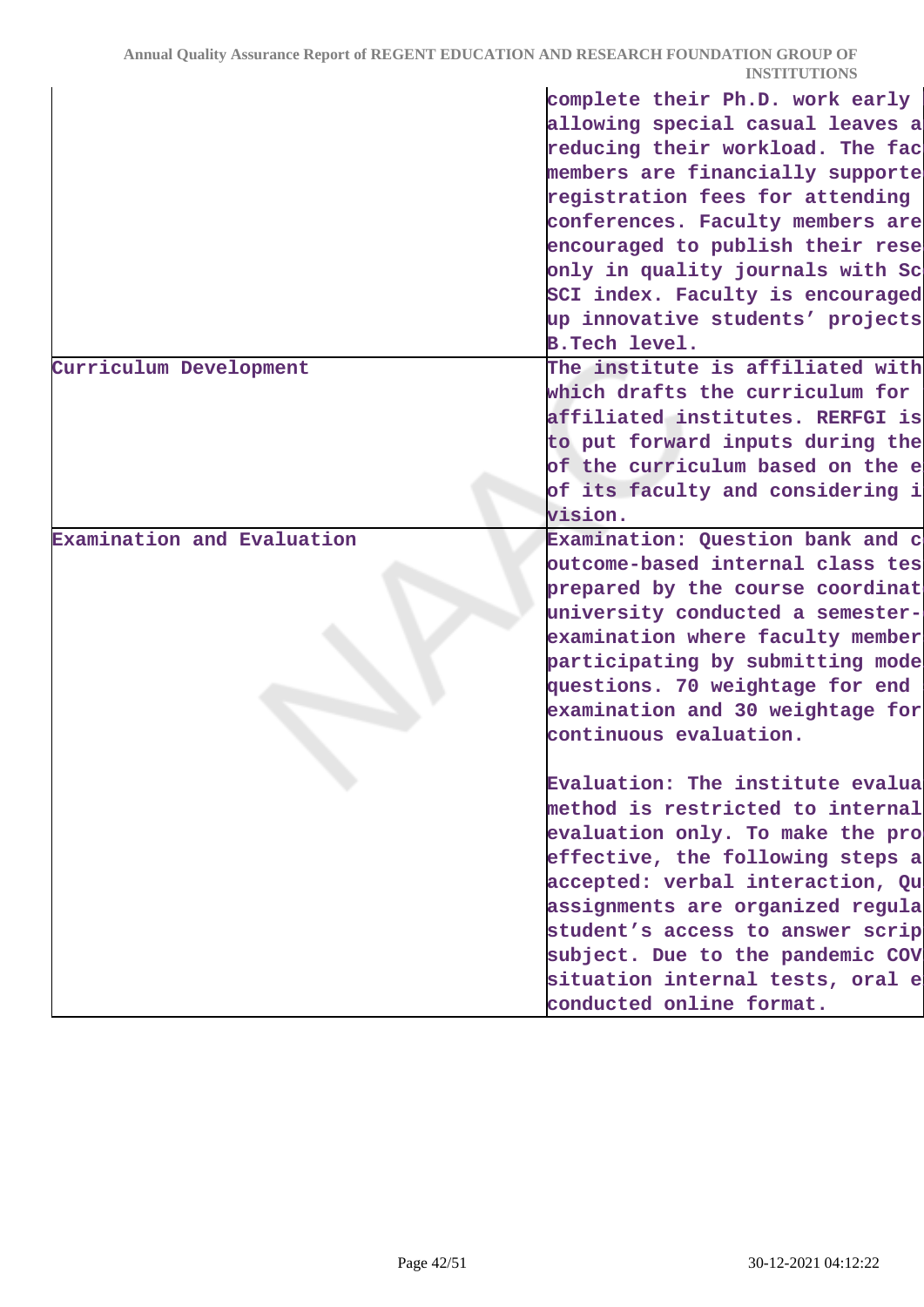**Annual Quality Assurance Report of REGENT EDUCATION AND RESEARCH FOUNDATION GROUP OF INSTITUTIONS**

| <b>File Description</b>                                   | Documents                    |
|-----------------------------------------------------------|------------------------------|
| Strategic Plan and deployment<br>documents on the website | No File Uploaded             |
| Paste link for additional<br>information                  | https://rerf.in/nac agar.php |
| Upload any additional<br>information                      | No File Uploaded             |

6.2.2 - The functioning of the institutional bodies is effective and efficient as visible from policies, administrative setup, appointment and service rules, procedures, etc.

| Planning and Development      | Academic calendars are prepared o |
|-------------------------------|-----------------------------------|
|                               | commencement of the academic sess |
|                               | uploaded to the institute website |
|                               | Ready enumerator for odd and even |
|                               | semesters. Every year for 1st-yea |
|                               | students implement an induction p |
|                               | Emphasize self-learning/learning  |
|                               | syllabus: IEEE online journals, e |
|                               | NPTEL (MOOC) courses, CDs of vide |
|                               | lectures.                         |
| Administration                | The institute and parent society  |
|                               | work together to achieve betterme |
|                               | administration in all courses by  |
|                               | maintaining the utmost transparen |
|                               | Regular students' attendance is r |
|                               | Important information is communic |
|                               | timely to students and parents di |
|                               | Through the biometric system facu |
|                               | staff, attendance is recorded. Al |
|                               | important areas and lobbies are u |
|                               | CCTV surveillance.                |
| Finance and Accounts          | In the accounting department, Tal |
|                               | System is used for maintaining th |
|                               | accounts. Digitally maintained St |
|                               | scholarships and freeships. Fees  |
|                               | collected through bank transfer a |
|                               | salaries are credited directly to |
|                               | accounts with SMS intimation.     |
| Student Admission and Support | The college website uploads admis |
|                               | information and notices regularly |
|                               | Student admission is carried out  |
|                               |                                   |
|                               |                                   |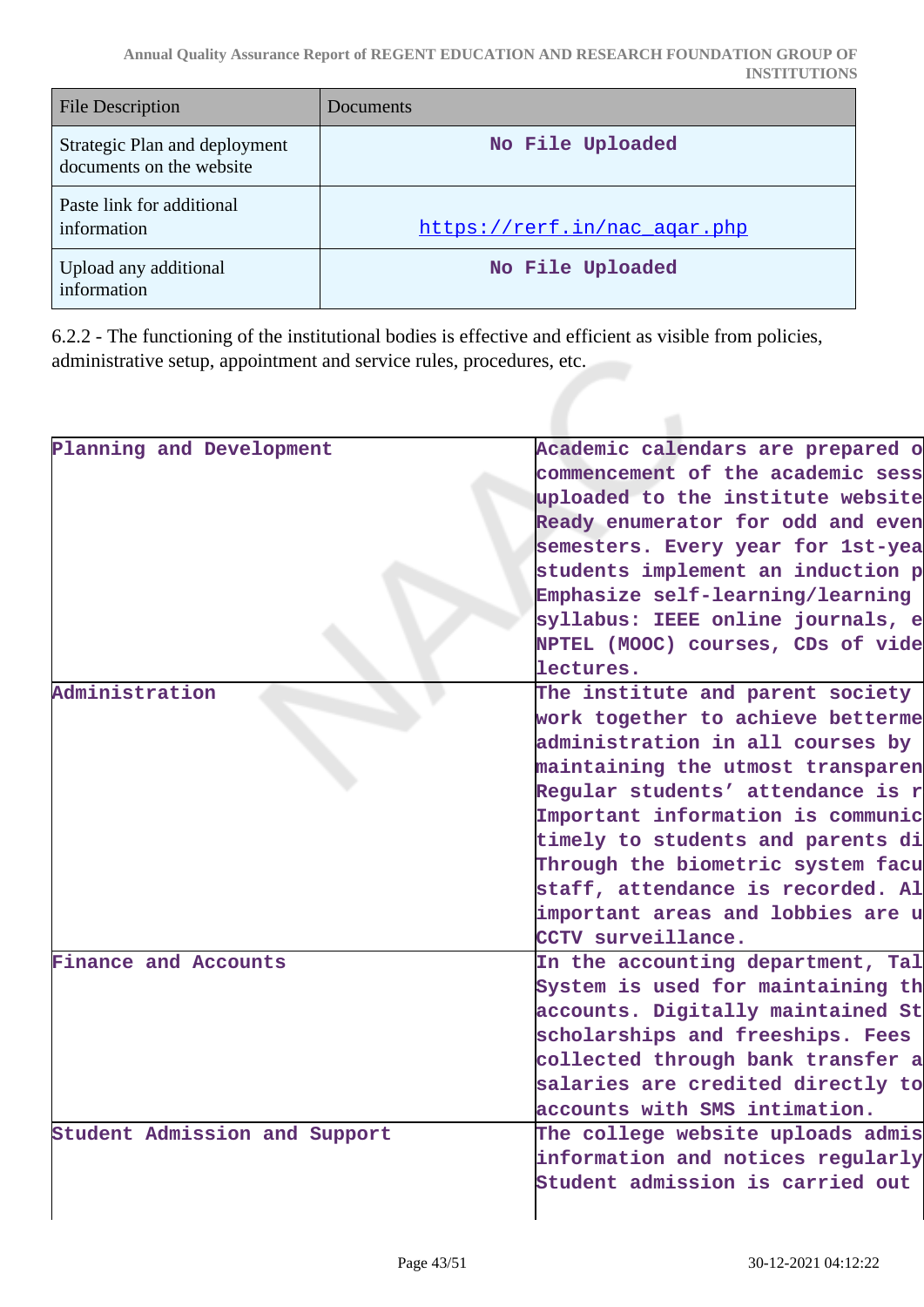| career counseling, meditation, yo<br>personal counseling.<br>The college website regularly upl<br>examination-related information a<br>notices. The institute conducts t<br>internal assessment tests and an<br>semester examination by the affil<br>university. All students are acce<br>internal test answer scripts. Int<br>assessment tests marks are upload<br>the university portal and student<br>check the marks through the stude<br>login ID portal. As per the unive<br>noticed end semester forms are fi<br>online system and examination is<br>per the university schedule. The<br>university results are circulated<br>departments for record and it is<br>available in the Member's Area on<br>university website. |             | the ERP system. Ability improveme |
|-----------------------------------------------------------------------------------------------------------------------------------------------------------------------------------------------------------------------------------------------------------------------------------------------------------------------------------------------------------------------------------------------------------------------------------------------------------------------------------------------------------------------------------------------------------------------------------------------------------------------------------------------------------------------------------------------------------------------------------|-------------|-----------------------------------|
|                                                                                                                                                                                                                                                                                                                                                                                                                                                                                                                                                                                                                                                                                                                                   |             | development schemes for competiti |
|                                                                                                                                                                                                                                                                                                                                                                                                                                                                                                                                                                                                                                                                                                                                   |             | examinations, soft skill developm |
|                                                                                                                                                                                                                                                                                                                                                                                                                                                                                                                                                                                                                                                                                                                                   |             |                                   |
|                                                                                                                                                                                                                                                                                                                                                                                                                                                                                                                                                                                                                                                                                                                                   |             |                                   |
|                                                                                                                                                                                                                                                                                                                                                                                                                                                                                                                                                                                                                                                                                                                                   | Examination |                                   |
|                                                                                                                                                                                                                                                                                                                                                                                                                                                                                                                                                                                                                                                                                                                                   |             |                                   |
|                                                                                                                                                                                                                                                                                                                                                                                                                                                                                                                                                                                                                                                                                                                                   |             |                                   |
|                                                                                                                                                                                                                                                                                                                                                                                                                                                                                                                                                                                                                                                                                                                                   |             |                                   |
|                                                                                                                                                                                                                                                                                                                                                                                                                                                                                                                                                                                                                                                                                                                                   |             |                                   |
|                                                                                                                                                                                                                                                                                                                                                                                                                                                                                                                                                                                                                                                                                                                                   |             |                                   |
|                                                                                                                                                                                                                                                                                                                                                                                                                                                                                                                                                                                                                                                                                                                                   |             |                                   |
|                                                                                                                                                                                                                                                                                                                                                                                                                                                                                                                                                                                                                                                                                                                                   |             |                                   |
|                                                                                                                                                                                                                                                                                                                                                                                                                                                                                                                                                                                                                                                                                                                                   |             |                                   |
|                                                                                                                                                                                                                                                                                                                                                                                                                                                                                                                                                                                                                                                                                                                                   |             |                                   |
|                                                                                                                                                                                                                                                                                                                                                                                                                                                                                                                                                                                                                                                                                                                                   |             |                                   |
|                                                                                                                                                                                                                                                                                                                                                                                                                                                                                                                                                                                                                                                                                                                                   |             |                                   |
|                                                                                                                                                                                                                                                                                                                                                                                                                                                                                                                                                                                                                                                                                                                                   |             |                                   |
|                                                                                                                                                                                                                                                                                                                                                                                                                                                                                                                                                                                                                                                                                                                                   |             |                                   |
|                                                                                                                                                                                                                                                                                                                                                                                                                                                                                                                                                                                                                                                                                                                                   |             |                                   |
|                                                                                                                                                                                                                                                                                                                                                                                                                                                                                                                                                                                                                                                                                                                                   |             |                                   |
|                                                                                                                                                                                                                                                                                                                                                                                                                                                                                                                                                                                                                                                                                                                                   |             |                                   |
|                                                                                                                                                                                                                                                                                                                                                                                                                                                                                                                                                                                                                                                                                                                                   |             |                                   |

| <b>File Description</b>                          | Documents                    |
|--------------------------------------------------|------------------------------|
| Paste link for additional<br>information         | https://rerf.in/nac agar.php |
| Link to Organogram of the<br>institution webpage | https://rerf.in/nac agar.php |
| Upload any additional<br>information             | No File Uploaded             |

**6.2.3 - Implementation of e-governance in areas of operation Administration Finance and Accounts Student Admission and Support Examination D. Any 1 of the above**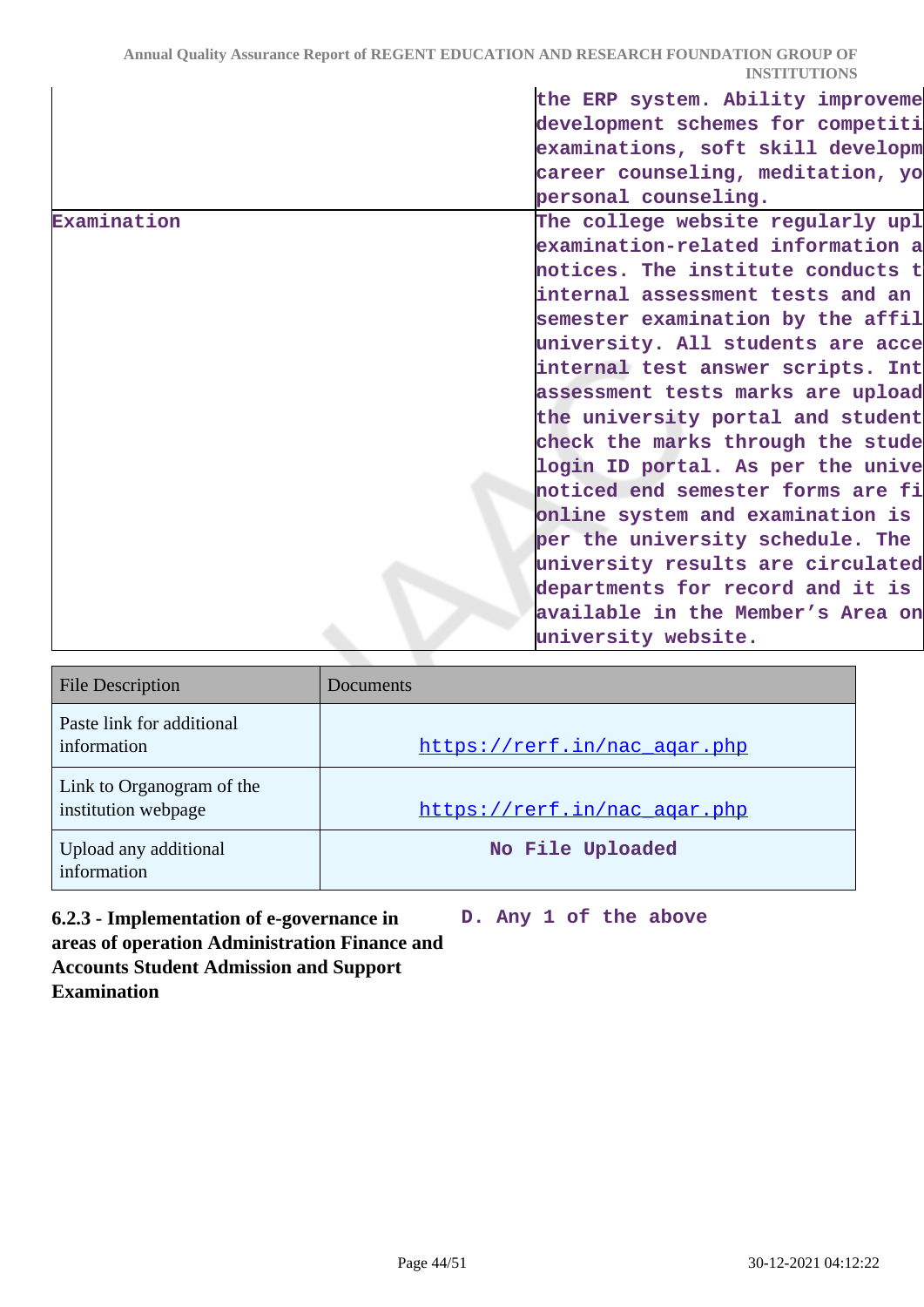| <b>File Description</b>                                                                                      | Documents        |
|--------------------------------------------------------------------------------------------------------------|------------------|
| <b>ERP</b> (Enterprise Resource)<br>Planning)Document                                                        | No File Uploaded |
| Screen shots of user inter faces                                                                             | No File Uploaded |
| Any additional information                                                                                   | No File Uploaded |
| Details of implementation of e-<br>governance in areas of operation,<br>Administration etc(Data<br>Template) | View File        |

#### **6.3 - Faculty Empowerment Strategies**

6.3.1 - The institution has effective welfare measures for teaching and non- teaching staff

```
1. Full paid Maternity Leave
```
**Under humanitarian grounds, RERF provides 180 days full paid maternity leaves to all female employees.**

**2. Fee concession to wards of economically weak staff**

**The provision is made for financial support to economically weaker staff of RERF in the form of fees concession to their wards.**

**3. Festival advance**

**Non-teaching staff were provided festival bonus as per their respective job responsibilities once in a year.**

| <b>File Description</b>                  | <b>Documents</b>             |
|------------------------------------------|------------------------------|
| Paste link for additional<br>information | https://rerf.in/nac_agar.php |
| Upload any additional<br>information     | No File Uploaded             |

**6.3.2 - Number of teachers provided with financial support to attend conferences/ workshops and towards membership fee of professional bodies during the year**

**6.3.2.1 - Number of teachers provided with financial support to attend conferences/workshops and towards membership fee of professional bodies during the year**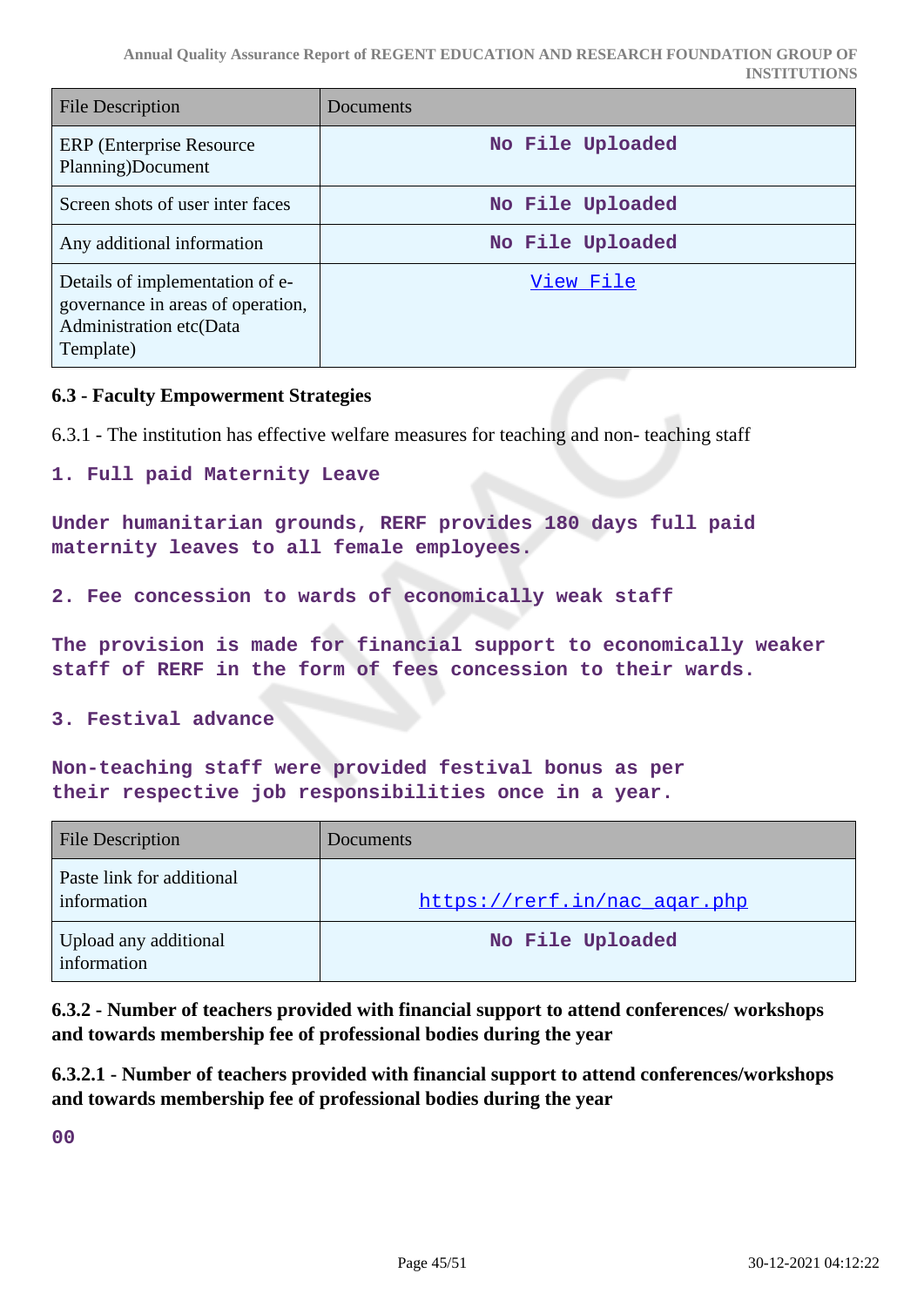| <b>File Description</b>                                                                                                          | <b>Documents</b> |
|----------------------------------------------------------------------------------------------------------------------------------|------------------|
| Upload any additional<br>information                                                                                             | No File Uploaded |
| Details of teachers provided with<br>financial support to attend<br>conference, workshops etc during<br>the year (Data Template) | View File        |

**6.3.3 - Number of professional development /administrative training programs organized by the institution for teaching and non-teaching staff during the year**

**6.3.3.1 - Total number of professional development /administrative training Programmes organized by the institution for teaching and non teaching staff during the year**

| ı<br>× |   |    | ć |  |
|--------|---|----|---|--|
|        | × | ۰. |   |  |
|        |   |    |   |  |

| <b>File Description</b>                                                                                                                                                 | Documents        |
|-------------------------------------------------------------------------------------------------------------------------------------------------------------------------|------------------|
| Reports of the Human Resource<br>Development Centres (UGCASC<br>or other relevant centres).                                                                             | No File Uploaded |
| Reports of Academic Staff<br>College or similar centers                                                                                                                 | No File Uploaded |
| Upload any additional<br>information                                                                                                                                    | No File Uploaded |
| Details of professional<br>development / administrative<br>training Programmes organized<br>by the University for teaching<br>and non teaching staff (Data<br>Template) | No File Uploaded |

**6.3.4 - Number of teachers undergoing online/face-to-face Faculty development Programmes (FDP) during the year (Professional Development Programmes, Orientation / Induction Programmes, Refresher Course, Short Term Course etc.)**

**6.3.4.1 - Total number of teachers attending professional development Programmes viz., Orientation / Induction Programme, Refresher Course, Short Term Course during the year**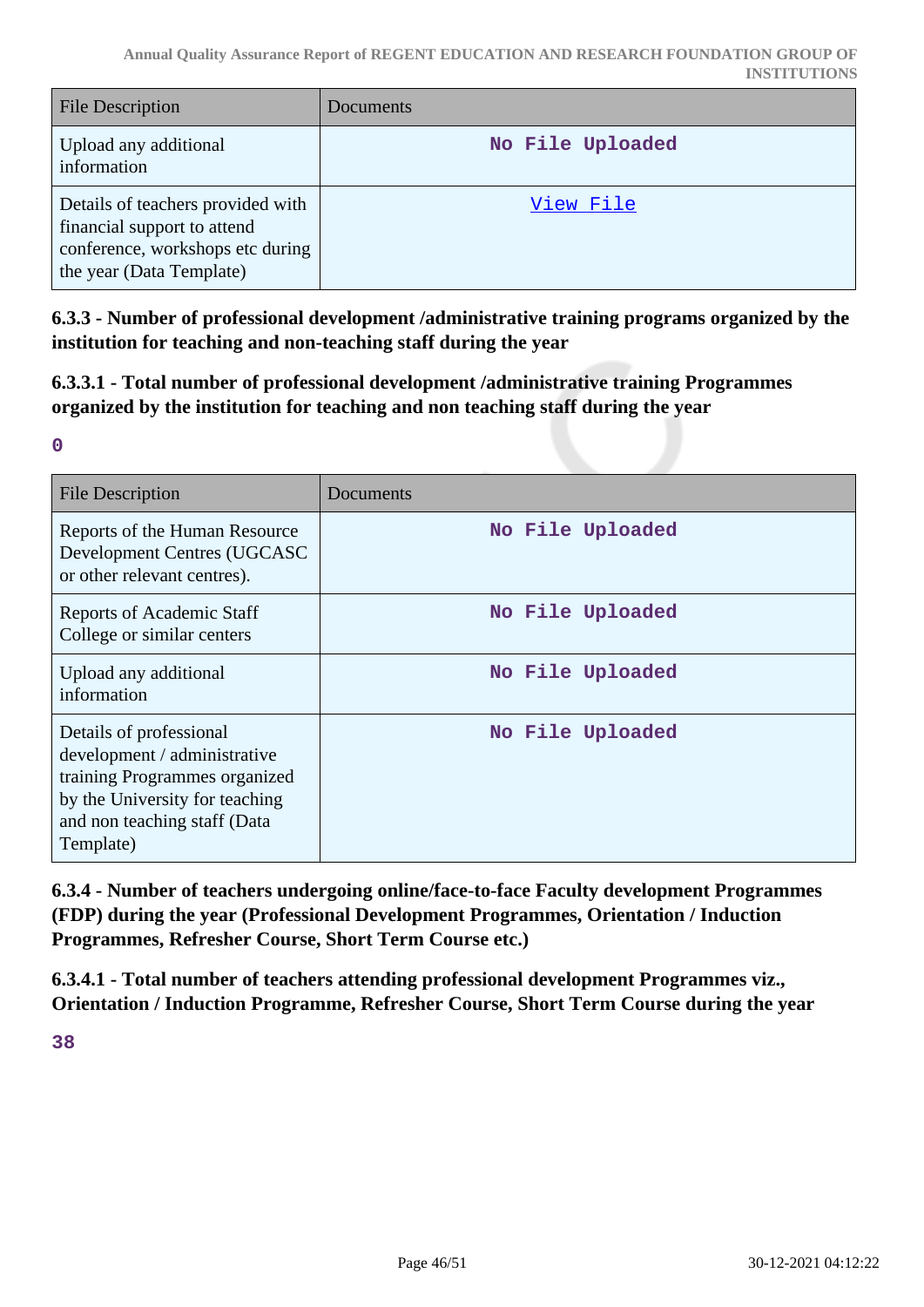| <b>File Description</b>                                                                                    | Documents        |
|------------------------------------------------------------------------------------------------------------|------------------|
| <b>IQAC</b> report summary                                                                                 | View File        |
| Reports of the Human Resource<br>Development Centres (UGCASC<br>or other relevant centers)                 | No File Uploaded |
| Upload any additional<br>information                                                                       | No File Uploaded |
| Details of teachers attending<br>professional development<br>programmes during the year<br>(Data Template) | View File        |

6.3.5 - Institutions Performance Appraisal System for teaching and non- teaching staff

**The improvement of the by and large hierarchical exhibition of groups and people for guaranteeing the accomplishments of the generally speaking authoritative mission and vision. For profession improvement similarly for educating and non-instructing by allowing to seek after higher examinations, go through preparing program, go to courses, discussion, gatherings, studios at National and International level.**

**Further, toward the finish of every semester, criticism structures are given to the understudies for every one of the courses went to by them. The input structures as survey gather data about the educator and various viewpoints relating to the instructing system. A group comprising of the Head of the Department and Senior Professor in the Department, goes through the criticism structures gathered from the understudies and recommend appropriate measures to further develop the instructing learning process.**

| <b>File Description</b>                  | <b>Documents</b>             |
|------------------------------------------|------------------------------|
| Paste link for additional<br>information | https://rerf.in/nac_agar.php |
| Upload any additional<br>information     | No File Uploaded             |

#### **6.4 - Financial Management and Resource Mobilization**

6.4.1 - Institution conducts internal and external financial audits regularly Enumerate the various internal and external financial audits carried out during the year with the mechanism for settling audit objections within a maximum of 200 words

**The institute conducts internal audit regularly and maintain the**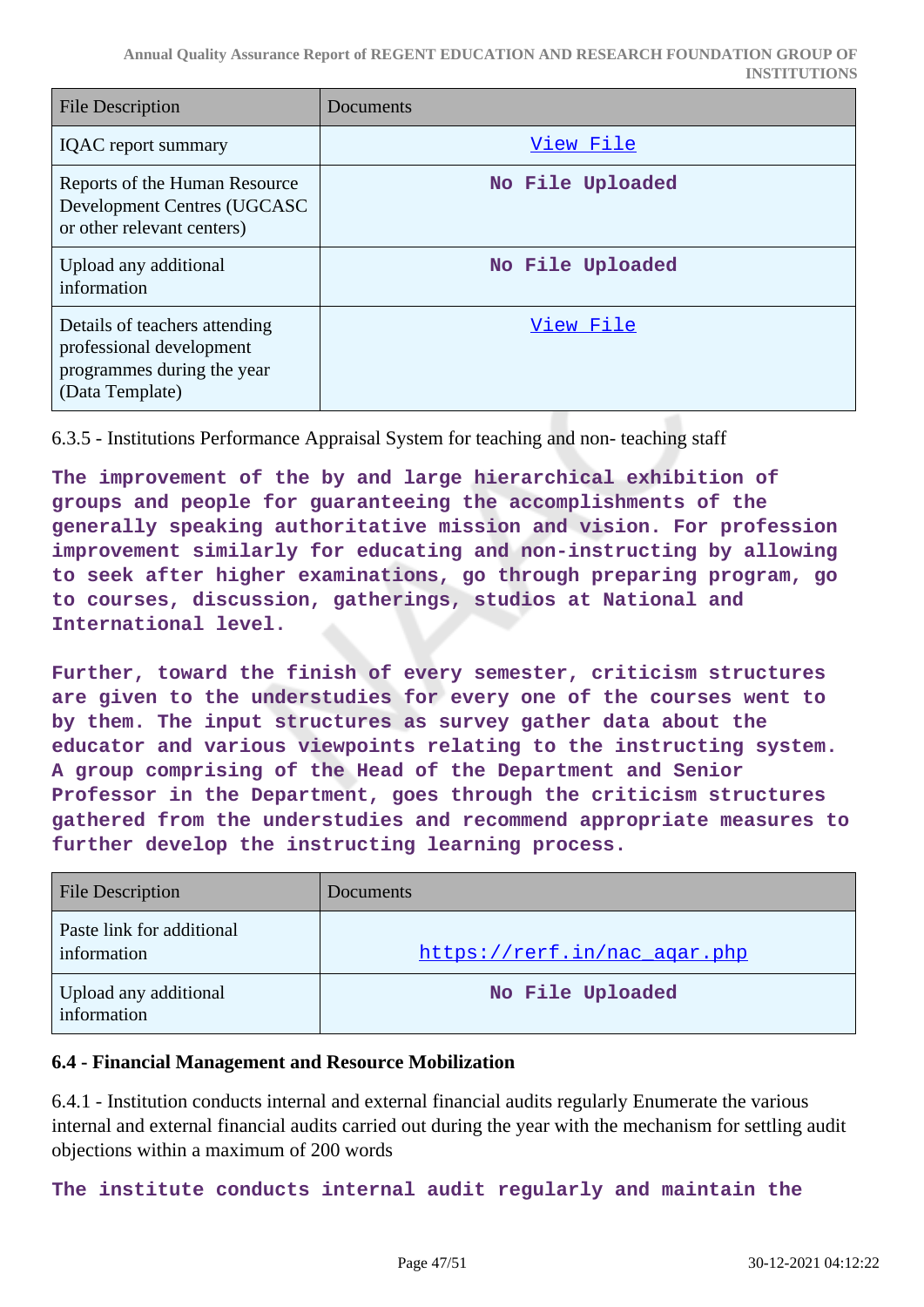**transparent mechanism. A qualified chartered accountant conducts a yearly internal financial audit. Different types of expense such as fees collection, staff salaries, any type of purchase, repair maintenance, etc. are checked.**

| <b>File Description</b>                  | Documents                    |
|------------------------------------------|------------------------------|
| Paste link for additional<br>information | https://rerf.in/nac agar.php |
| Upload any additional<br>information     | No File Uploaded             |

**6.4.2 - Funds / Grants received from non-government bodies, individuals, philanthropers during the year (not covered in Criterion III)**

# **6.4.2.1 - Total Grants received from non-government bodies, individuals, Philanthropers during the year (INR in Lakhs)**

#### **00**

| File Description                                                                                                                               | Documents        |
|------------------------------------------------------------------------------------------------------------------------------------------------|------------------|
| Annual statements of accounts                                                                                                                  | No File Uploaded |
| Any additional information                                                                                                                     | No File Uploaded |
| Details of Funds / Grants<br>received from of the non-<br>government bodies, individuals,<br>Philanthropers during the year<br>(Data Template) | View File        |

6.4.3 - Institutional strategies for mobilization of funds and the optimal utilization of resources

#### **Not Applicable**

| <b>File Description</b>                  | Documents                    |
|------------------------------------------|------------------------------|
| Paste link for additional<br>information | https://rerf.in/nac_agar.php |
| Upload any additional<br>information     | No File Uploaded             |

#### **6.5 - Internal Quality Assurance System**

6.5.1 - Internal Quality Assurance Cell (IQAC) has contributed significantly for institutionalizing the quality assurance strategies and processes

**The Internal Quality Assurance Cell (IQAC) has been set up in the College at the occurrence of the National Assessment and**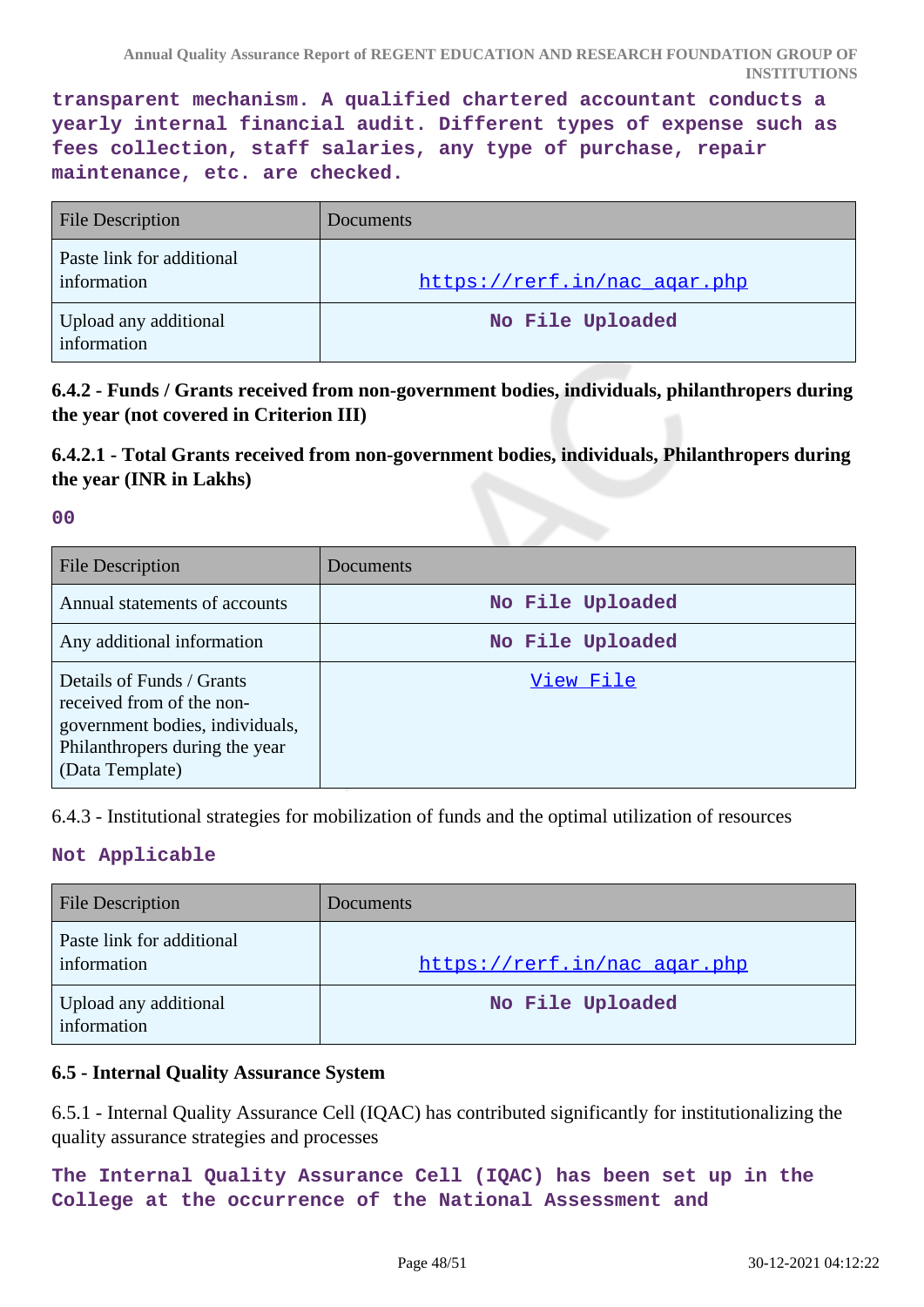**Accreditation Council (NAAC) as a post-accreditation quality sustenance measure.**

 **The excellent undertaking of the IQAC is to foster a framework for cognizant, reliable and reactant improvement in generally execution of the Institutions. The IQAC will make a huge and significant commitment in the post-accreditation period of the Institution. During the post accreditation time frame, the IQAC will channelize all endeavours and proportions of the Institution towards advancing its scholarly greatness.**

**Capacities and Process:**

**Improvement and utilization of value benchmarks/boundaries for the different scholarly and authoritative exercises of the Institution.**

**Game plan for criticism reactions from understudies, guardians and different partners on quality related cycles of the establishment.**

**Scattering of data on the different quality boundaries of advanced education.**

**Documentation of the different projects/exercises prompting quality improvement.**

**Association of studios, courses on quality related topics and advancement of value circles.**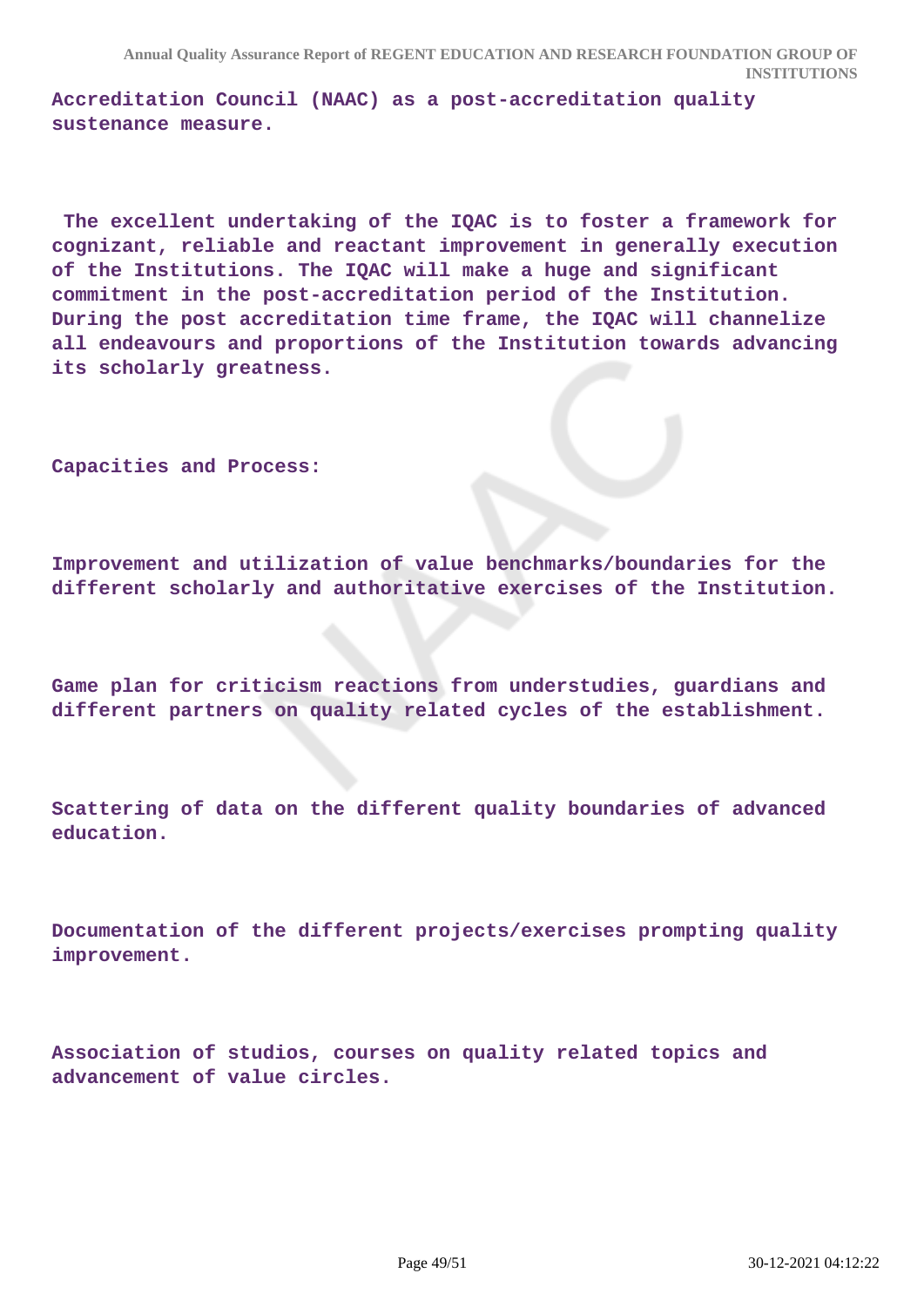**Annual Quality Assurance Report of REGENT EDUCATION AND RESEARCH FOUNDATION GROUP OF INSTITUTIONS**

| <b>File Description</b>                  | Documents                    |
|------------------------------------------|------------------------------|
| Paste link for additional<br>information | https://rerf.in/nac_agar.php |
| Upload any additional<br>information     | No File Uploaded             |

6.5.2 - The institution reviews its teaching learning process, structures & methodologies of operations and learning outcomes at periodic intervals through IQAC set up as per norms and recorded the incremental improvement in various activities

**Our Institution studies its appearance learning communication, plans, and systems of assignments and learning results completely at intermittent range thoroughly at periodic span. Ensuring helpful, useful, and moderate execution of insightful, administrative, and money-related tasks. The importance and nature of academic and investigation programs. Smoothing out and blend of current strategies for teaching and picking up, ensuring the sufficiency, upkeep, and working of the assistance development and organizations.** 

| <b>File Description</b>                  | Documents                    |
|------------------------------------------|------------------------------|
| Paste link for additional<br>information | https://rerf.in/nac agar.php |
| Upload any additional<br>information     | No File Uploaded             |

**6.5.3 - Quality assurance initiatives of the institution include: Regular meeting of Internal Quality Assurance Cell (IQAC); Feedback collected, analyzed and used for improvements Collaborative quality initiatives with other institution(s) Participation in NIRF any other quality audit recognized by state, national or international agencies (ISO Certification, NBA)**

**D. Any 1 of the above**